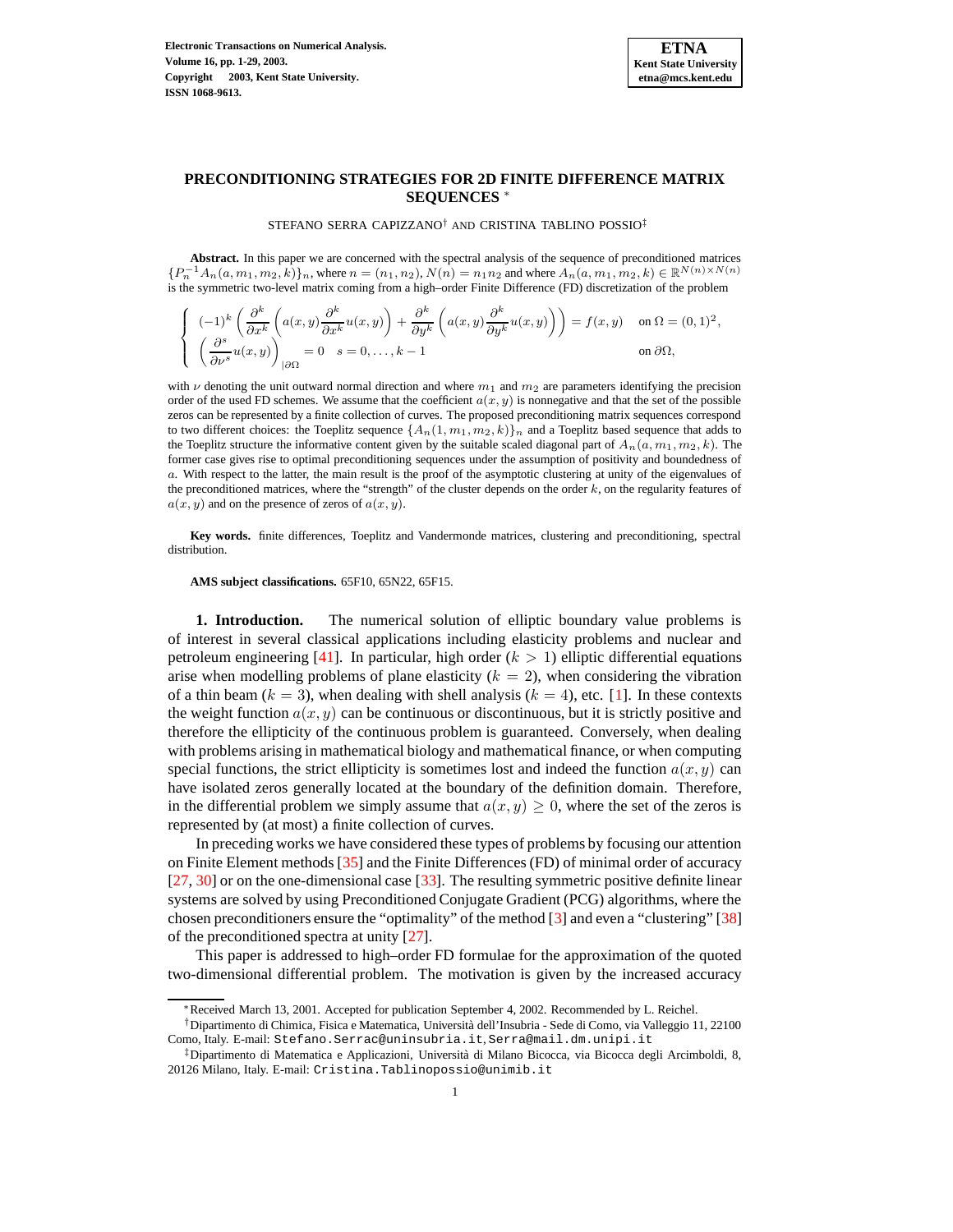when the related solution is regular enough. Even though the diminished sparsity of the resulting linear system has been considered a serious drawback for the practical application of these methods, here we propose different ways to overcome this difficulty. Both theoretical and practical comparisons prove that the new proposal is more effective than classical techniques such as matrix algebra preconditioning [\[7,](#page-20-4) [19,](#page-20-5) [20,](#page-20-6) [21\]](#page-20-7) or incomplete LU factorization preconditioning [\[15,](#page-20-8) [2\]](#page-19-2). More precisely, we study some Toeplitz and Toeplitz based preconditioners for matrices  $A_n(a, m_1, m_2, k)$  coming from a large class of high–order FD discretizations of differential problems of the form

<span id="page-1-1"></span>
$$
\begin{cases}\n(-1)^k \left( \frac{\partial^k}{\partial x^k} \left( a(x, y) \frac{\partial^k}{\partial x^k} u(x, y) \right) + \frac{\partial^k}{\partial y^k} \left( a(x, y) \frac{\partial^k}{\partial y^k} u(x, y) \right) \right) = f(x, y) \text{ on } \Omega, \\
\left( \frac{\partial^s}{\partial \nu^s} u(x, y) \right)_{|\partial \Omega} = 0 \quad s = 0, \dots, k - 1 \text{ on } \partial \Omega, \\
(1.1)\n\end{cases}
$$

where the parameter  $m_1$  identifies the precision order of the FD scheme used for approximating the operator  $\partial^k/\partial x^k$  and  $m_2$  identifies the precision order of the FD scheme used for approximating the operator  $\partial^k/\partial y^k$ .

The Toeplitz based preconditioner is devised as

$$
P_n(a) = D_n^{1/2}(a) A_n(1, m_1, m_2, k) D_n^{1/2}(a),
$$

where  $D_n(a)$  is a suitably scaled diagonal part of  $A_n(a, m_1, m_2, k)$  and  $A_n(1, m_1, m_2, k)$ is the symmetric positive definite (SPD) Toeplitz matrix obtained when  $a(x, y) \equiv 1$ . In this paper, we first derive asymptotic expansions concerning the preconditioned matrices  $P_n^{-1}(a)A_n(a, m_1, m_2, k)$  in terms of related Toeplitz structure. Then we analyze in detail the sequence of matrices  $\{P_n^{-1}(a)A_n(a, m_1, m_2, k)\}\$ <sub>n</sub> in order to prove the clustering at unity of the related spectra and to obtain an asymptotic estimate of the number of outliers. These results are used to understand the asymptotic behavior of the PCG techniques when the Toeplitz based preconditioners are applied. In fact, by using the Axelsson and Lindskog Theorems [\[3\]](#page-19-1), we deduce a somehow accurate upperbound on the number of PCG iterations required in order to reach the solution within a preassigned accuracy  $\eta$ . In many cases the number of iterationsis bounded by a constant independent of the size of the involved matrices. In this way, the solution of a system with coefficient matrix given by  $A_n(a, m_1, m_2, k)$  is reduced to the solution of a few linear systems of diagonal type and of two-level band-Toeplitz type. The existence of numerical procedures ad hoc for the computation of the solution of two-level band-Toeplitz linear systems (see [\[12\]](#page-20-9) and [\[26,](#page-20-10) [24\]](#page-20-11)) makes the proposed preconditioning techniques very attractive in the context of differential boundary value problems.

The paper is organized as follows. In Section **[2](#page-1-0)** we give preliminary results concerning the FD matrices  $A_n(a, m_1, m_2, k)$ . Section **[3](#page-5-0)** is devoted to defining and analyzing the Toeplitz preconditioner and the spectral properties of the related preconditioned sequence of matrices. In section **[4](#page-8-0)** we address the clustering analysis of the preconditioned matrix sequence  ${P_n(a)}_n$  and the derivation of some estimates regarding the number of outliers. In Section **[5](#page-15-0)** we study the spectral distribution of the latter preconditioned matrix sequences and we deal with the irregular case in which  $a(x, y)$  is assumed just  $L^{\infty}(\Omega)$ . Section **[6](#page-16-0)** is devoted to the study of some numerical experiments concerning the PCG method for  $A_n(a, m_1, m_2, k)$  and a specialized multigrid technique for  $A_n(1, m_1, m_2, k)$  (see [\[31\]](#page-20-12)) and to a comparison with the previous literature. Some concluding remarks in Section **[7](#page-19-3)** end the paper.

<span id="page-1-0"></span>**2. The discretized 2D problem.** In this section we analyze the main structural and spectral properties of the two-level band matrices associated with high–order FD formulae. The main result is the dyadic representation theorem that allows one to give a spectral characterization of high–order FD matrix sequences.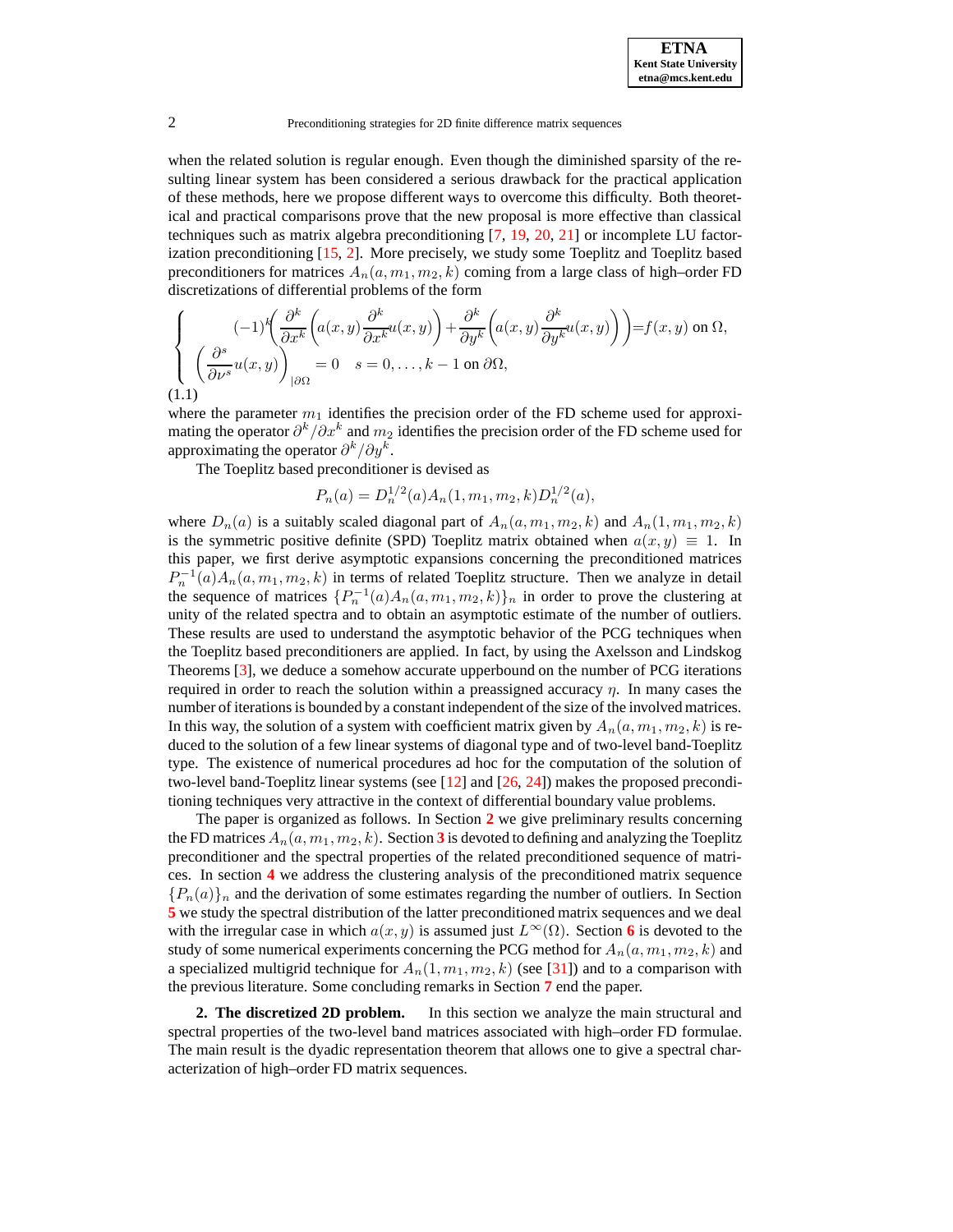**2.1. High–order FD matrices.** Let us consider a 2D elliptic problem of the form [\(1.1\)](#page-1-1). The FD discretization is performed over a sequence of equispaced 2D grids  $U_1 \times U_2$ ,  $\mathcal{U}_i = \{\mathcal{U}_{i,n_i}\}$ , where  $\mathcal{U}_{i,n_i}, i = 1,2$  are  $(n_i + 2)$ -dimensional grids on  $[0,1]$ . More precisely,

$$
U_{1,n_1} = \{x_r = rh_1: \t h_1 = (n_1+1)^{-1}, \t r = 0, \ldots n_1+1\},
$$
  
\n
$$
U_{2,n_2} = \{y_t = th_2: \t h_2 = (n_2+1)^{-1}, \t t = 0, \ldots n_2+1\}.
$$

In a previous paper [\[32\]](#page-20-13), we highlighted some general features of high–order FD formulae for the discretization of the differential operator  $d^{k}/dx^{k}$  by using  $q (q \geq k+1)$  equispaced mesh points. This can be easily generalized to the multivariate case through tensorial arguments. Therefore, we briefly give the essential notation and the key properties necessary to define and to analyze the arising FD matrices. As template we consider the case of the discretization of  $(\partial^k u(x,y)/\partial x^k)_{|(x,y)=(x_r,y_t)}$ . We assume that this discretization formula involves  $m = \lfloor q/2 \rfloor$  mesh points less than  $x_r$ ,  $m = \lfloor q/2 \rfloor$  greater than  $x_r$ , plus the point  $x_r$  if q is odd. More precisely, if  $q = 2m + 1$  the mesh points are defined as  $x_j = x_r + jh, j = -m, \ldots, m$ , while if  $q = 2m$  as  $x_j = x_r + (j - 1/2)h, j = 1, \ldots, m$ and  $x_j = x_r + (j + 1/2)h$ ,  $j = -m, \ldots, -1$ .

Let  $c \in \mathbb{R}^q$  be the coefficient vector defining an FD formula that has an order of accuracy  $\nu$  under the assumption of a proper regularity of the function  $u(x, y)$ , namely

<span id="page-2-0"></span>
$$
\frac{\partial^k}{\partial x^k}u(x,y)_{|(x,y)=(x_r,y_t)}=h^{-k}\sum_j c_j u(x_j,y_t)+O(h^{\nu}).
$$

Such a coefficient vector can be obtained as the solution of a Vandermonde-like linear system [\[32\]](#page-20-13). Moreover, as in the univariate case (we refer to Lemma 2.2 in [\[32\]](#page-20-13)) the maximal order FD formula with respect to  $q$  mesh points exhibits some specific features due to the structural properties of Vandermonde matrices.

 $\textrm{LEMMA 2.1.}$  *Let*  $\mathbf{c} \in \mathbb{R}^q$  *be the coefficient vector related to a maximal order FD formula discretizing* ∂ k /∂z k *,* k ≥ 1 *by using* q (q ≥ k + 1) *equispaced mesh points. Then* c *is unique and its entries are rational*, **c** *is symmetric i.e.*  $c_j = c_{q+1-j}$  *for every j or antisymmetric i.e.*  $c_j = c_{q+1-j}$  *for every j according to whether the quantity*  $k \text{ (mod 2)}$  *equals* 0 *or* 1 *and, finally, the order of accuracy*  $\nu$  *equals*  $q - k + 1$  *if*  $k + q$  *is odd and equals*  $q - k$  *if*  $k + q$  *is even.*

Now, in order to deal with symmetric FD matrices we leave the operator in "divergence form" and we discretize the inner and the outer partial derivatives separately. For the sake of computational convenience, here we limit ourselves to the case where both the inner and the outer operator are discretized by means of FD formulae of maximal order of accuracy. On the other hand, we may discretize the operators  $\partial^k/\partial x^k$  and  $\partial^k/\partial y^k$  by means of two different FD formulae. The reason for such a choice can be found in different regularity properties of the solution with respect to the space variables  $x$  and  $y$ .

<span id="page-2-1"></span>Since the FD discretization of the quoted 2D problem is a trivial generalization of the 1D case, we refer to [\[32\]](#page-20-13) for any detail concerning the discretization process. Hereafter, we simply report the final expressions of the resulting FD matrix sequence.

DEFINITION 2.2. Let  $h_1 = (n_1 + 1)^{-1}$  and  $h_2 = (n_2 + 1)^{-1}$  be the discretization step*sizes* with *respect to the* x *and* y *space variables respectively. The symbol*  $A_n(a, m_1, m_2, k) \in$  $\mathbb{R}^{N(n)\times N(n)}$ ,  $N(n) = n_1 n_2$  and  $n = (n_1, n_2)$ , denotes the n-th symmetric two-level matrix *discretizing the problem* [\(1.1\)](#page-1-1) *through the FD formula of maximal order of accuracy*  $\nu_1$  *re-* $\mathcal{L}$  *lated to the coefficient vector*  $\mathbf{c} \in \mathbb{R}^{q_1}$   $(m_1 = \lfloor {q_1/2} \rfloor)$  *for both the inner and the outer partial derivative with respect to* x *and the FD formula of maximal order of accuracy* ν<sup>2</sup> *related to* the coefficient vector  $\mathbf{d} \in \mathbb{R}^{q_2}$   $(m_2 = \lfloor q_2/2 \rfloor)$  for both the inner and the outer partial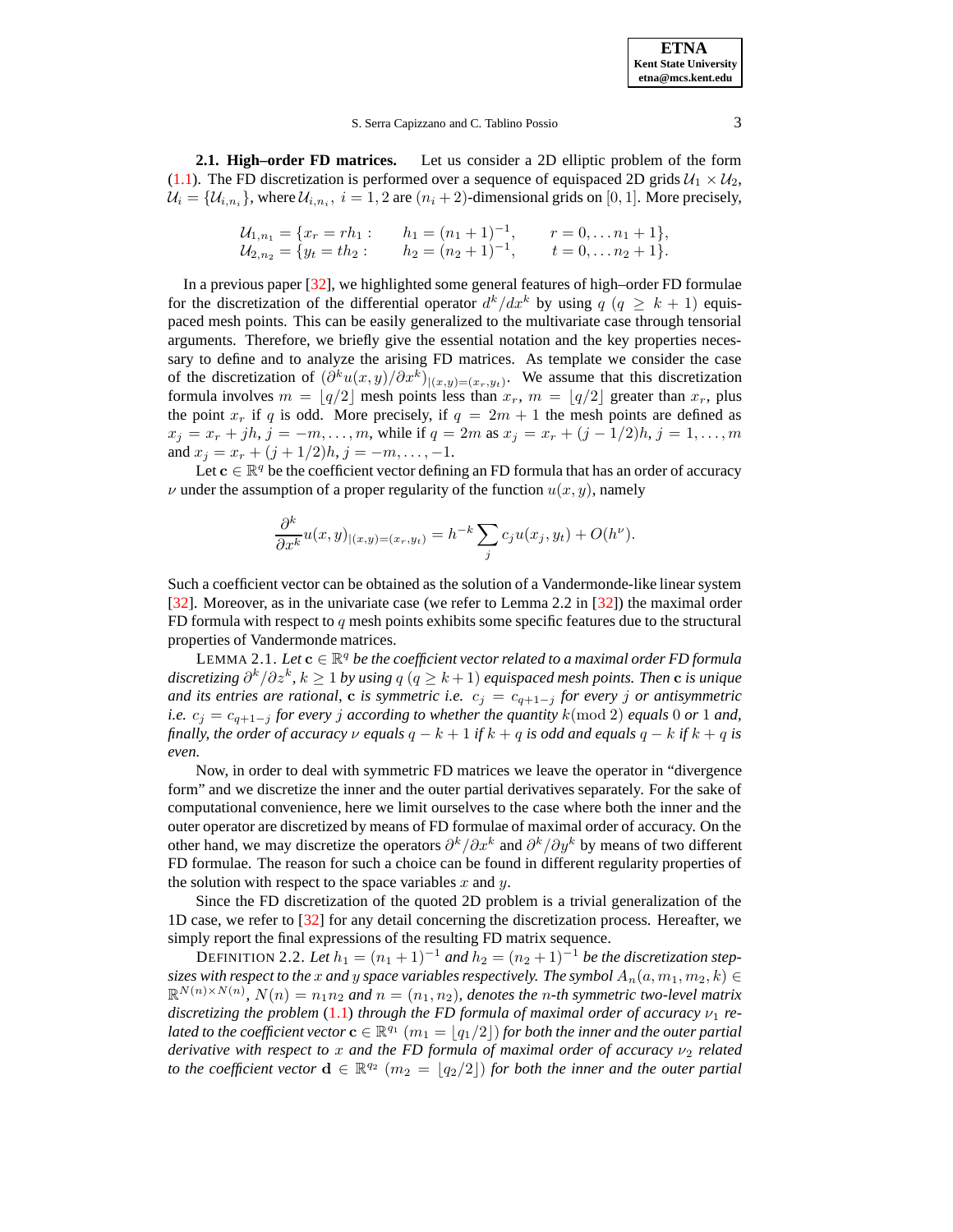*derivative with respect to* y*. Due to the comparison between the computational cost and the order of accuracy, we always consider*  $q_i$ ,  $i = 1, 2$  *odd when k is even and vice versa. When*  $m_1 = m_2 = m$  *we write in short*  $A_n(a, m, k)$ *.* 

It is worthwhile stressing that the considered high–order FD formulae work with some extra points not belonging to  $\Omega$ . So, for mathematical consistency, we need to define the coefficient  $a(x, y)$  over the set  $\Omega^* = (-\varepsilon_1, 1+\varepsilon_1) \times (-\varepsilon_2, 1+\varepsilon_2)$ , where  $\varepsilon_i$ ,  $i = 1, 2$  are some positive quantities. Therefore, when we write  $a(x, y) \in C^{s}(\overline{\Omega})$  it is understood that  $a(x, y)$ is simply defined in  $\Omega^*$ , while the regularity is required in  $\overline{\Omega}$ . The only needed assumption is that  $\min_{(x,y)\in\overline{\Omega}}a(x,y)\leq a(x,y)\leq\max_{(x,y)\in\overline{\Omega}}a(x,y)$  holds for any  $(x,y)\in\Omega^*$ . More precisely, for any fixed  $n_1$  and  $n_2$ , when considering the x-derivatives, the function  $a(x, y)$  is sampled on the 2D grid  $\mathcal{U}_{1,n_1} \times (\mathcal{U}_{2,n_2} \setminus \{0,1\})$ , while, when considering the *y*-derivatives,  $a(x, y)$  is sampled on the 2D grid  $(\mathcal{U}_{1,n_1} \setminus \{0, 1\}) \times \tilde{\mathcal{U}}_{2,n_2}$ , where

<span id="page-3-0"></span>
$$
(2.1) \quad \tilde{\mathcal{U}}_{1,n_1} = \left\{ \tilde{x}_i = \begin{cases} i h_1, \ i = 1 - m_1, n_1 + m_1 & \text{if } q_1 = 2m_1 + 1 \\ (i + 1/2)h_1, \ i = 1 - m_1, n_1 + m_1 - 1 & \text{if } q_1 = 2m_1 \end{cases} \right\},
$$

<span id="page-3-1"></span>and

$$
(2.2) \quad \tilde{\mathcal{U}}_{2,n_2} = \left\{ \tilde{y}_j = \begin{cases} jh_2, \ j = 1 - m_2, n_2 + m_2 & \text{if } q_2 = 2m_2 + 1 \\ (j + 1/2)h_2, \ j = 1 - m_2, n_2 + m_2 - 1 & \text{if } q_2 = 2m_2 \end{cases} \right\}.
$$

Finally, let us denote by  $x_{r+s}$  the quantity  $x_r + sh_1$  and by  $y_{t+s}$  the quantity  $y_t + sh_2$ . By virtue of the symmetric property only the lower triangular entries are reported in the following.

**Case** k **odd**  $(q_1 = 2m_1, q_2 = 2m_2)$ : As a consequence of Lemma [2.1,](#page-2-0) we are dealing with two antisymmetric coefficient vectors  $\mathbf{c} = (-c_{m_1}, \dots, -c_1, c_1, \dots, c_{m_1}) \in \mathbb{R}^{q_1}$  and  $\mathbf{d} = (-d_{m_2}, \ldots, -d_1, d_1, \ldots, d_{m_2}) \in \mathbb{R}^{q_2}$ . So according to Definition [2.2](#page-2-1) we have

$$
(A_n)_{s,s} = \frac{1}{h_1^{2k}} \left[ \sum_{j=1}^{m_1} \left( a \left( x_{r-j+\frac{1}{2}}, y_t \right) + a \left( x_{r+j-\frac{1}{2}}, y_t \right) \right) c_j^2 \right] + \frac{1}{h_2^{2k}} \left[ \sum_{j=1}^{m_2} \left( a \left( x_r, y_{t-j+\frac{1}{2}} \right) + a \left( x_r, t_{t+j-\frac{1}{2}} \right) \right) d_j^2 \right],
$$
  

$$
(A_n)_{s,s-p} = \frac{1}{h_1^{2k}} \left[ \sum_{j=1}^{m_1-p} \left( a \left( x_{r-p-j+\frac{1}{2}}, y_t \right) + a \left( x_{r+j-\frac{1}{2}}, y_t \right) \right) c_j c_{j+p} \right. - \sum_{j=1}^{p} a \left( x_{r-j+\frac{1}{2}}, y_t \right) c_j c_{p+1-j} \right] \text{ if } p = 1, \dots, m_1 - 1,
$$
  

$$
(A_n)_{s,s-p} = -\frac{1}{h_1^{2k}} \left[ \sum_{j=p+1-m_1}^{m_1} a \left( x_{r-j+\frac{1}{2}}, y_t \right) c_j c_{p+1-j} \right] \text{ if } p = m_1, \dots, 2m_1 - 1,
$$
  

$$
(A_n)_{s,s-n_1p} = \frac{1}{h_2^{2k}} \left[ \sum_{j=1}^{m_2-p} \left( a \left( x_r, y_{t-p-j+\frac{1}{2}} \right) + a \left( x_r, y_{t+j-\frac{1}{2}} \right) \right) d_j d_{j+p} \right.
$$
  

$$
- \sum_{j=1}^{p} a \left( x_r, y_{t-j+\frac{1}{2}} \right) d_j d_{p+1-j} \right] \text{ if } p = 1, \dots, m_2 - 1,
$$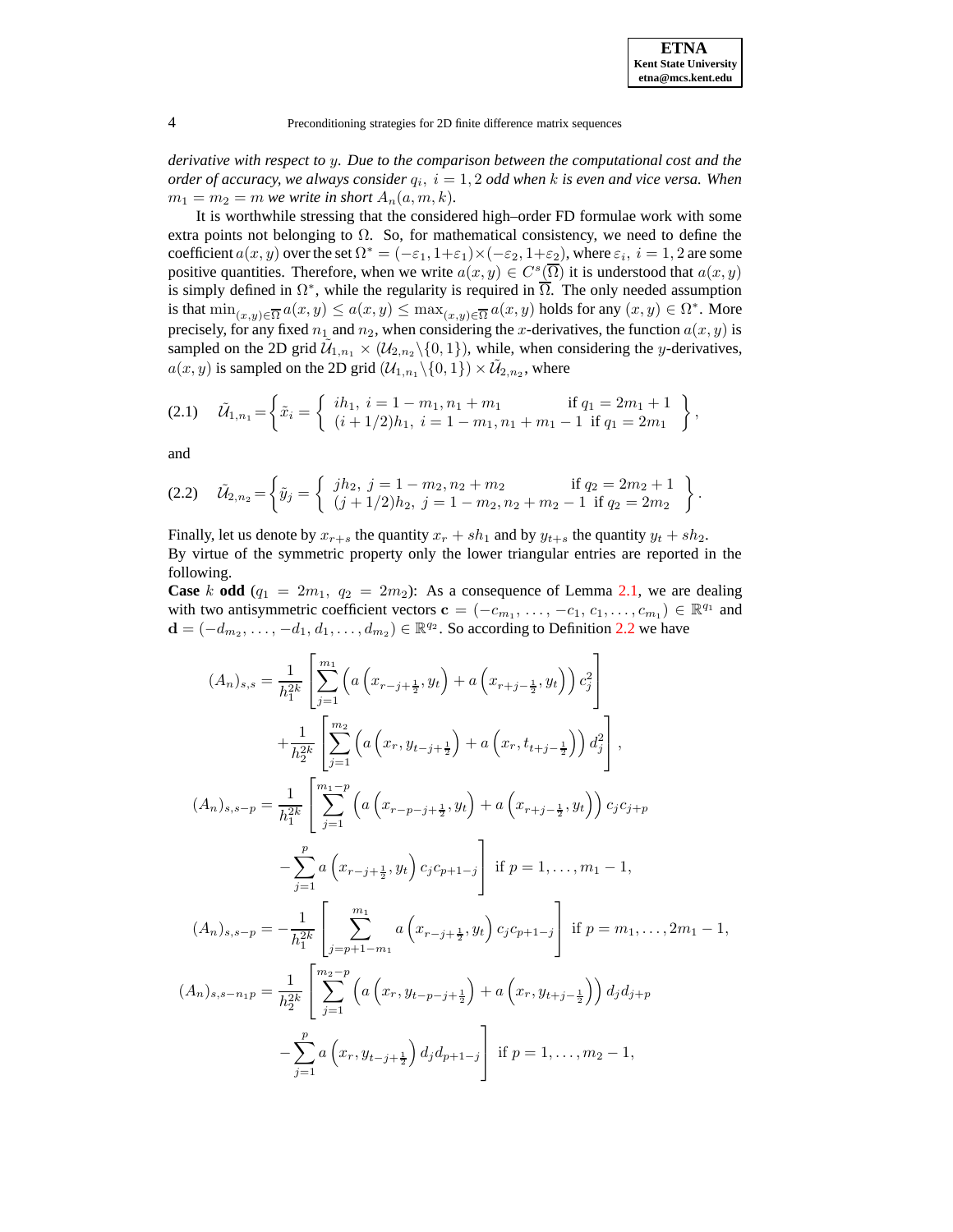**ETNA Kent State University etna@mcs.kent.edu**

<span id="page-4-0"></span>,

S. Serra Capizzano and C. Tablino Possio 5

$$
(A_n)_{s,s-n_1p} = -\frac{1}{h_2^{2k}} \left[ \sum_{j=p+1-m_2}^{m_2} a\left(x_r, y_{t-j+\frac{1}{2}}\right) d_j d_{p+1-j} \right] \text{ if } p=m_2,\ldots, 2m_2-1.
$$

**Case** k **even**  $(q_1 = 2m_1+1, q_2 = 2m_2+1)$ : As a consequence of Lemma [2.1,](#page-2-0) we are dealing with two symmetric coefficient vectors  $\mathbf{c} = (c_{m_1}, \ldots, c_1, c_0 \ c_1, \ldots, c_{m_1})$  and  $\mathbf{d} = (d_{m_2},$  $\dots, d_1, d_0, d_1, \dots, d_{m_2}$ ). So according to Definition [2.2](#page-2-1) we have

$$
(A_n)_{s,s} = \frac{1}{h_1^{2k}} \left[ a(x_r, y_t) c_0^2 + \sum_{j=1}^{m_1} (a(x_{r-j}, y_t) + a(x_{r+j}, y_t)) c_j^2 \right]
$$
  
+ 
$$
\frac{1}{h_2^{2k}} \left[ a(x_r, y_t) d_0^2 + \sum_{j=1}^{m_2} (a(x_r, y_{t-j}) + a(x_r, t_{t+j})) d_j^2 \right],
$$
  

$$
(A_n)_{s,s-p} = \frac{1}{h_1^{2k}} \left[ \sum_{j=1}^{m_1-p} (a(x_{r-p-j}, y_t) + a(x_{r+j}, y_t)) c_j c_{p+j} + \sum_{j=0}^{p} a(x_{r-j}, y_t) c_j c_{p-j} \right]
$$
  
if  $p = 1, ..., m_1 - 1$ ,  

$$
(A_n)_{s,s-p} = \frac{1}{h_1^{2k}} \left[ \sum_{j=p-m_1}^{m_1} a(x_{r-j}, y_t) c_j c_{p-j} \right]
$$
if  $p = m_1, ..., 2m_1$ ,  

$$
(A_n)_{s,s-n_1p} = \frac{1}{h_2^{2k}} \left[ \sum_{j=1}^{m_2-p} (a(x_r, y_{t-p-j}) + a(x_r, y_{t+j})) d_j d_{p+j} + \sum_{j=0}^{p} a(x_r, y_{t-j}) d_j d_{p-j} \right]
$$
  
if  $p = 1, ..., m_2 - 1$ ,  

$$
(A_n)_{s,s-n_1p} = \frac{1}{h_2^{2k}} \left[ \sum_{j=p-m_2}^{m_2} a(x_r, y_{t-j}) d_j d_{p-j} \right]
$$
if  $p = m_2, ..., 2m_2$ .

These defining relations have been used in Appendix **A** in [\[34\]](#page-20-14) in the evaluation of the asymptotic expansion of the matrices  $A_n(a, m_1, m_2, k)$ . We recall that these asymptotic expansions are essential for the spectral analysis of the second type of proposed preconditioned matrix sequences.

**2.2. The dyadic representation theorem.** By using the dyadic representation theorem in the 1D case (Theorem 3.5 of [\[32\]](#page-20-13)) and the Kronecker structure of the matrices  $A_n(a, m_1, m_2, k)$ , the following representation theorem clearly follows.

THEOREM 2.3. Let  $A_n(a, m_1, m_2, k)$  *be the FD matrix according to Definition [2.2](#page-2-1). The following dyadic representation holds true*

$$
A_n(a, m_1, m_2, k) = \frac{1}{h_1^{2k}} \sum_{i,t} a(\tilde{x}_i, y_t) (\mathbf{e}_t \otimes \mathbf{c}[i]) (\mathbf{e}_t \otimes \mathbf{c}[i])^T
$$

$$
+ \frac{1}{h_2^{2k}} \sum_{r,j} a(x_r, \tilde{y}_j) (\mathbf{d}[j] \otimes \mathbf{e}_r) (\mathbf{d}[j] \otimes \mathbf{e}_r)^T
$$

with  $(\tilde{x}_i,y_t)$  ranging in  $\tilde{\mathcal{U}}_{1,n_1}\times \mathcal{(U}_{2,n_2}\backslash\{0,1\})$  and  $(x_r,\tilde{y}_j)$  ranging in  $(\mathcal{U}_{1,n_1}\backslash\{0,1\})\times \tilde{\mathcal{U}}_{2,n_2}$ *according to Eqs.* [\(2.1\)](#page-3-0) *and* [\(2.2\)](#page-3-1)*. Here,*  $e_t$  *denotes the*  $t^{th}$  *canonical vector* of  $\mathbb{R}^{n_2}$ *,*  $e_r$  *denotes* the  $r^{th}$  *canonical vector of*  $\mathbb{R}^{n_1}$ . The vector  $\mathbf{c}[i] \in \mathbb{R}^{n_1}$  *equals*  $[0,\ldots,0,\mathbf{c},0,\ldots,0]^T$ ,  $\mathbf{v}$  *where*  $\mathbf{c} \in \mathbb{R}^{q_1}$  *is the FD formula coefficient vector whose first entry is at position i* –  $\lceil q_1/2 \rceil$  +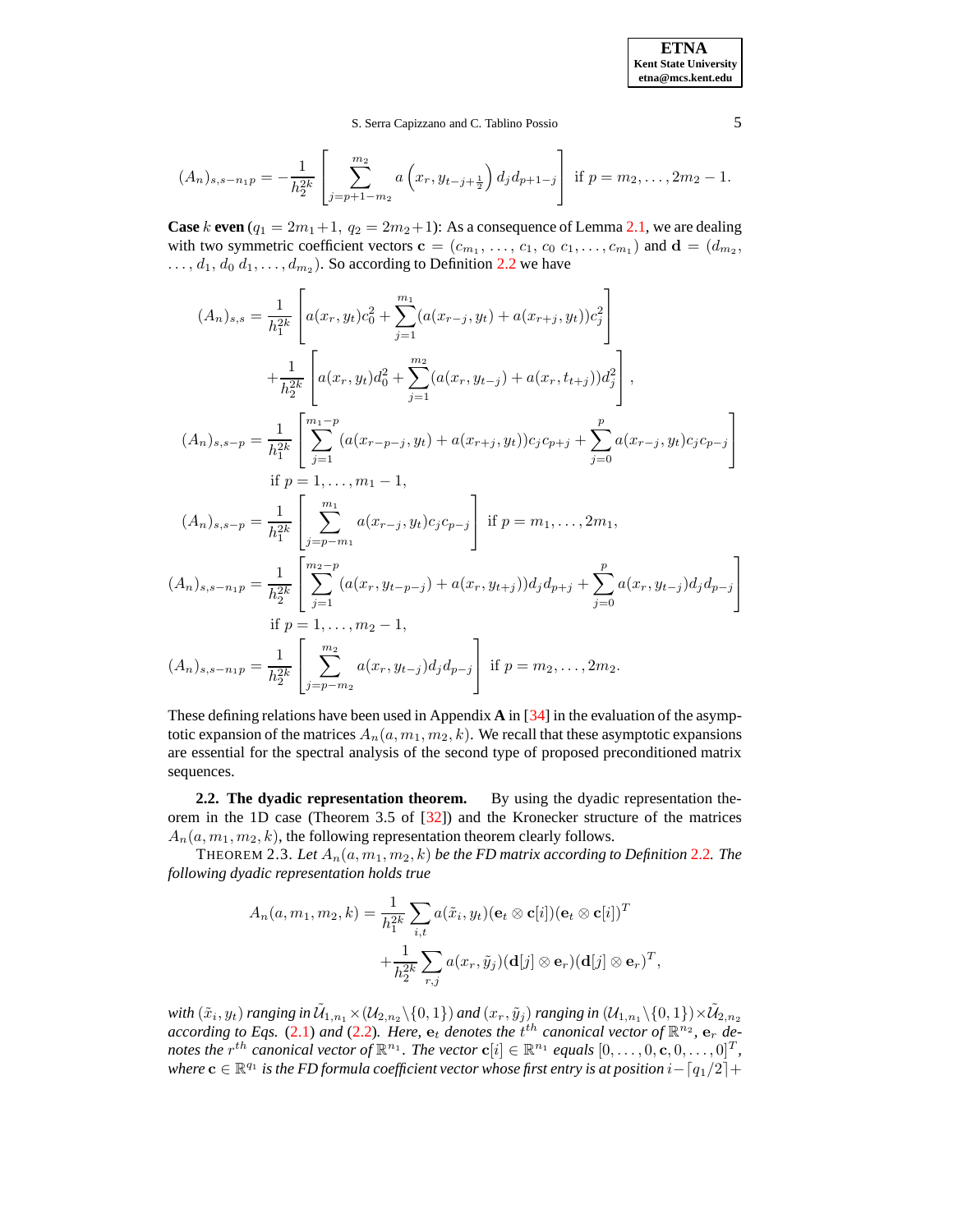1, according to the univariate case. The vector  $\mathbf{d}[j] \in \mathbb{R}^{n_2}$  equals  $[0, \ldots, 0, \mathbf{d}, 0, \ldots, 0]^T$ ,  $where \ d \in \mathbb{R}^{q_2}$  *is the FD formula coefficient vector whose first entry is at position*  $j - \left\lceil \frac{q_2}{2} \right\rceil + 1$ . If the starting location (or the final location) of the vector c lies outside *the* vector  $\mathbf{c}[i]$ , then the outgoing entries are simply neglected (see [\[32\]](#page-20-13) for more details). The *same holds for the vector*  $\mathbf{d}[j]$ *.* 

<span id="page-5-1"></span>Theorem [2.3](#page-4-0) can be used to provide a link between the zeros of the nonnegative function  $a(x, y)$  and the rank of each matrix  $A_n(a, m_1, m_2, k)$ .

THEOREM 2.4. Let  $A_n(a, m_1, m_2, k)$  be the FD matrix according to Definition [2.2](#page-2-1). *and let*  $a(x, y)$  *be a nonnegative function. For any t such that*  $y_t \in (U_{2,n} \setminus \{0,1\})$  *let*  $I^+(a,1)[t] = \{i : a(\tilde{x}_i, y_t) > 0\}$  and, for any r such that  $x_r \in (\mathcal{U}_{1,n_1} \setminus \{0,1\})$  let  $I^+(a, 2)[r] = \{j : a(x_r, \tilde{y}_j) > 0\}$ . Suppose that vectors  $\{c[i] : i = 1, ..., n_1 + q_1 - 1\}$ *strongly* generate  $\mathbb{R}^{n_1}$  in the sense that each subset  $\{c[i_k]: 1 \leq i_1 < i_2 < \cdots < i_{n_1} \leq \cdots \leq i_n\}$  $n_1 + q_1 - 1$  *is a basis for*  $\mathbb{R}^{n_1}$ . Analogously, suppose that the vectors  $\{d[j]: j = j\}$  $1, \ldots, n_2 + q_2 - 1$  *strongly generate*  $\mathbb{R}^{n_2}$ *. Then* 

rank
$$
(A_n(a, m_1, m_2, k))
$$
  $\ge$  max  $\left\{\sum_{t=1}^{n_2} \min\{n_1, \#I^+(a, 1)[t]\}, \sum_{r=1}^{n_1} \min\{n_2, \#I^+(a, 2)[r]\}\right\}$ 

<span id="page-5-2"></span>*Proof.* It is a straightforward consequence of Theorem [2.3.](#page-4-0)  $\square$ 

REMARK 2.5. *As a consequence of Theorem* [2.4](#page-5-1) *and under its assumptions, the matrices*  $A_n(a, m_1, m_2, k)$  *are positive definite if*  $a(x, y)$  *is positive. In the case where*  $a(x, y)$  *has* zeros, we have positive definiteness if the set of the zeros is given by a finite number of curves *with a finite number of intersections with horizontal and vertical lines* (*this finite number is required to be less than some universal constant that can be explicitly calculated using the inequalities* given in Theorem [2.4](#page-5-1)). On the other hand, if there exists an open set where  $a(x, y)$ *vanishes, then the matrices*  $A_n(a, m_1, m_2, k)$  *are singular for any*  $n_1$ ,  $n_2$  *large enough.* 

<span id="page-5-0"></span>**3. The Toeplitz preconditioning sequence.** When  $a(x, y) \equiv 1$ , the matrices of  ${A_n(a, m_1, m_2, k)}_n$  enjoy a two-level Toeplitz structure. Here, we are interested in applying the results on the preconditioning through the concept of equivalent functions, where, for instance, the constant function  $a(x, y) \equiv 1$  is equivalent to any strictly positive and bounded function  $a(x, y)$ . We indicate the equivalence relation by the symbol ∼ with the natural meaning that  $g_1 \sim g_2$  if and only if the two functions (or sequences) have the same definition domain D and there exist two positive constants c and C such that  $cg_1(\underline{x}) \leq g_2(\underline{x}) \leq Cg_1(\underline{x})$ for any  $\underline{x} \in \mathcal{D}$ .

As a consequence of Theorems [2.3,](#page-4-0) [2.4](#page-5-1) and of the relation  $a(x, y) \equiv 1$ , we deduce the following optimality result, where, in the context of the preconditioning, a sequence  $\{P_n\}_n$ of positive definite matrices is an optimal preconditioning sequence for the sequence  $\{A_n\}_n$ if and only if there exists an  $\bar{n}$  such that for any  $n \geq \bar{n}$  all the eigenvalues of  $P_n^{-1}A_n$  belong to a positive bounded universal interval independent of  $n \neq 3$ .

THEOREM 3.1. If  $a(x, y)$  is strictly positive then the Toeplitz sequence  $\{A_n(1, m_1,$  ${m_2, k}$ } $n$  *is an optimal sequence of preconditioners for the matrix sequence*  ${A_n(a, m_1, m_2, m_1)}$  $(m_2, k)$ <sub>n</sub> and  $k_2(A_n(a, m_1, m_2, k)) \sim k_2(A_n(1, m_1, m_2, k))$ , where  $k_2$  denotes the spectral *condition number.* If  $a(x, y)$  *is nonnegative and the matrices*  $A_n(a, m_1, m_2, k)$  *are positive definite then, for n large enough,*  $k_2(A_n(a, m_1, m_2, k)) \geq C k_2(A_n(1, m_1, m_2, k))$  *with* C *a universal constant independent of* n*.*

*Proof.* We refer to [\[32\]](#page-20-13) for an analogous result.  $\square$ 

The following claim now takes into account the presence of zeros in the function  $a(x, y)$ and explains why the matrix sequence  $\{A_n(1, m_1, m_2, k)\}\$ <sub>n</sub> is not an optimal precondition-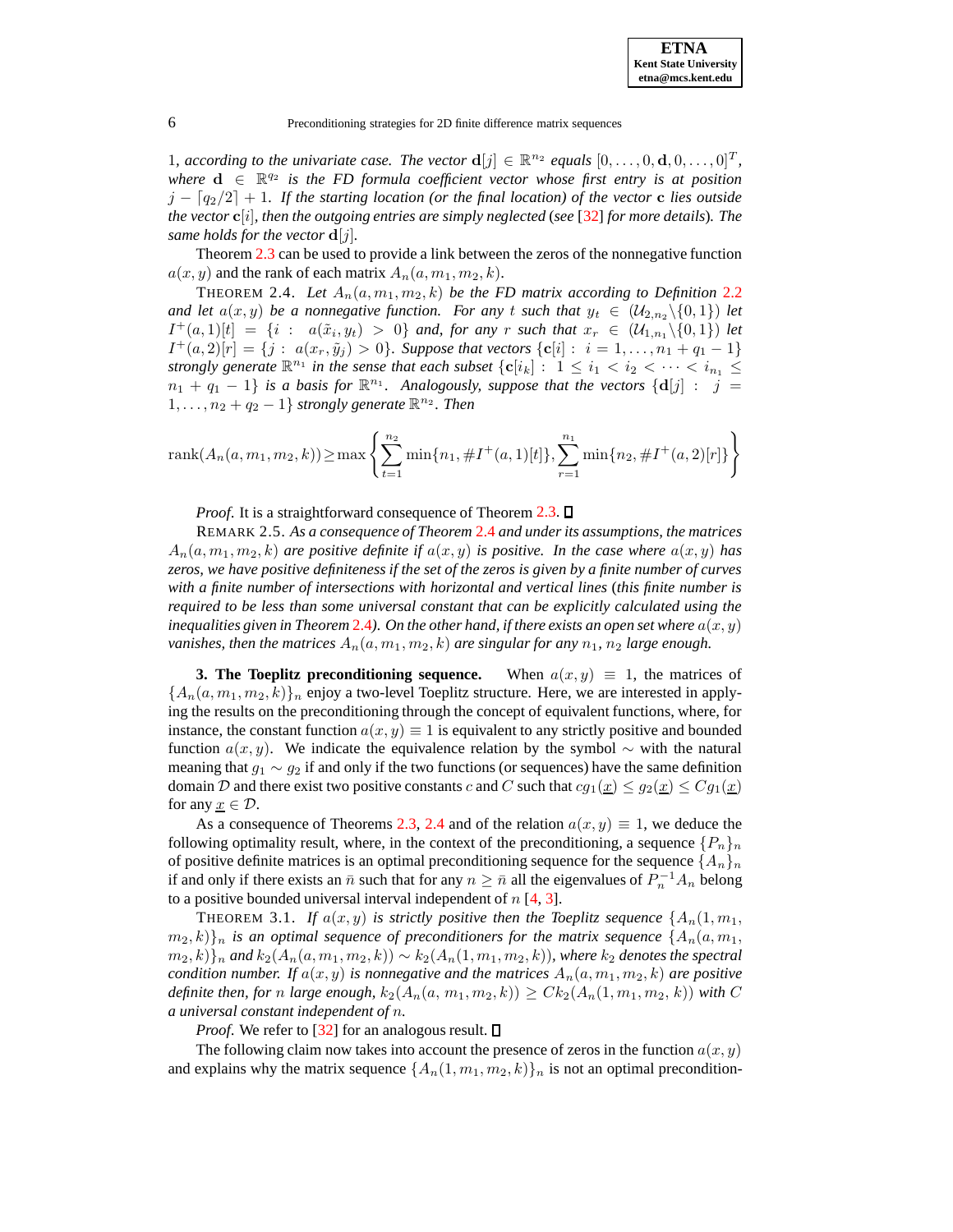

ing sequence. Clearly, if  $a(x, y)$  is strictly positive then the matrices  $A_n(a, m_1, m_2, k)$  are positive definite, otherwise we refer to Remark [2.5.](#page-5-2)

**THEOREM 3.2.** If the coefficient  $a(x, y) \ge 0$  belongs to  $\mathbf{C}(\overline{\Omega})$ , with  $\min a(x, y) = 0$  and *the* matrices  $A_n(a, m_1, m_2, k)$  *are positive definite, then the spectra of the preconditioned matrices*

$$
\{A_n^{-1}(1,m_1,m_2,k)A_n(a,m_1,m_2,k)\}_n
$$

*belong to the interval*  $(0, C]$ *, C being the maximum of*  $a(x, y)$  *on*  $\overline{\Omega}$ *; otherwise the spectra belong to the interval* [0, C]*. Moreover, in the first case the lower bound is sharp in the sense that the smallest eigenvalue of the preconditioned matrix tends to zero as* n *tends to infinity.*

*Proof.* First, for the sake of simplicity, we assume that the function  $a(x, y)$  has a unique zero located at  $(x, y) = (0, 0)$ . ¿From Theorem [2.3,](#page-4-0) it follows that for any  $\mathbf{x} \in \mathbb{R}^n$ 

$$
\mathbf{x}^T A_n(a, m_1, m_2, k) \mathbf{x} \le C \mathbf{x}^T A_n(1, m_1, m_2, k) \mathbf{x}, \quad C = \max_{\overline{\Omega}} a(x, y),
$$

so that, by virtue of the positive definiteness of the matrices  $A_n(1, m_1, m_2, k)$ , we infer that

$$
\lambda_{\max}(A_n^{-1}(1, m_1, m_2, k)A_n(a, m_1, m_2, k)) \le C.
$$

Now, the limit relation concerning the smallest eigenvalue can be easily proved by considering the Rayleigh quotient for x equal to the first vector  $e_1$  of the canonical basis of  $\mathbb{R}^n$ . In fact, we have

$$
\lambda_{\min}(A_n^{-1}(1, m_1, m_2, k)A_n(a, m_1, m_2, k)) \leq \frac{\mathbf{e}_1^T A_n(a, m_1, m_2, k)\mathbf{e}_1}{\mathbf{e}_1^T A_n(1, m_1, m_2, k)\mathbf{e}_1},
$$

which is  $O(\omega_a(h))$ ,  $h = \max\{(n_1 + 1)^{-1}, (n_2 + 1)^{-1}\}\$  and so tends to zero as n tends to infinity. More can be said if we know further information on the behavior of  $a(x, y)$  in a neighbourhood *J* of  $(0, 0)$ . If  $a(x, y) \sim ||(x, y)||_2^t$  for some  $t > 0$  in *J*, then

$$
\lambda_{\min}(A_n^{-1}(1, m_1, m_2, k)A_n(a, m_1, m_2, k)) = O(h^t).
$$

Clearly, the vector  $e_1$  is chosen according to the assumption that the zero is located at  $(x, y)$  =  $(0, 0)$ ; otherwise it is enough to consider a suitable vector within the canonical basis of  $\mathbb{R}^n$ . In the case of more than one zero, but under the assumption of positive definiteness of the matrices  $A_n(a, m_1, m_2, k)$ , the proof is unchanged.  $\square$ 

Now, the proposed preconditioning technique is of practical interest if the solution of a linear system whose matrix is given by  $A_n(1, m_1, m_2, k)$  can be efficiently computed. We remark that  $\{A_n(1,m_1,m_2,k)\}\$ <sub>n</sub> is a sequence of two-level band Toeplitz matrices with asymptotic ill-conditioning, due to the zero of order  $2k$  of the generating function at  $(0, 0)$ . Under the assumption that  $n_1 \sim n_2$ , the classical band solvers (based on Gaussian elimination) require  $O((N(n))^2)$  arithmetic operations (ops) [\[15\]](#page-20-8). The methods based on the "correction" in two-level algebras as circulants,  $\tau$ , etc. cost  $O((N(n))^{3/2})$  ops [\[13\]](#page-20-16). Finally, in some cases it has been proved that the cost of the multigrid approach is  $O(N(n))$  ops [\[12\]](#page-20-9). In particular, the optimality of the (V-cycle) multigrid method has been proved for  $k \leq 2$ [\[17\]](#page-20-17), while the optimality of the two-grid method has been proved recently for any  $k$  [\[31\]](#page-20-12).

Finally, we want to highlight some specific link between the matrix sequence  ${A_n(1, m_1, m_2, k)}_n$  and the Toeplitz matrix sequences generated by  $2\pi$ -periodic integrable functions. We recall that the symbol  $T_q(f)$ , with  $f \in L^1((-\pi,\pi], \mathbb{C})$ , denotes the unilevel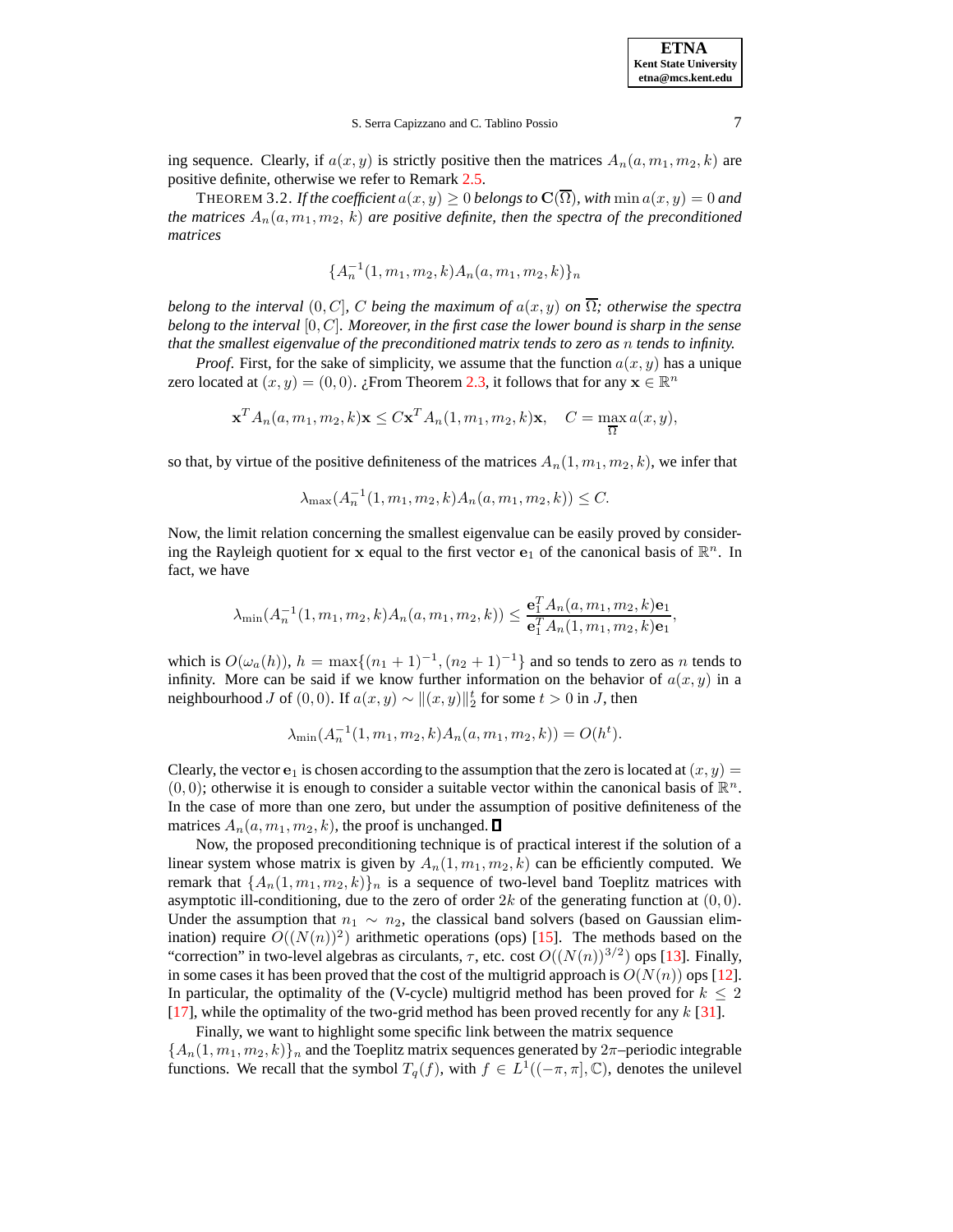**ETNA Kent State University etna@mcs.kent.edu**

8 Preconditioning strategies for 2D finite difference matrix sequences

Toeplitz matrix (generated by f) whose coefficient along the  $s<sup>th</sup>$  diagonal is given by the  $s<sup>th</sup>$ Fourier coefficient of  $f$ 

<span id="page-7-2"></span>
$$
a_s = \frac{1}{2\pi} \int_{-\pi}^{\pi} f(x)e^{-isx} dx
$$
,  $\mathbf{i}^2 = -1$ ,  $|s| \leq q - 1 \in \mathbb{N}$ .

The definition of two-level (and multilevel) Toeplitz matrix is straightforward through the Fourier coefficient of a bivariate (multivariate) function and can be found in [\[38\]](#page-21-1).

As a preliminary step we need some results related to the univariate version of problem  $(1.1)$ . Let us denote by  $\hat{\Delta}_n(m,k)$  the scaled unilevel Toeplitz matrices obtained in the discretization of the univariate problem by considering the maximal order FD formula with respect to  $q$ mesh points for both the inner and the outer derivative.

THEOREM 3.3. [\[32\]](#page-20-13) *The matrices*  $\{\hat{\Delta}_n(m,k)\}_n$  are *Toeplitz matrices generated by the nonnegative real–valued polynomial*  $p_w(x) = |p_c(x)|^2, x \in (-\pi, \pi]$ , *where*  $p_c$  *is the polynomialrelated to the maximal order FD formula coefficient vector* c *for the discretization of the operator*  $d^k/dx^k$  *over*  $q$  *equispaced mesh points (* $q=2m$  *if*  $k$  *is odd,*  $q=2m+1$  *if*  $k$ *is even), defined as*

$$
p_{\mathbf{c}}(x) = \begin{cases} \sum_{j=-m}^{m} c_j e^{ijx} & \text{if } q = 2m+1, \\ \sum_{j=-m}^{-1} c_j e^{ijx} + \sum_{j=1}^{m} c_j e^{i(j-1)x} & \text{if } q = 2m. \end{cases}
$$

 $\hat{D}$  *Therefore, for any*  $n$  *the matrices*  $\hat{\Delta}_n(m,k)$  *are symmetric positive definite and their spectral*  $\epsilon$  *condition number is asymptotically greater than*  $Cn^{2k}$ *, with*  $C$  *universal constant. Finally, if*  $\int$  *the zeros of*  $|p_{\mathbf{c}}(x)|^2$  *not located at*  $x=0$  *are of order at most 2k, then the spectral condition number of*  $\{\hat{\Delta}_n(m,k)\}_n$  *is asymptotic to*  $n^{2k}$ *.* 

This statement can be generalized to the bivariate case, by making use of the following notion of *sparsely vanishing* matrix sequence.

<span id="page-7-0"></span>DEFINITION 3.4. *A sequence of matrices*  $\{X_n\}_n$ , with  $X_n \in \mathbb{C}^{d_n \times d_n}$  and  $d_n < d_{n+1}$ , is *said to be* sparsely vanishing *if there exists a nonnegative function*  $x(s)$  *with*  $\lim_{s\to 0} x(s) = 0$ *so that for any*  $\varepsilon > 0$  *there exists*  $n_{\varepsilon} \in \mathbb{N}$  *such that for any*  $n \geq n_{\varepsilon}$ 

$$
\frac{1}{d_n} \# \{ i : \sigma_i(X_n) \le \varepsilon \} \le x(\varepsilon),
$$

*where*  $\{\sigma_i(X_n)\}, i = 1, \ldots, d_n$  *denotes the complete set of the singular values of*  $X_n$ . *It is understood that if the matrices are all Hermitian the definition holds with a more special characterization since*  $\sigma_i(X_n) = |\lambda_i(X_n)|$ *, where*  $\{\lambda_i(X_n)\}\)$  *denotes the complete set of the eigenvalues* of  $X_n$ *.* 

The quoted definition makes direct reference to the notion, first introduced by Tyrtyshnikov [\[37\]](#page-21-2), of *sparsely vanishing* Lebesgue-measurable functions as those functions whose set of zeros has zero Lebesgue measure [\[10\]](#page-20-18). In fact, a matrix sequence  $\{X_n\}_n$  spectrally distributed as a *sparsely vanishing* function is *sparsely vanishing* in the sense of Definition [3.4](#page-7-0) (we refer to Proposition **B.1** in [\[36\]](#page-20-19)).

DEFINITION 3.5. *The symbol*  $\Delta_n(m_1, m_2, k) \in \mathbb{R}^{N(n) \times N(n)}$  denotes the FD matrix *obtained according to Definition* [2.2](#page-2-1) *when*  $a(x, y) \equiv 1$  *and by setting*  $h_i = (n_i + 1)^{-1}$  $h/\alpha_i$ ,  $i = 1, 2$  *with*  $\alpha_i$  *absolute positive integer constants.* 

THEOREM 3.6. Let  $\Delta_n(m_1, m_2, k)$  be the FD matrix according to Definition [3.5](#page-7-1). Then

<span id="page-7-3"></span><span id="page-7-1"></span> $\Delta_n(m_1, m_2, k) = h^{-2k} T_n \left( \alpha_1^{2k} |p_c(x)|^2 + \alpha_2^{2k} |p_d(y)|^2 \right),$ 

where  $T_n \left( \alpha_1^{2k} |p_{\bf c}(x)|^2 + \alpha_2^{2k} |p_{\bf d}(y)|^2 \right)$ ,  $n = (n_1, n_2)$ , is the two-level band Toeplitz matrix generated by the nonnegative real-valued polynomial  $\alpha_1^{2k}|p_{\bf c}(x)|^2+\alpha_2^{2k}|p_{\bf d}(y)|^2$  and where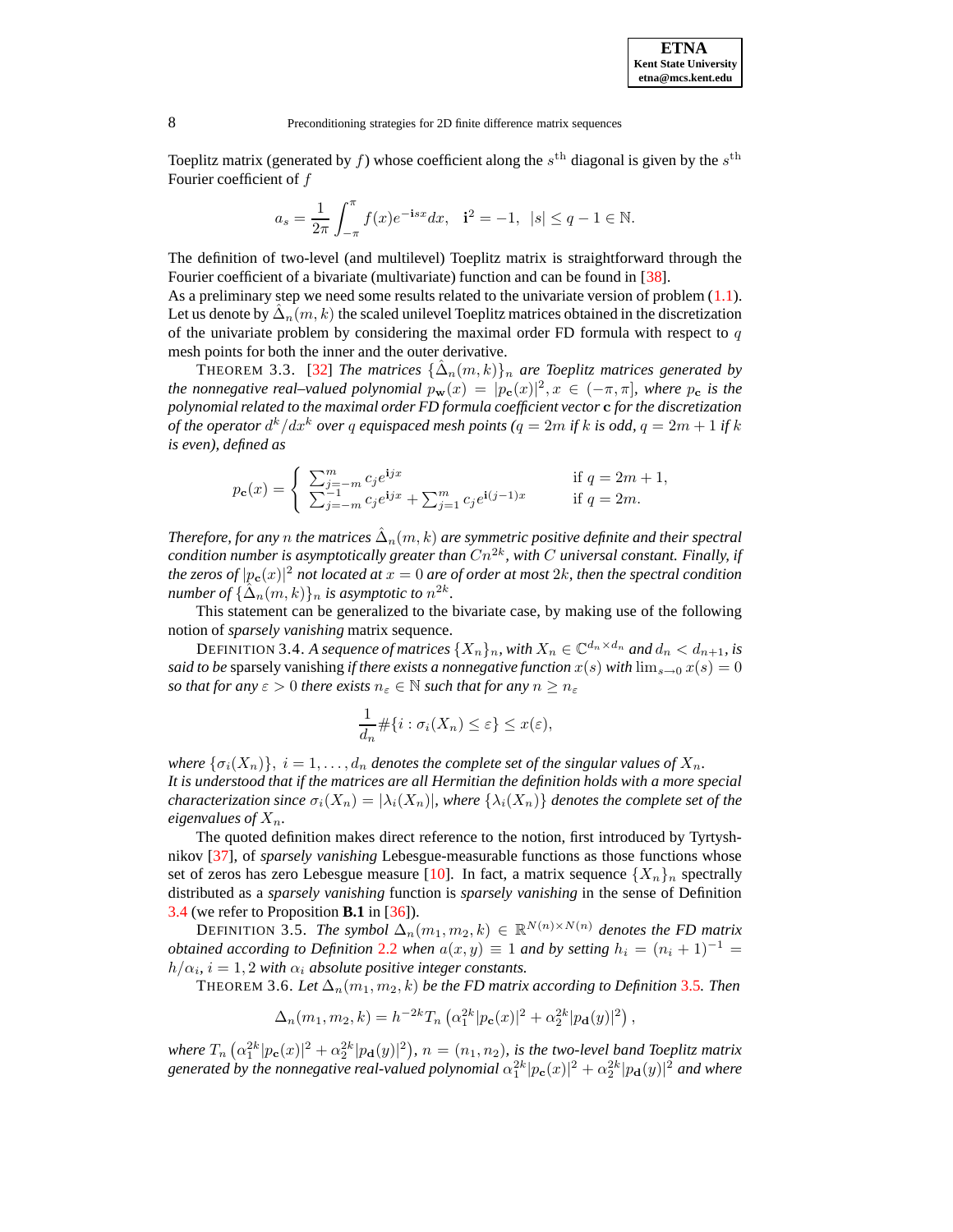$|p_{\bf{c}}(x)|^2$  and  $|p_{\bf{d}}(y)|^2$  are the polynomials defined as in Theorem [3.3](#page-7-2). Therefore, the matrices  $\Delta_n(m_1, m_2, k)$  *are symmetric positive definite for any value of the dimension*  $N(n)$  *and their spectral condition number is asymptotically greater than*  $C[N(n)]^k$ , with C universal *constant. In addition, if the zeros of*  $|p_c(x)|^2$  *and*  $|p_d(y)|^2$  *not located at*  $x = 0$  *nor at*  $y = 0$  $a$ re of order at most  $2k$ , then the spectral condition number is asymptotic to  $[N(n)]^k$ . Finally, *the matrix sequence*  $\{\Delta_n(m_1, m_2, k)\}_n$  *is sparsely vanishing.* 

*Proof.* When  $a(x, y) \equiv 1$ , by virtue of the dyadic representation Theorem [2.3,](#page-4-0) we have that

$$
\Delta_n(m_1, m_2, k) = h_1^{-2k} \sum_{i,t} (\mathbf{e}_t \mathbf{e}_t^T) \otimes (\mathbf{c}[i] \mathbf{c}^T[i]) + h_2^{-2k} \sum_{r,j} (\mathbf{d}[j] \mathbf{d}^T[j]) \otimes (\mathbf{e}_r \mathbf{e}_r^T),
$$

and according to the properties of the Kronecker product we find that

$$
\Delta_n(m_1, m_2, k) = h^{-2k} \left( I_{n_2} \otimes T_{n_1} \left( \alpha_1^{2k} |p_{\mathbf{c}}(x)|^2 \right) + T_{n_2} \left( \alpha_2^{2k} |p_{\mathbf{d}}(y)|^2 \right) \otimes I_{n_1} \right),
$$

the last being a two-level Toeplitz matrix. A direct comparison with the entries defining the two-level Toeplitz matrix generated by the nonnegative real-valued polynomial  $\alpha_1^{2k}|p_c(x)|^2 + \alpha_2^{2k}|p_d(y)|^2$  proves the claim. Now, at  $(x, y) = (0, 0)$  the generating bivariate polynomial shows a zero of order  $2k$  due to the consistency condition [\[32\]](#page-20-13). Since  $n_1 \sim n_2$ , by invoking the results of [\[6,](#page-20-20) [28\]](#page-20-21), it follows that the spectral condition number of the matrices  $\Delta_n(m_1, m_2, k)$  is asymptotically greater than  $C[N(n)]^k$  for some positive C. With the assumption that the other zeros (if any) of  $|p_c(x)|^2$  and  $|p_d(y)|^2$  are of order at most 2k, then the spectral condition number of  $\{\Delta_n(m_1, m_2, k)\}_n$  is asymptotic to  $[N(n)]^k$ , again as a consequence of the analysis given in [\[6,](#page-20-20) [28\]](#page-20-21). Finally, the polynomial  $p(x,y) = \alpha_1^{2k} |p_c(x)|^2 + \alpha_2^{2k} |p_d(y)|^2$  is sparsely vanishing since it is not identically zero and consequently the Lebesgue measure of its zeros is zero [\[10\]](#page-20-18). Moreover,  $\{T_n(p)\}_n$  distributes as  $p$  with regard to the eigenvalues by Tyrtyshnikov's theorem [\[38\]](#page-21-1). Therefore, by Proposition B.1 of [\[36\]](#page-20-19), since the matrix sequence distributes as a sparsely vanishing function, we infer that  ${T_n(p)}_n$  is sparsely vanishing in the matrix sense given in Definition [3.4.](#page-7-0)

<span id="page-8-0"></span>**4. The Toeplitz based preconditioning sequences.** The second proposed preconditioning matrix sequence is devised in order to introduce a special improvement with respect to the previous Toeplitz preconditioning sequence, also giving effective results in the case where  $a(x, y)$  shows a finite number of zeros. These preconditioning sequences can be constructed by coupling the previously considered Toeplitz sequence with the suitable scaled main diagonal of the matrices  $\{A_n(a, m_1, m_2, k)\}_n$ , the aim being to introduce more informative content from the original linear system into the preconditioner, while keeping the additional computational cost as low as possible. It is clear that the cost of solving a linear system with  $P_n(a, m_1, m_2, k)$  as coefficient matrix is substantially the same as the one of solving a Toeplitz system. The additional cost is in fact just the one of multiplying a constant number of diagonal matrices by a vector.

<span id="page-8-1"></span>DEFINITION 4.1. Assume  $h_i = h/\alpha_i$ ,  $i = 1, 2$  with  $\alpha_i$  positive integer constants.  $\text{Let } \hat{A}_n(a, m_1, m_2, k) = h^{2k} A_n(a, m_1, m_2, k) \text{ with } A_n(a, m_1, m_2, k) \in \mathbb{R}^{\tilde{N}(n) \times N(n)} \text{ be-}$ *ing the symmetric two-level matrix given in accordance with Definition* [2.2](#page-2-1)*. Moreover* Let  $\hat{\Delta}_n(m_1, m_2, k) = h^{2k} \Delta_n(m_1, m_2, k)$  with  $\Delta_n(m_1, m_2, k) \in \mathbb{R}^{N(n) \times N(n)}$  being the *symmetric two-level Toeplitz matrix given in Definition* [3.5](#page-7-1)*. Finally, we define*  $\{\hat{P}_n(a)\}_n$ *,*  $\hat{P}_n(a) = \hat{D}_n^{1/2}(a)\hat{\Delta}_n(m_1, m_2, k)\hat{D}_n^{1/2}(a)$  the Toeplitz based preconditioning matrix se $quence$  where  $\hat{D}_n(a) = \text{diag}(\hat{A}_n(a, m_1, m_2, k))/\hat{\Delta}$ , with  $\Delta > 0$  being the main diagonal  $P(\text{entry of the positive definite Toeplitz matrix } \hat{\Delta}_n(m_1, m_2, k)$ .

PROPOSITION 4.2. *If the coefficient*  $a(x, y)$  *is strictly positive, then*  $\{\hat{P}_n(a)\}_n$  *is a sequence of well-defined symmetric positive definite matrices. The same holds true, at least for*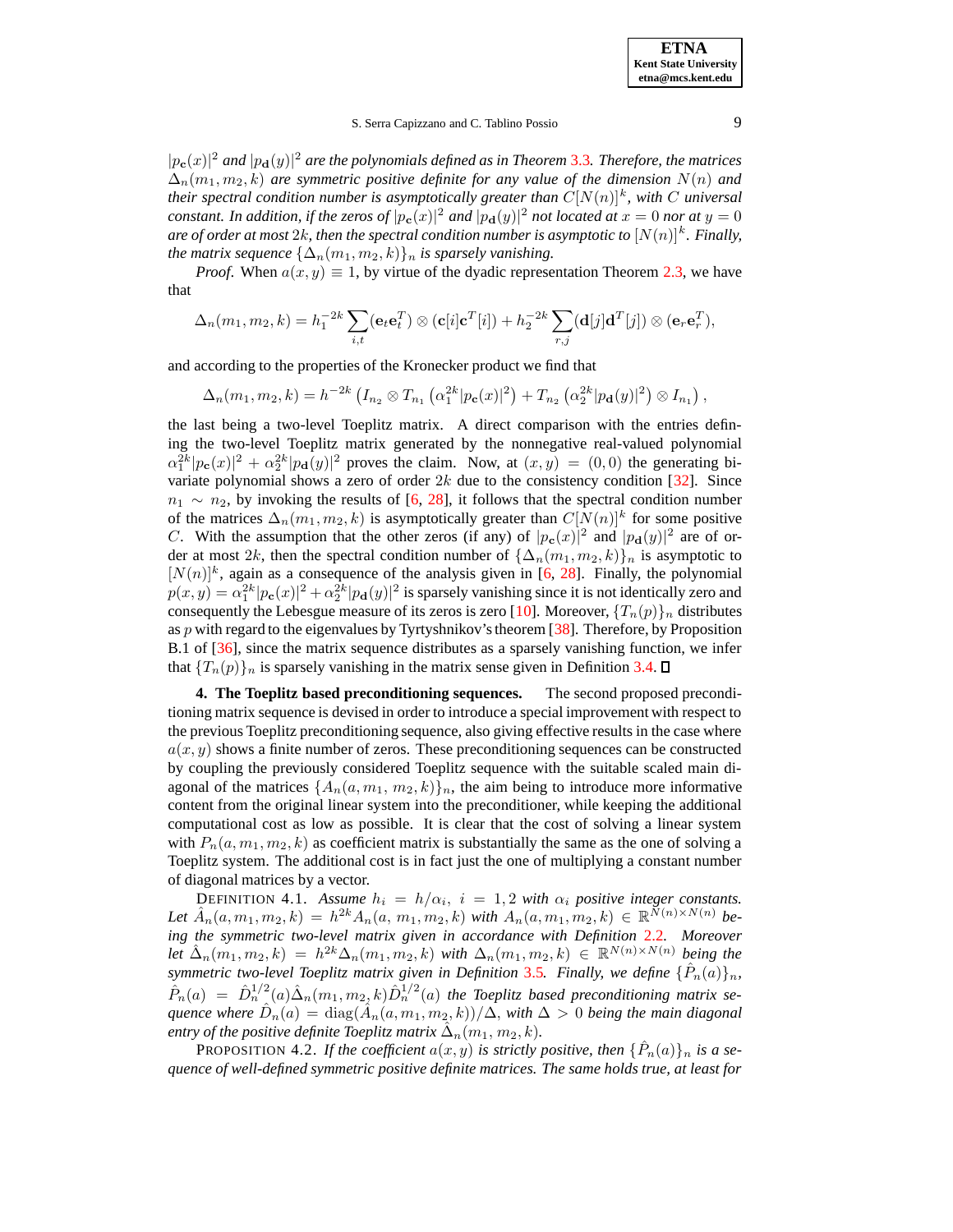$n$  *large enough, in the case where*  $a(x, y)$  *is a nonnegative function whose zeros are given by a finite number of curves intersecting any horizontal or vertical line only a finite number of times.*

*Proof.* For any r and t, the functions  $a_1[t](x) = a(x, y_t)$  and  $a_2[r](y) = a(x_r, y)$ have at most a finite number of isolated zeros. Since the discretization of the operators  $(-1)^k \partial^k/\partial x^k (a(x,y_t) \partial^k(\cdot)/\partial x^k)$  and  $(-1)^k \partial^k/\partial y^k (a(x_r,y) \partial^k(\cdot)/\partial y^k)$  leads to matrices such that each diagonal entry is a positive linear combination of evaluations of  $a_1[t](x)$ and  $a_2[r](y)$ , respectively, over a constant number of asymptotically close points, it follows that the generic diagonal entry is positive for  $n_1$  and  $n_2$  large enough. Therefore,  $\hat{D}_n(a)$  is positive definite and this ends the proof.  $\square$ 

## <span id="page-9-0"></span>**4.1. The strictly elliptic case.**

**4.1.1. Asymptotic expansion of preconditioned matrices.** First we introduce and analyze an auxiliary matrix sequence  $\{\hat{A}_n^*(a, m_1, m_2, k)\}$ , that is used to deduce the clustering properties of the preconditioned matrix sequence  $\{\hat{P}_n^{-1}(a)\hat{A}_n(a, m_1, m_2, k)\}.$ 

<span id="page-9-1"></span>DEFINITION 4.3. *Set*  $\hat{A}_n^*(a, m_1, m_2, k) = \hat{D}_n^{-1/2}(a)\hat{A}_n(a, m_1, m_2, k)\hat{D}_n^{-1/2}(a)$ , where  $\hat{A}_n(a, m_1, m_2, k)$  and  $\hat{D}_n(a)$  are defined according to Definition [4.1](#page-8-1).

PROPOSITION 4.4. *If the coefficient*  $a(x, y)$  *is strictly positive and belongs to*  $\mathbb{C}^2(\overline{\Omega})$ *,*  $i$  *then the matrices*  $\hat{A}_n^*(a, m_1, m_2, k)$  $can$  $be$  $expanded$  $as$ 

$$
\hat{A}_n^*(a, m_1, m_2, k) = \hat{\Delta}_n(m_1, m_2, k) + h^2 \Theta_n(a, m_1, m_2, k) + o(h^2) E_n(a, m_1, m_2, k),
$$

*where*  $\Theta_n(a, m_1, m_2, k)$  *and*  $E_n(a, m_1, m_2, k)$  *are symmetric bounded two-level band matrices. If*  $a(x, y)$  *belongs to*  $\mathbf{C}^1(\overline{\Omega})$ *, then*  $\hat{A}_n^*(a, m_1, m_2, k) = \hat{\Delta}_n(m_1, m_2, k) +$  $\Theta_n(a, m_1, m_2, k)$ , where  $\Theta_n(a, m_1, m_2, k)$  *is a two-level band matrix whose elements are*  $O(h\omega_{a_x}(h)) + O(h\omega_{a_y}(h))$ . Finally, if  $a(x, y)$  belongs to  $\mathbf{C}(\overline{\Omega})$ , then  $\hat{A}_n^*(a, m_1, m_2,$  $h(k) = \hat{\Delta}_n(m_1, m_2, k) + \Theta_n(a, m_1, m_2, k)$ , where  $\Theta_n(a, m_1, m_2, k)$  *is a two-level band matrix whose elements are*  $O(\omega_a(h))$ *. Here the matrices*  $\Theta_n(a, m_1, m_2, k)$  *and*  $E_n(a, m_1, m_2, k)$  $(m_2, k)$  *always show the same pattern as*  $\hat{\Delta}_n(m_1, m_2, k)$  *and the symbol*  $\omega_f(\cdot)$  *denotes the modulus of continuity of a function* f*.*

*Proof.* Due to the symmetry of the matrices  $\hat{A}_n^*(a, m_1, m_2, k)$  it is enough to consider the nonzero coefficients  $(\hat{A}_n^*)_{s,s-v}$  related to the lower triangular part. Let us denote by  $(\hat{A}_n)_{s,s-v}^{[r,t]}$  the entry of the matrix  $\hat{A}_n(a, m_1, m_2, k)$  at position  $(s, s-v)$  related to the discretization of the continuous operator at the grid point  $(x, y) = (x_r, y_t)$ . Let us denote by  $\hat\Delta_s^{[i]}=\hat\Delta_s^{[i]}(m_i,k)$  the entry along the main diagonal of the unilevel Toeplitz matrix  $\hat\Delta(m_i,k)$  $i = 1, 2$  and as  $\hat{\Delta}_{s-v}^{[i]} = \hat{\Delta}_{s-v}^{[i]}(m_i, k)$  the entry along the  $v^{th}$  subdiagonal. Clearly, the following equalities are true:

$$
\hat{\Delta}_{s,s}(m_1, m_2, k) = \alpha_1^{2k} \hat{\Delta}_s^{[1]}(m_1, k) + \alpha_1^{2k} \hat{\Delta}_s^{[2]}(m_2, k), \n\hat{\Delta}_{s,s-v}(m_1, m_2, k) = \alpha_1^{2k} \hat{\Delta}_{s-v}^{[1]}(m_1, k), \n\hat{\Delta}_{s,s-n_1v}(m_1, m_2, k) = \alpha_2^{2k} \hat{\Delta}_{s-v}^{[2]}(m_2, k).
$$

Let us denote by  $\Delta$  the main diagonal entry of the two-level Toeplitz matrix, i.e.  $\Delta = \hat{\Delta}_{s,s}(m_1, m_2, k)$ . Finally, set  $f^{[r,t]} = f(x_r, y_t)$ ,  $f_z^{[r,t]} =$  $(\partial f(x,y)/\partial z)_{|(x,y)=(x_r,y_t)}, f_{zz}^{[r,t]} = (\partial^2 f(x,y)/\partial z^2)_{|(x,y)=(x_r,y_t)},$  where  $z \in \{x,y\}.$  Now, the coefficients of the matrix  $\hat{A}_n^* = \hat{A}_n^*(a, m_1, m_2, k)$  are defined as

$$
(\hat{A}_n^*)_{s,s-t} = \Delta (\hat{A}_n)_{s,s-t} / \sqrt{(\hat{A}_n)_{s,s}(\hat{A}_n)_{s-t,s-t}}.
$$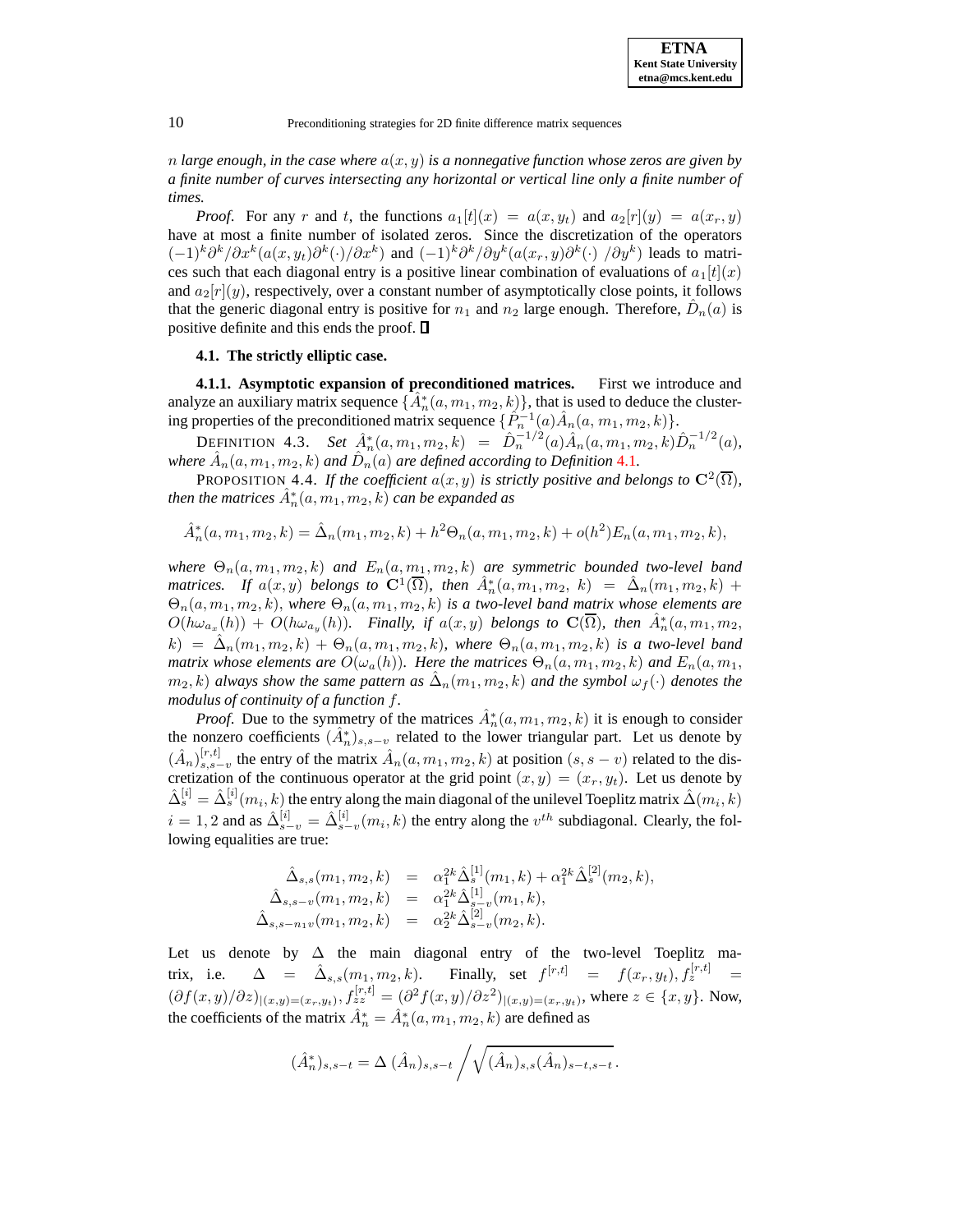Case k odd:

For  $v = 0$ , we simply have  $(\hat{A}_n^*)_{s,s} = \Delta$ , so that  $(\Theta_n)_{s,s} = (E_n)_{s,s} = 0$ . For  $v = 1, \dots 2m_1 - 1$ , we set  $p = v$  and we have

$$
(\hat{A}_n^*)_{s,s-p} = \Delta \left( \hat{A}_n \right)_{s,s-p}^{[r,t]} \bigg/ \sqrt{(\hat{A}_n)_{s,s}^{[r,t]} (\hat{A}_n)_{s,s}^{[r-p,t]}}.
$$

Now, by considering Taylor's expansions centered at  $(x^*, y^*) = (x_{r-p/2}, y_t)$  according to Proposition A.1 in [\[34\]](#page-20-14) and under the assumption of strict positiveness of the coefficient  $a(x, y)$ , we infer that

$$
\begin{split}\n&(\hat{A}_{n}^{*})_{s,s-p} \\
&= \frac{\Delta\left[a^{[r-\frac{p}{2},t]} \alpha_{1}^{2k} \Delta_{s-p}^{[1]} + h^{2} a_{xx}^{[r-\frac{p}{2},t]} \alpha_{p}+o(h^{2})\right]}{\sqrt{\left[a^{[r-\frac{p}{2},t]} (\alpha_{1}^{2k} \Delta_{s}^{[1]} + \alpha_{2}^{2k} \Delta_{s}^{[2]}) + h a_{x}^{[r-\frac{p}{2},t]} \beta_{p}+h^{2} (a_{xx}^{[r-\frac{p}{2},t]} \gamma_{p}+a_{yy}^{[r-\frac{p}{2},t]} \eta_{p}\right]+o(h^{2})}} \\
&\cdot \frac{\sqrt{\left[a^{[r-\frac{p}{2},t]} (\alpha_{1}^{2k} \Delta_{s}^{[1]} + \alpha_{2}^{2k} \Delta_{s}^{[2]}) - h a_{x}^{[r-\frac{p}{2},t]} \beta_{p}+h^{2} (a_{xx}^{[r-\frac{p}{2},t]} \gamma_{p}+a_{yy}^{[r-\frac{p}{2},t]} \eta_{p}\right]+o(h^{2})}\n\end{split}
$$
\n
$$
= \frac{\left[\alpha_{1}^{2k} \Delta_{s-p}^{[1]} + h^{2} a_{xx}^{[r-\frac{p}{2},t]} \alpha_{p}+o(h^{2})\right]}{\sqrt{\left[1+h a_{x}^{[r-\frac{p}{2},t]} \beta_{p}+h^{2} (a_{xx}^{[r-\frac{p}{2},t]} \gamma_{p}^{*}+a_{yy}^{[r-\frac{p}{2},t]} \alpha_{p}^{*}+o(h^{2})\right]}}\n= \frac{\left[\alpha_{1}^{2k} \Delta_{s-p}^{[1]} + h^{2} a_{xx}^{[r-\frac{p}{2},t]} \alpha_{p}^{*}+o(h^{2})\right]}{\sqrt{1+h^{2}\left(2\left(a_{xx}^{[r-\frac{p}{2},t]} \gamma_{p}^{*}+a_{yy}^{[r-\frac{p}{2},t]} \alpha_{p}^{*}+o(h^{2})\right)}}\n= \alpha_{1}^{2k} \Delta_{s-p}^{[1]} + \left(\alpha_{p}^{*} a_{xx}^{[r-\frac{p}{2},t]} - \frac{1}{2} \Delta_{s-p}^{[1]} \left(2\left(a_{xx}^{[r-\frac{p
$$

so that

$$
(\Theta_n)_{s,s-p} = \alpha_p^* a_{xx}^{[r-\frac{p}{2},t]} - \frac{1}{2} \Delta_{s-p}^{[1]} \left( 2 \left( a_{xx}^{[r-\frac{p}{2},t]} \gamma_p^* + a_{yy}^{[r-\frac{p}{2},t]} \eta_p^* \right) - \left( a_x^{[r-\frac{p}{2},t]} \beta_p^* \right)^2 \right).
$$

For  $v = n_1, \ldots, n_1(2m_2 - 1)$ , we set  $p = v/n_1$  and we deduce that

$$
(\hat{A}_n^*)_{s,s-n_1p} = \Delta \left( \hat{A}_n \right)_{s,s-n_1p}^{[r,t]} \bigg/ \sqrt{(\hat{A}_n)_{s,s}^{[r,t]} (\hat{A}_n)_{s,s}^{[r,t-p]}}.
$$

Again by considering Taylor's expansions centered at  $(x^*, y^*) = (x_r, y_{t-p/2})$  according to Proposition A.1 in [\[34\]](#page-20-14) and under the assumption of strict positiveness of the function  $a(x, y)$ , we prove in the same way that

$$
(\hat{A}_{n}^{*})_{s,s-n_1p} = \frac{\Delta \left[ a^{[r,t-\frac{p}{2}]} \alpha_2^{2k} \Delta_{s-p}^{[2]} + h^2 a_{yy}^{[r,t-\frac{p}{2}]} \psi_p + o(h^2) \right]}{\sqrt{\left[ a^{[r,t-\frac{p}{2}]} (\alpha_1^{2k} \Delta_s^{[1]} + \alpha_2^{2k} \Delta_s^{[2]}) + h a_y^{[r,t-\frac{p}{2}]} \rho_p + h^2 (a_{xx}^{[r,t-\frac{p}{2}]} \delta_p + a_{yy}^{[r,t-\frac{p}{2}]} \phi_p \right] + o(h^2)}}
$$
\n
$$
= \frac{\sqrt{\left[ a^{[r,t-\frac{p}{2}]} (\alpha_1^{2k} \Delta_s^{[1]} + \alpha_2^{2k} \Delta_s^{[2]}) - h a_y^{[r,t-\frac{p}{2}]} \rho_p + h^2 (a_{xx}^{[r,t-\frac{p}{2}]} \delta_p + a_{yy}^{[r,t-\frac{p}{2}]} \phi_p \right] + o(h^2)}}{\alpha_2^{2k} \Delta_{s-p}^{[2]} + \left( \psi_p^* a_{yy}^{[r,t-\frac{p}{2}]} - \frac{1}{2} \Delta_{s-p}^{[2]} \left( 2 \left( a_{xx}^{[r,t-\frac{p}{2}]} \delta_p^* + a_{yy}^{[r,t-\frac{p}{2}]} \phi_p^* \right) - \left( a_y^{[r,t-\frac{p}{2}]} \rho_p^* \right)^2 \right) \right) h^2 + o(h^2),}
$$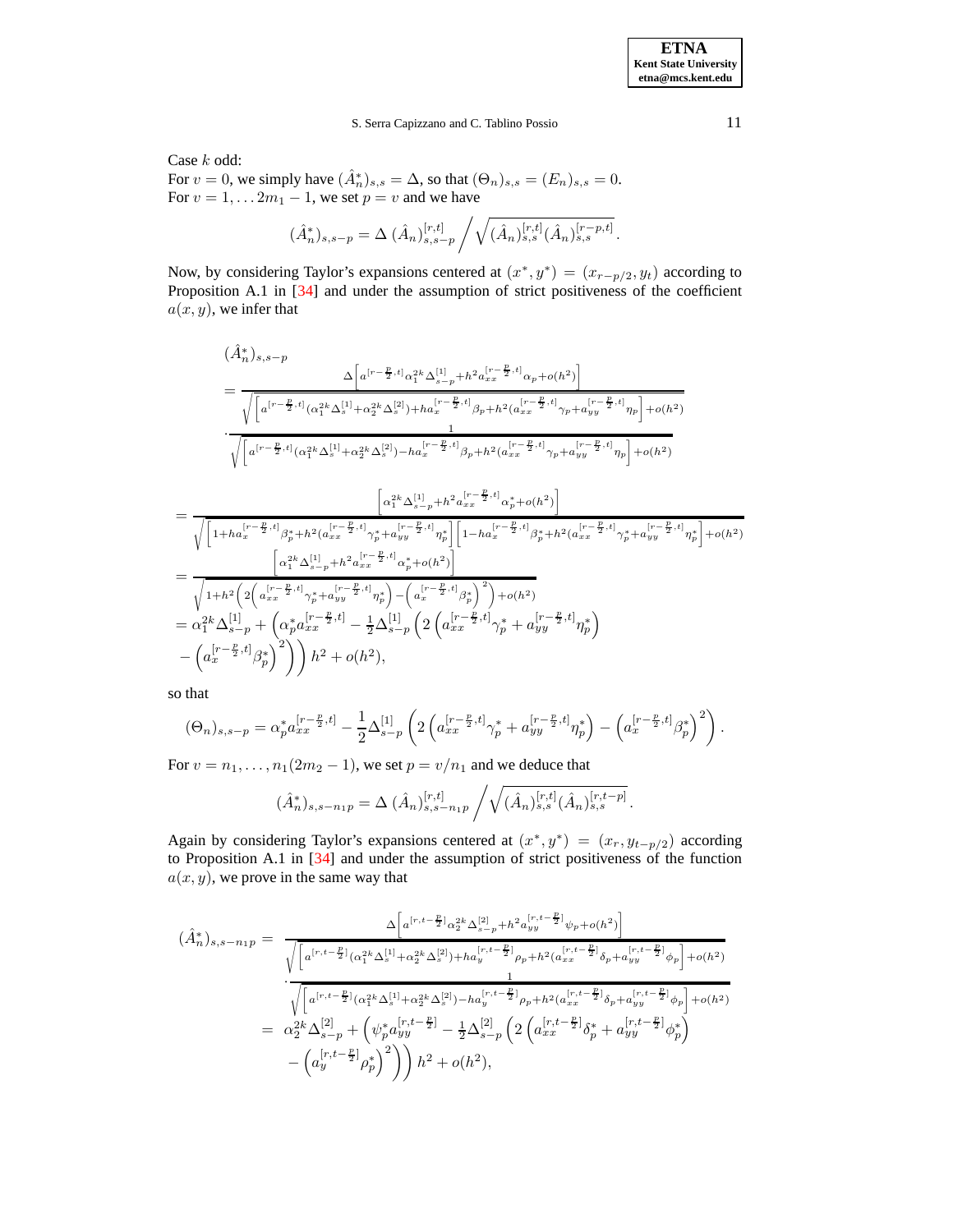so that

$$
(\Theta_n)_{s,s-n_1p} = \psi_p^* a_{yy}^{[r,t-\frac{p}{2}]} - \frac{1}{2} \Delta_{s-p}^{[2]} \left( 2 \left( a_{xx}^{[r,t-\frac{p}{2}]} \delta_p^* + a_{yy}^{[r,t-\frac{p}{2}]} \phi_p^* \right) - \left( a_y^{[r,t-\frac{p}{2}]} \rho_p^* \right)^2 \right),
$$

and the claimed result follows.

Case  $k$  even:

Since, by virtue of Proposition A.2 in [\[34\]](#page-20-14), the same type of asymptotic expansions hold true for the coefficients of the matrix  $\hat{A}_n(a, m_1, m_2, k)$ , the result follows in the same manner and with analogous defining relations with respect to the entries of the matrix  $\Theta_n$ . When the function  $a(x, y)$  has less regularity, the claimed result is an easy consequence of the preceding steps where the Taylor expansions are stopped according to the regularity of  $a(x, y)$ .

<span id="page-11-0"></span>**4.1.2. Optimality properties** of **preconditioned matrices.** In the special case  $k = 1$ and when the function  $a(x, y)$  is strictly positive and belongs to  $\mathbb{C}^2(\overline{\Omega})$ , it is possible to prove the optimality of the devised preconditioner sequence according to the fact that the spectra of the preconditioned matrices belong for any  $n$  to a positive interval well separated from zero.

THEOREM 4.5. If  $k = 1$ , the coefficient  $a(x, y)$  is strictly positive and belongs to  $\mathbf{C}^2(\overline{\Omega})$ , and the order of the zeros of the related Toeplitz generating polynomial  $\alpha_1^2|p_{\mathbf{c}}(x)|^2 +$  $\alpha_2^2 |p_{\bf d}(y)|^2$  does not exceed 2, then the spectra of the sequence of preconditioned matrices  $\{\tilde{P}_n^{-1}(a)A_n(a, m_1, m_2, k)\}_n$  belong to the interval  $[d_1, d_2]$ , with  $d_i$  positive universal con*stants well separated from zero.*

*Proof.* Due to a similarity argument of  $\hat{P}_n^{-1}(a)\hat{A}_n(a, m_1, m_2, k)$  and  $\hat{\Delta}_n^{-1}(m_1, m_2, k)$  $k) \hat{A}_n^*(a, m_1, m_2, k)$  we analyze the sequence  $\{\hat{\Delta}_n^{-1}(m_1, m_2, k)\hat{A}_n^*(a, m_1, m_2, k)\}_n$ . By the assumptions and by Proposition [4.4](#page-9-0) we have

$$
\hat{A}_n^*(a, m_1, m_2, k) = \hat{\Delta}_n(m_1, m_2, k) + h^2 \Theta_n(a, m_1, m_2, k) + o(h^2) E_n(a, m_1, m_2, k),
$$

so that

$$
\hat{\Delta}_n^{-1}(m_1, m_2, k)\hat{A}_n^*(a, m_1, m_2, k) =
$$
  
=  $I_n + \hat{\Delta}_n^{-1}(m_1, m_2, k)(h^2\Theta_n(a, m_1, m_2, k) + o(h^2)E_n(a, m_1, m_2, k)).$ 

By the hypothesis on the order of the zeros of  $\alpha_1^2 |p_c(x)|^2 + \alpha_2^2 |p_d(y)|^2$  we infer that there exists a constant C so that  $\|\hat{\Delta}_n^{-1}(m_1, m_2, k)\|_2 \leq C h^{-2}$  [\[6,](#page-20-20) [28\]](#page-20-21). Therefore, by standard linear algebra, we know that

$$
\lambda_{\max}(\hat{\Delta}_n^{-1}(m_1, m_2, k)\hat{A}_n^*(a, m_1, m_2, k)) \leq \|\hat{\Delta}_n^{-1}(m_1, m_2, k)\hat{A}_n^*(a, m_1, m_2, k)\|_2
$$
  
\n
$$
\leq \|I_n\|_2 + \|\hat{\Delta}_n^{-1}(m_1, m_2, k)(h^2\Theta_n(a, m_1, m_2, k)) + o(h^2)E_n(a, m_1, m_2, k))
$$
  
\n
$$
\leq 1 + C\|\Theta_n\|_2 + o(1).
$$

Conversely, for obtaining a bound from below for  $\lambda_{\min}(\hat{\Delta}_n^{-1}(m_1, m_2, k)\hat{A}_n^*(a, m_1, m_2, k))$ we consider the inverse matrix  $[\hat{A}_n^*(a, m_1, m_2, k)]^{-1} \hat{\Delta}_n(m_1, m_2, k)$  and we apply Proposition [4.4](#page-9-0) to get

$$
\[\hat{A}_n^*(a, m_1, m_2, k)\]^{-1} \hat{\Delta}_n(m_1, m_2, k) =
$$
  
=  $I_n - \left[\hat{A}_n^*(a, m_1, m_2, k)\right]^{-1} (h^2 \Theta_n(a, m_1, m_2, k) + o(h^2) E_n(a, m_1, m_2, k)).$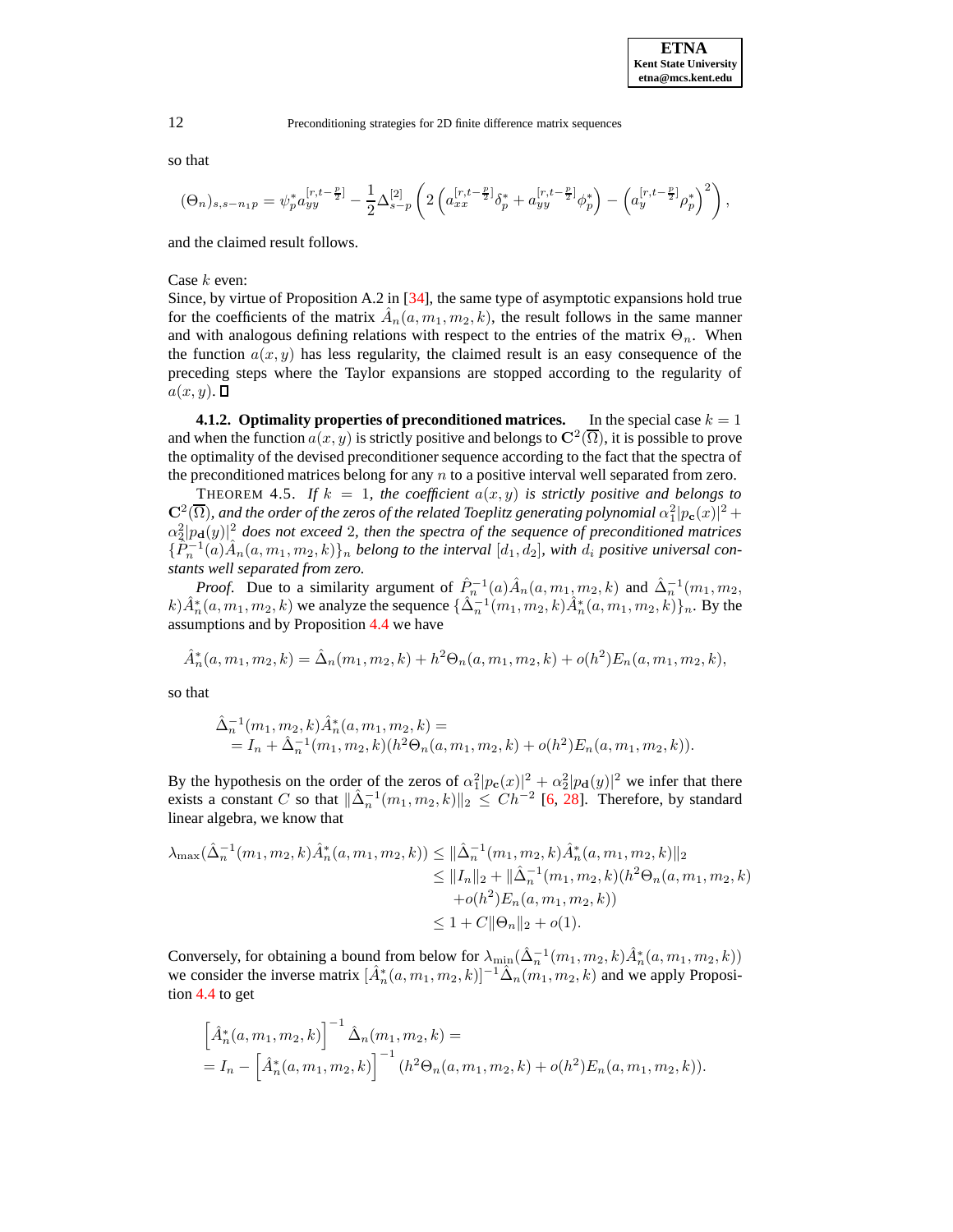Since  $a(x, y)$  is positive, we deduce that

$$
\begin{aligned} \|[A_n^*(a, m_1, m_2, k)]^{-1}\|_2 &\leq (\max_{\overline{\Omega}} a(x, y)) (\min_{\overline{\Omega}} a(x, y))^{-1} \|\hat{\Delta}_n^{-1}(m_1, m_2, k)\|_2 \\ &\leq C (\max_{\overline{\Omega}} a(x, y)) (\min_{\overline{\Omega}} a(x, y))^{-1} h^{-2}, \end{aligned}
$$

so that

$$
\lambda_{\min}(\hat{\Delta}_n^{-1}(m_1, m_2, k)\hat{A}_n^*(a, m_1, m_2, k)) \ge (1 + C(\max_{\overline{\Omega}} a(x, y))(\min_{\overline{\Omega}} a(x, y))^{-1} \|\Theta_n\|_2 + o(1))^{-1}.
$$

 $\Box$ 

Observe that the preceding result in the special case where  $m_1 = m_2 = 1$  was stated in [\[27\]](#page-20-1). However, in the proof of Theorem 4.1 in [\[27\]](#page-20-1) there is a flaw, so the preceding result also provides a rigorous proof of the quoted theorem.

**4.1.3. Clustering properties of preconditioned matrices.** First, we give some definitions of clustering properties.

DEFINITION 4.6. Let  ${P_n}_n$  *be a preconditioning matrix sequence for the sequence*  ${A_n}_n$  *with*  $A_n, P_n \in \mathbb{C}^{d_n \times d_n}$  *and*  $d_n < d_{n+1}$ *. Suppose that for any fixed n and for any*  $\varepsilon > 0$  all the singular values of  $P_n^{-1}(A_n - P_n)$  belong to  $[0, \varepsilon)$  except for  $N_o(\varepsilon, n)$  outliers. *If*  $N_o(\varepsilon, n) = o(d_n)$  *then the Weak Clustering property holds, while if*  $N_o(\varepsilon, n) = O(1)$  *then the Strong Clustering property holds. We call the Weakest Strong Clustering property the limit case* when  $\lim_{\varepsilon\to 0}\lim_{n\to\infty}N_o(\varepsilon,n)=0$ . More precisely, this case occurs when for any  $C_\varepsilon>0$  so *that*  $N_o(\varepsilon, n) \leq C_{\varepsilon}$  *holds definitely,*  $\sup_{\varepsilon} C_{\varepsilon} = \infty$  *is found. If, for any n, the matrices*  $A_n$ *and*  $P_n$  *are Hermitian and the matrices*  $P_n$  *are positive definite, then the previous clustering properties are in the sense of eigenvalues.*

Notice that the case where  $\sup_{\varepsilon} C_{\varepsilon} = C \in \mathbb{R}^+$  is characterized by a "true superlinear" behavior of the PCG method, in the sense that for  $n$  going to infinity the number of the iterations decreases to a value close to  $\lceil C \rceil$ . When the *Weakest Strong Clustering* is obtained, then the PCG method is optimal [\[3\]](#page-19-1) in the sense that we generally observe a number of iterations which is constant with respect to  $n$ . (This behavior also characterizes the case where all the eigenvalues belong to a fixed interval bounded away from zero.)

A preliminary result on clustering properties makes direct use of the following lemma.

LEMMA 4.7. [\[30\]](#page-20-2) *Consider two sequences*  $\{A_n\}_n$  *and*  $\{B_n\}_n$ *, where*  $A_n, B_n \in \mathbb{C}^{d_n \times d_n}$ *and*  $d_n < d_{n+1}$ *. If the sequence*  ${B_n}_n$  *is sparsely vanishing (with*  $B_n$  *nonsingular at least definitely*) *and for any*  $\varepsilon > 0$  *there exists a sequence*  $\{D_n(\varepsilon)\}_n$ *, where*  $D_n(\varepsilon) \in \mathbb{C}^{d_n \times d_n}$ *, so that*  $||A_n - B_n - D_n(\varepsilon)||_2 \leq \varepsilon$  *with* rank $(D_n(\varepsilon)) \leq \varepsilon d_n$ *, then the* Weak Clustering property *holds.*

<span id="page-12-1"></span>THEOREM 4.8. *If the coefficient*  $a(x, y)$  *is strictly positive and belongs to*  $\mathbf{C}(\Omega)$ *, then for any*  $\varepsilon > 0$  *all the eigenvalues of the preconditioned matrix* 

<span id="page-12-0"></span>
$$
\hat{P}_n^{-1}(a)\hat{A}_n(a, m_1, m_2, k)
$$

*lie in the open interval*  $(1 - \varepsilon, 1 + \varepsilon)$  *except for*  $o(N(n))$  *outliers* [Weak Clustering property].

*Proof.* Due to the similarity between  $\hat{P}_n^{-1}(a) \hat{A}_n(a, m_1, m_2, k)$  and  $\hat{\Delta}_n^{-1}(m_1, m_2, k)$  $\hat{A}_n^*(a, m_1, m_2, k)$ , we can analyze the spectra of the latter. By virtue of Theorem [3.6,](#page-7-3) the sequence  $\{\hat{\Delta}_n(m_1, m_2, k)\}_n$  is *sparsely vanishing* and the considered matrices are nonsingular for any n. Therefore, by recalling Proposition [4.4,](#page-9-0) Lemma [4.7](#page-12-0) applies with  $D_n \equiv 0$  for any  $n$ , so that the claimed result follows.  $\square$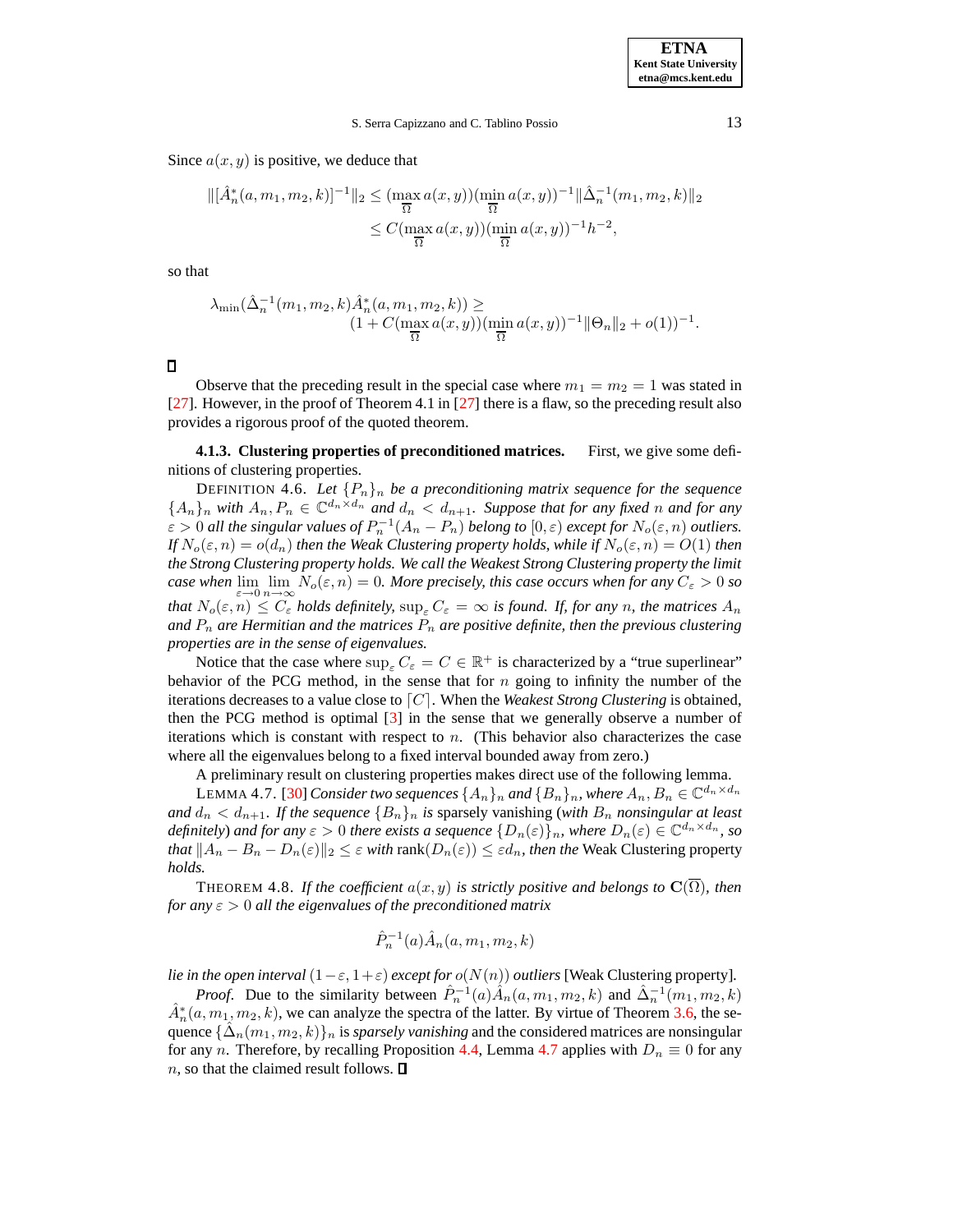| <b>ETNA</b>                  |
|------------------------------|
| <b>Kent State University</b> |
| etna@mcs.kent.edu            |

<span id="page-13-1"></span>In the special case  $k = 1$ , a stronger result can be obtained, by making use of the following technical lemma.

**LEMMA 4.9.** Let  $\{\varepsilon_n\}$  be a sequence decreasing to zero (as slowly as we want) and let  $\alpha$  *us assume that the polynomial*  $p(x,y) = \alpha_1^2 |p_{\bf c}(x)|^2 + \alpha_2^2 |p_{\bf d}(y)|^2$ *, generating the Toeplitz se-* $\{ \hat{\Delta}_n(m_1,m_2,1)\}_n$ , is such that at least one between  $|p_{\bf c}(v)|^2$  and  $|p_{\bf d}(v)|^2$  is strictly *positive for*  $v \neq 0 \pmod{2\pi}$ *. Then,* 

$$
\#\left\{i:\lambda_i\left(\hat{\Delta}_n(m_1,m_2,1)\right)<\left\lceil \varepsilon_n^{-1}\right\rceil h^2\right\}=O\left(\left\lceil \varepsilon_n^{-1}\right\rceil\right).
$$

*Proof.* Under the given assumption we have  $p(x, y) = 0$  if and only if  $(x, y) = (0, 0)$ . Moreover, the consistency condition implies that  $p(x, y) \sim x^2 + y^2$  on the whole definition domain. Therefore, by the transitivity of the relation  $\sim$ , it follows that  $p(x, y) \sim$  $4 - 2\cos(x) - 2\cos(y)$ .

Let  $S_n$  be the real space of the  $N(n) \times N(n)$  Hermitian matrices. Since  $T_n : L^1((-\pi,\pi]^2,\mathbb{R}) \to S_n$  is a linear positive operator, it is easy to check that each  $\lambda_j(T_n(\cdot))$  is a homogeneous monotone functional [\[14\]](#page-20-22). Therefore, if  $f \sim g$  over  $(-\pi, \pi]^2$  it ensues that

<span id="page-13-0"></span>(4.1) 
$$
\lambda_j(T_n(f)) \sim \lambda_j(T_n(g))),
$$

with uniform asymptoticity constants independent of j and n. Now, the eigenvalues of  $T_n(4 2\cos(x) - 2\cos(y)$  are explicitly known [\[5\]](#page-20-23) and are given by  $4 - 2\cos(s\pi/(n_1 + 1))$  –  $2\cos(t\pi/(n_2+1))$  with  $1 \leq s \leq n_1$  and  $1 \leq t \leq n_2$  so that a straightforward calculation leads to

$$
\#\left\{i:\lambda_i\left(T_n(4-2\cos(x)-2\cos(y))\right)<\left\lceil \varepsilon_n^{-1}\right\rceil h^2\right\}=O\left(\left\lceil \varepsilon_n^{-1}\right\rceil\right).
$$

The use of relation  $(4.1)$  concludes the proof.  $\Box$ 

THEOREM 4.10. Let us consider  $k = 1$  and any choice of  $m_1, m_2$  such that the *assumptions of Lemma* [4.9](#page-13-1) *hold true for the polynomial generating the Toeplitz sequence*  $\{\hat{\Delta}_n(m_1, m_2, 1)\}_n$ *. If the coefficient*  $a(x, y)$  *is strictly positive and belongs to*  $\mathbb{C}^2(\overline{\Omega})$ *, then for any sequence*  $\{\varepsilon_n\}$  *decreasing to zero* (*as slowly as we want*) *and for any*  $\varepsilon > 0$ *, there ex* $i$ sts  $\bar{n}$  such that for any  $n > \bar{n}$  (with respect to the partial ordering of  $\mathbb{N}^2$ ),  $N(n)-O\left(\left\lceil\varepsilon_n^{-1}\right\rceil\right)$  $eigenvalues$  of the preconditioned matrix  $\hat{P}_n^{-1}(a)\hat{A}_n(a, m_1, m_2, k)$  belong to the open inter*val*  $(1 - \varepsilon, 1 + \varepsilon)$  [Weakest Strong Clustering property].

*Proof.* It is exactly the same proof of Theorem 5.6 in [\[33\]](#page-20-3). The key fact to be used is the statement of Lemma [4.9](#page-13-1) in place of Lemma 5.5 in [\[33\]](#page-20-3).  $\Box$ 

Now, the fact  $\hat{A}_n^*(a, m_1, m_2, k) = \hat{\Delta}_n(m_1, m_2, k) + O(h^2)$ , proved in Proposition [4.4](#page-9-0) in the case  $a(x, y) \in C^2(\overline{\Omega})$ , is in some sense exceptional because it is produced by the cancellation of  $O(h)$  terms in the expression of  $\hat{A}_n^*(a, m_1, m_2, k) - \hat{\Delta}_n(m_1, m_2, k)$ . Indeed, in the case  $k > 1$  or when  $k = 1$ , but the assumptions of Lemma [4.9](#page-13-1) are violated or  $a(x, y)$ does not belong to  $C^2(\overline{\Omega})$ , we loose the *Weakest Strong Clustering property*. Nevertheless, we are able to characterize the asymptotic behavior of the function describing the number of outlying eigenvalues. More precisely, under the assumption that the template problem [\(1.1\)](#page-1-1) has been discretized so that the error matrix  $\hat{A}_n^*(a, m_1, m_2, k) - \hat{\Delta}_n(m_1, m_2, k)$  has a spectral norm bounded by  $O(h^t)$ , with t a positive real value, we infer an estimate concerning the number of outlying eigenvalues as a function of  $t$ , but also depending on the "spectral" difficulty" of the problem represented by the parameter  $k$ .

<span id="page-13-2"></span>THEOREM 4.11. *Assume that*  $\hat{A}_n^*(a, m_1, m_2, k) = \hat{\Delta}_n(m_1, m_2, k) + O(h^t)$ , with t *a positive real value and assume that the nonnegative polynomial generating the Toeplitz*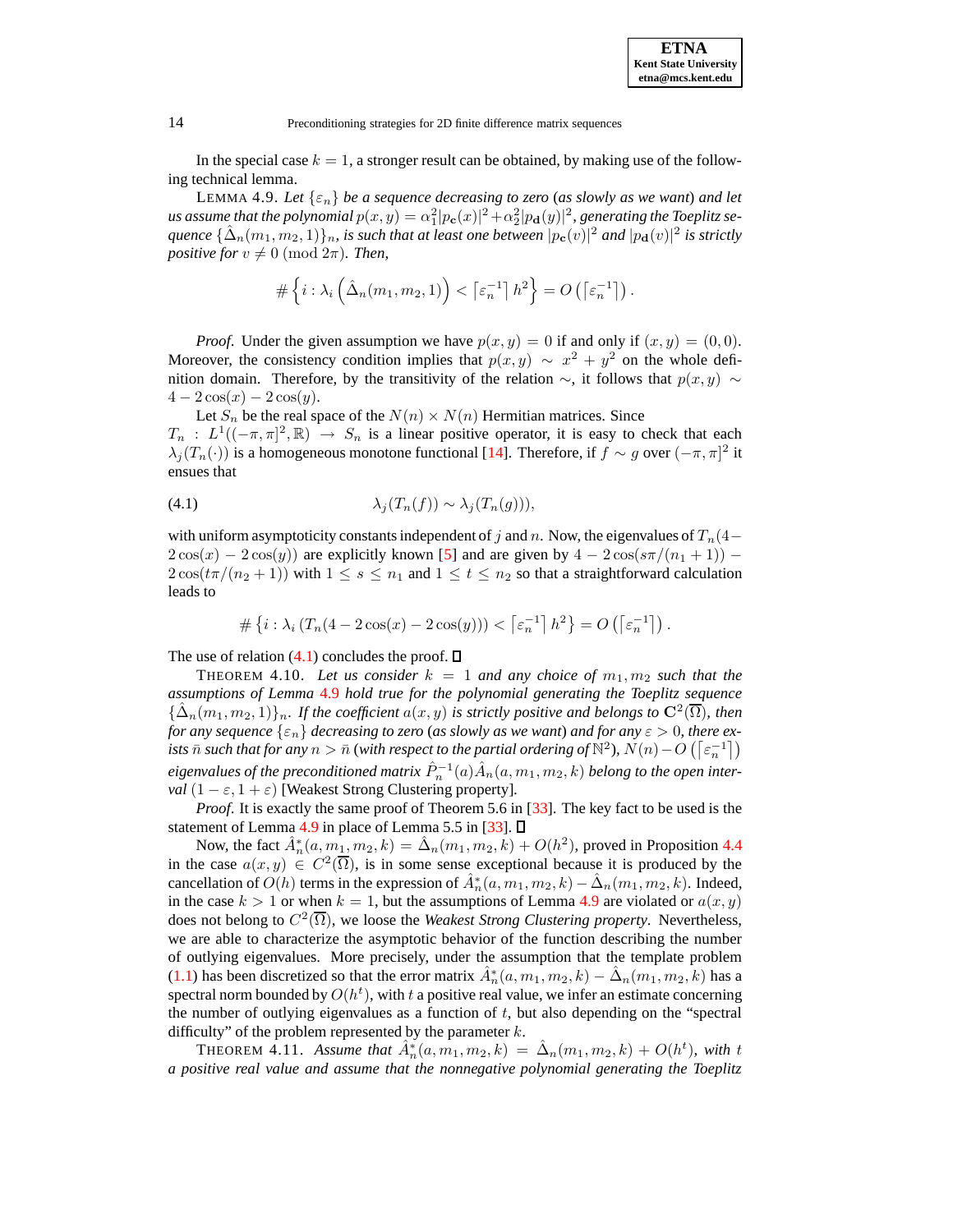**ETNA Kent State University etna@mcs.kent.edu**

### S. Serra Capizzano and C. Tablino Possio 15

 $seq$ uence  $\{\hat{\Delta}_n(m_1, m_2, k)\}_n$  has a unique zero at  $(x, y) = (0, 0)$ . If the coefficient  $a(x, y)$ *is strictly positive and belongs to*  $\mathbf{C}(\overline{\Omega})$ , *then for any*  $\varepsilon_n = o(h^{2-t/k})$  *decreasing to zero and*  $f$ or any  $\varepsilon > 0$  there exists  $\bar{n}$  such that  $f$ or any  $n > \bar{n}$  at least  $N(n) - O\left(\left\lceil \varepsilon_n^{-1} \right\rceil\right)$  eigenvalues of the preconditioned matrix  $\hat{P}_n^{-1}(a)\hat{A}_n(a,m_1,m_2,k)$  lie in the open interval  $(1-\varepsilon,1+\varepsilon)$ .

*Proof.* Let  $\tau_n(p)$  be the two-level  $\tau$  correction of the Toeplitz matrix  $\hat{\Delta}_n(m_1, m_2, k)$ generated by the polynomial  $p$  (see [\[5\]](#page-20-23) for details). By [\[31\]](#page-20-12) it is known that there exists a constant  $c > 0$  independent of n such that  $\lambda(\tau_n^{-1}(p)\hat{\Delta}_n(m_1, m_2, k)) \geq c$  with  $\lambda(X)$ denoting the generic eigenvalue of a square matrix X. Since  $\tau_n(p)$  and  $\hat{\Delta}_n(m_1, m_2, k)$  are both positive definite, it follows that the preceding eigenvalue inequality can be read in terms of a Rayleigh quotient inequality, namely

$$
c\mathbf{x}^H\tau_n(p)\mathbf{x} \le \mathbf{x}^H\hat{\Delta}_n(m_1, m_2, k)\mathbf{x}, \quad \forall \mathbf{x} \in \mathbb{C}^{N(n)}.
$$

This means that the matrix  $\hat{\Delta}_n(m_1, m_2, k) - c\tau_n(p)$  is nonnegative definite, so that by the homogeneous monotonicity of the eigenvalues it follows that, for any j,  $c\lambda_i(\tau_n(p)) \leq$  $\lambda_j(\hat{\Delta}_n(m_1, m_2, k))$ . Therefore, we have

<span id="page-14-0"></span>
$$
(4.2) \# \left\{ i : \lambda_i \left( \hat{\Delta}_n(m_1, m_2, k) \right) < \left\lceil \varepsilon_n^{-1} \right\rceil h^t \right\} \leq \# \left\{ i : \lambda_i \left( \tau_n(p) \right) < c^{-1} \left\lceil \varepsilon_n^{-1} \right\rceil h^t \right\}.
$$

As in Lemma [4.9,](#page-13-1) we now exploit the exact knowledge of the eigenvalues of  $\tau_n(p)$  which are given by the sampling of p over the points  $(s\pi/(n_1+1),t\pi/(n_2+1)), 1 \leq s \leq n_1, 1 \leq$  $t \leq n_2$ . The key point is that, by the consistency condition and by the assumption, p has a unique zero of order 2k so that the small eigenvalues of  $\tau_n(p)$  behave like  $h^{2k}(j^2 + q^2)^k$ . At this point we follow the same lines as in Theorem 5.7 in  $[33]$  and we apply inequality [\(4.2\)](#page-14-0) in order to complete the proof.  $\square$ 

Notice that the growth of the order  $k$  of the differential problem leads to a deterioration of the "strength" of the cluster, so that in order to obtain a better clustering for higher order problems, it is necessary to increase the order of approximation of  $\mathring{\Delta}_n(m_1, m_2, k)$  by  $\hat{A}_n^*(a, m_1, m_2, k)$ . Moreover, up to positive constants, the number of the outliers in the twodimensional case is the square of the number of outliers of the one-dimensional case. This is part of a more general fact. Actually, if a d-dimensional elliptic problem is considered, then the number of outliers will grow as the d-th power of the number of outliers of the one-dimensional case. To see this it is enough to follow the proof of Theorem  $4.11$  in d dimensions, with the natural assumption that the d-variate polynomial  $p$  has a unique zero at the origin.

#### <span id="page-14-1"></span>**4.2. The degenerate elliptic case.**

**4.2.1. Clustering properties of preconditioned matrices.** The reason of the very fast PCG convergence observed when we consider the preconditioning matrix sequence  $\{\hat{P}_n(a)\}_n$  with respect to the case of the basic Toeplitz preconditioning matrix sequence  $\{\hat{\Delta}_n(m_1, m_2, k)\}_n$  is explained in the following theorem.

THEOREM 4.12. If the coefficient  $a(x, y)$  belongs to  $\mathbb{C}(\overline{\Omega})$  and is nonnegative with a *finite number* of *zeros, then for any*  $\varepsilon > 0$  *all the eigenvalues* of *the preconditioned matrix*  $\hat{P}_n^{-1}(a)\hat{A}_n(a, m_1, m_2, k)$  *lie in the open interval*  $(1 - \varepsilon, 1 + \varepsilon)$  *except for*  $o(N(n))$  *outliers* [Weak Clustering property]*.*

*Proof.* Due to the similarity between  $\hat{P}_n^{-1}(a)\hat{A}_n(a, m_1, m_2, k)$  and  $\hat{\Delta}_n^{-1}(m_1, m_2, k)$  $\hat{A}_n^*(a, m_1, m_2, k)$ , we can analyze the spectra of the latter matrix sequence. First, for the sake of simplicity, we consider the case when  $a(x, y)$  has a unique zero located at  $(x, y) = (0, 0)$ . For any mesh point  $(x_r, y_t)$  such that the involved sampling of the coefficient  $a(x, y)$  are well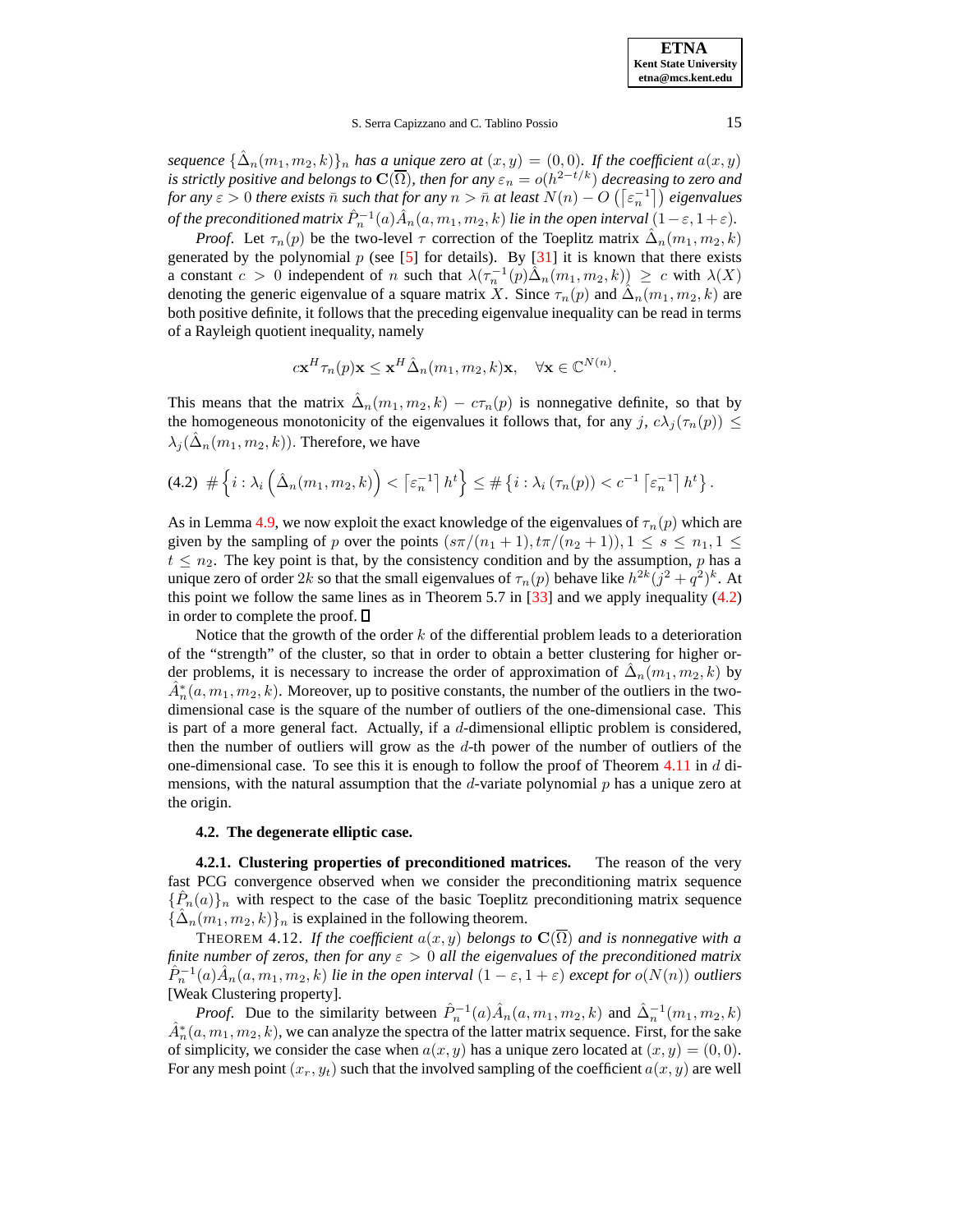separated from  $(x, y) = (0, 0)$ , by virtue of Proposition [4.4,](#page-9-0) we find that

(4.3)  $(\hat{A}_n^*(a, m_1, m_2, k))_{s, s \pm v} = (\hat{\Delta}_n(m_1, m_2, k))_{s, s \pm v} + (\Theta_n(a, m_1, m_2, k))_{s, s \pm v},$ 

where  $\|\Theta_n(a, m_1, m_2, k)\|_2 = O(\omega_a(h))$ . Now, for any positive  $\epsilon$ , due to the continuity of a and to the assumption on the zeros, it follows that there exists  $\delta = \delta_{\epsilon}$  so that the set  $\{(x, y) \in \Omega^* : a(x, y) < \delta\}$  is contained in a finite union of balls B, whose Lebesgue measure is bounded by  $\epsilon/4$ . Therefore, we consider a correction matrix  $D_n$  involving only those rows for which at least one associated mesh point is such that the evaluation of  $a$  is less than  $\delta$ . Since the relationships

$$
\#\{\{(i,t): a(\tilde{x}_i, y_t) < \delta\} \cup \{(r,j): a(x_r, \tilde{y}_j) < \delta\}\} \le \#\{\{(i,t): a(\tilde{x}_i, y_t) \in \mathcal{B}\} \cup \{\{r,j}: a(x_r, \tilde{y}_j) \in \mathcal{B}\}\}\
$$
\n
$$
= \frac{2N(n)}{m\{\Omega^*\}} m\{\mathcal{B}\} + O([N(n)]^{1/2})
$$
\n
$$
\le N(n)(\varepsilon + o(1))/2
$$

are true, we deduce that  $rank(D_n) \leq \varepsilon N(n)$ . Therefore, Lemma [4.7](#page-12-0) applies as in Theorem [4.8](#page-12-1) and the claimed result follows. Notice that the presence of a zero in different position moves the position of the nonzero part of  $D_n$  along the diagonal, but does not change its asymptotic rank. In addition, the proof is unchanged in the case of presence of a finite number of zeros (or in the general case where the zeros are a Peano-Jordan measurable set with zero Lebesgue measure).  $\Box$ 

 $i$ From Theorem [4.12,](#page-14-1) we deduce that almost all the eigenvalues of the preconditioned matrices are clustered at unity except for  $o(N(n))$  outliers. This is not completely satisfactory, but is very good when compared with the results obtained by considering the purely Toeplitz preconditioning sequence.

<span id="page-15-0"></span>**5. General results on distribution and clustering.** The aim of this section is to give general results on the approximation of  $\hat{A}_n^*(a, m_1, m_2, k)$  by  $\hat{\Delta}_n(m_1, m_2, k)$  in the spirit of the ergodic Theorems proved by Szegö. Let us first recall the following definition

DEFINITION 5.1. *Two sequences*  $\{A_n\}_n$  and  $\{B_n\}_n$ ,  $A_n$ ,  $B_n \in \mathbb{C}^{d_n \times d_n}$ ,  $d_n < d_{n+1}$ *are said to be* equally distributed *in the sense of the eigenvalues if and only if, for any realvalued continuous function* F *with bounded support we have*

<span id="page-15-1"></span>
$$
\lim_{n \to \infty} d_n^{-1} \sum_{i=1}^{d_n} (F(\lambda_i(A_n)) - F(\lambda_i(B_n)) = 0.
$$

THEOREM 5.2. Let  $\{\hat{A}_n^*(a, m_1, m_2, k)\}_n$  and  $\{\hat{\Delta}_n(m_1, m_2, k)\}_n$  be defined according *to Definitions* [4.3](#page-9-1) *and* [4.1](#page-8-1)*. If* the *coefficient*  $a(x, y)$  *is strictly positive and belongs to*  $\mathbf{C}(\overline{\Omega})$ *, then*

$$
\begin{aligned}\n\|\hat{A}_n^*(a, m_1, m_2, k) - \hat{\Delta}_n(m_1, m_2, k)\|_F^2 &= N(n) \cdot O(\omega_a^2([N(n)]^{-1/2})), \\
\|\hat{A}_n^*(a, m_1, m_2, k) - \hat{\Delta}_n(m_1, m_2, k)\|_2 &= O(\omega_a([N(n)]^{-1/2})), \\
\|\hat{A}_n^*(a, m_1, m_2, k) - \hat{\Delta}_n(m_1, m_2, k)\|_{\text{tr}} &= N(n) \cdot O(\omega_a([N(n)]^{-1/2})),\n\end{aligned}
$$

*where*  $\omega_a$  *is the modulus of continuity of*  $a(x, y)$ *. If the coefficient*  $a(x, y)$  *belongs to*  $\mathbb{C}(\overline{\Omega})$ *and* is nonnegative with a finite number of zeros, then there exists a matrix sequence  $\{D_n\}_n$ , *with* rank $(D_n) = o(N(n))$ *, such that* 

$$
\begin{aligned} &\|\hat{A}_n^*(a, m_1, m_2, k) - \hat{\Delta}_n(m_1, m_2, k) - D_n\|_F^2 = o(N(n)),\\ &\|\hat{A}_n^*(a, m_1, m_2, k) - \hat{\Delta}_n(m_1, m_2, k) - D_n\|_2 = o(1). \end{aligned}
$$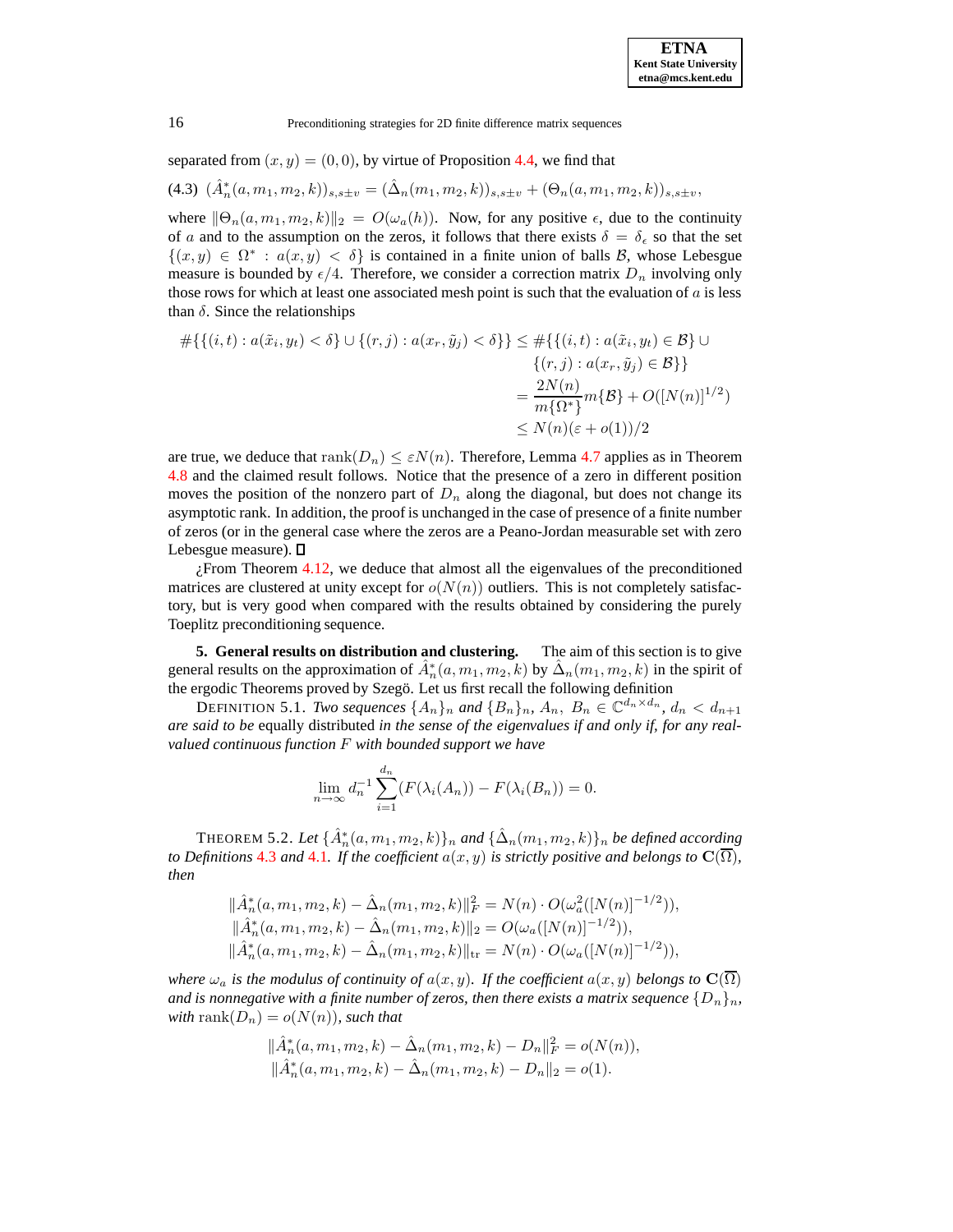The latter result, in view of Theorem 2.1 in [\[38\]](#page-21-1) and of the Cauchy interlacing Theorem, tell us that the eigenvalues of the two symmetric matrix sequences  $\{\hat{A}_n^*(a, m_1, m_2, k)\}_n$ and  $\{\hat{\Delta}_n(m_1, m_2, k)\}_n$  are *equally distributed* according to Definition [5.1.](#page-15-1) But each matrix  $\hat{\Delta}_n(m_1, m_2, k)$  is the  $N(n) \times N(n)$  Toeplitz matrix generated by  $p(x, y) = \alpha_1^{2k} |p_c(x)|^2 +$  $\alpha_2^{2k} |p_d(y)|^2$  and therefore, by taking into account the Szegö ergodic formula [\[38\]](#page-21-1), for any real-valued continuous function  $F$  with bounded support we have

$$
\lim_{n \to \infty} \frac{1}{N(n)} \sum_{i=1}^{N(n)} F(\lambda_i(\hat{A}_n^*(a, m_1, m_2, k))) = \frac{1}{(2\pi)^2} \int_{-\pi}^{\pi} \int_{-\pi}^{\pi} F(p(x, y)) dx dy,
$$

i.e. the matrix sequence  $\{\hat{A}_n^*(a, m_1, m_2, k)\}_n$  is spectrally distributed as  $p(x, y)$ .

Moreover, it is worth pointing out that equation [\(1.1\)](#page-1-1) requires that the coefficient  $a(x, y)$ belongs to  $\mathbf{C}^k(\overline{\Omega})$ , so that a refined analysis seems to be just an academic exercise. How-ever, when we consider the "weak formulation" [\[8\]](#page-20-24), the problem  $(1.1)$  is transformed into an integral problem. Therefore, in this sense, the given analysis becomes again meaningful. Concerning this fact, in the case where the coefficient  $a(x, y)$  belongs to  $L^{\infty}(\Omega)$ , the application of the Lusin Theorem  $[25]$  allows one to prove the following result as a simple generalization of Theorem 5.3 in [\[30\]](#page-20-2).

<span id="page-16-2"></span>THEOREM 5.3. Let  $\{\hat{\Delta}_n(m_1, m_2, k)\}_n$  and  $\{\hat{A}^*_n(a, m_1, m_2, k)\}_n$  be defined according *to* Definitions [4.1](#page-8-1) and [4.3](#page-9-1), but where the coefficients  $a(x_i, y_j)$  should be replaced by mean *value* on the domain  $I_i \times I_j = [x_i, x_{i+1}] \times [y_j, y_{j+1}]$  in the sense that  $a(x_i, y_j)$  means  $N(n)$   $\int_{I_i \times I_j} a(x, y) dx dy$ . If the coefficient  $a(x, y)$  belonging to  $L^{\infty}(\Omega)$  is nonnegative and, *at most, sparsely vanishing, then for any*  $\varepsilon > 0$  *there exists a matrix sequence*  $\{D_n(\varepsilon)\}_n$ , *with*  $\text{rank}(D_n) \leq \varepsilon N(n)$  *and n large enough, such that* 

$$
\begin{aligned} &\|\hat{A}_n^*(a, m_1, m_2, k) - \hat{\Delta}_n(m_1, m_2, k) - D_n\|_F^2 \le c_1(\varepsilon) N(n), \\ &\|\hat{A}_n^*(a, m_1, m_2, k) - \hat{\Delta}_n(m_1, m_2, k) - D_n\|_2 \le c_2(\varepsilon), \end{aligned}
$$

*with*  $\lim_{\varepsilon \to 0} \max\{c_1(\varepsilon), c_2(\varepsilon)\} = 0$  *and n large enough.* In *addition, the number of out* $liers$  *of the sequence of preconditioned matrices*  $\{\hat{P}_n^{-1}(a)\hat{A}_n(a,m_1,m_2,k)\}_n$  *is generically*  $o(N(n))$ , while if  $a(x, y)$  is not sparsely vanishing then the preconditioners  $\hat{P}_n(a)$  are not *well defined or the preconditioned matrices have not clustered eigenvalues.*

<span id="page-16-0"></span>**6. Numerical experiments and comparison with the literature.** This section is divided into three parts. In the first part, Subsection [6.1,](#page-16-1) we report and discuss some numerical experiments concerning the PCG method with our preconditioners and with classical preconditioners. Moreover, we heuristically extend our technique to the case of more general domains (L and T shaped). The numbers are very encouraging and seem to suggest that the theoretical analysis of the previous sections should be generalizable to these more interesting cases as well. In the second part, Subsection [6.2,](#page-18-0) we compare the theoretical and the numerical results obtained in this paper with the existing literature. Finally, in Subsection [6.3,](#page-19-4) we complete the picture of the whole numerical procedure with some numerical evidences concerning the optimality of a multigrid technique for the ill-conditioned multilevel Toeplitz case (see [\[12,](#page-20-9) [31\]](#page-20-12)). Indeed our preconditioning reduces the nonconstant semi-elliptic case to the solution of two-level Toeplitz structures for which we propose the use of a specialized multigrid technique.

<span id="page-16-1"></span>**6.1. PCG numerical results.** We first present in Tables [7.1,](#page-21-3) [7.2,](#page-22-0) and [7.3](#page-23-0) the number of PCG iterations required to obtain  $||r_s||_2/||b||_2 \leq 10^{-7}$  for increasing values of the matrix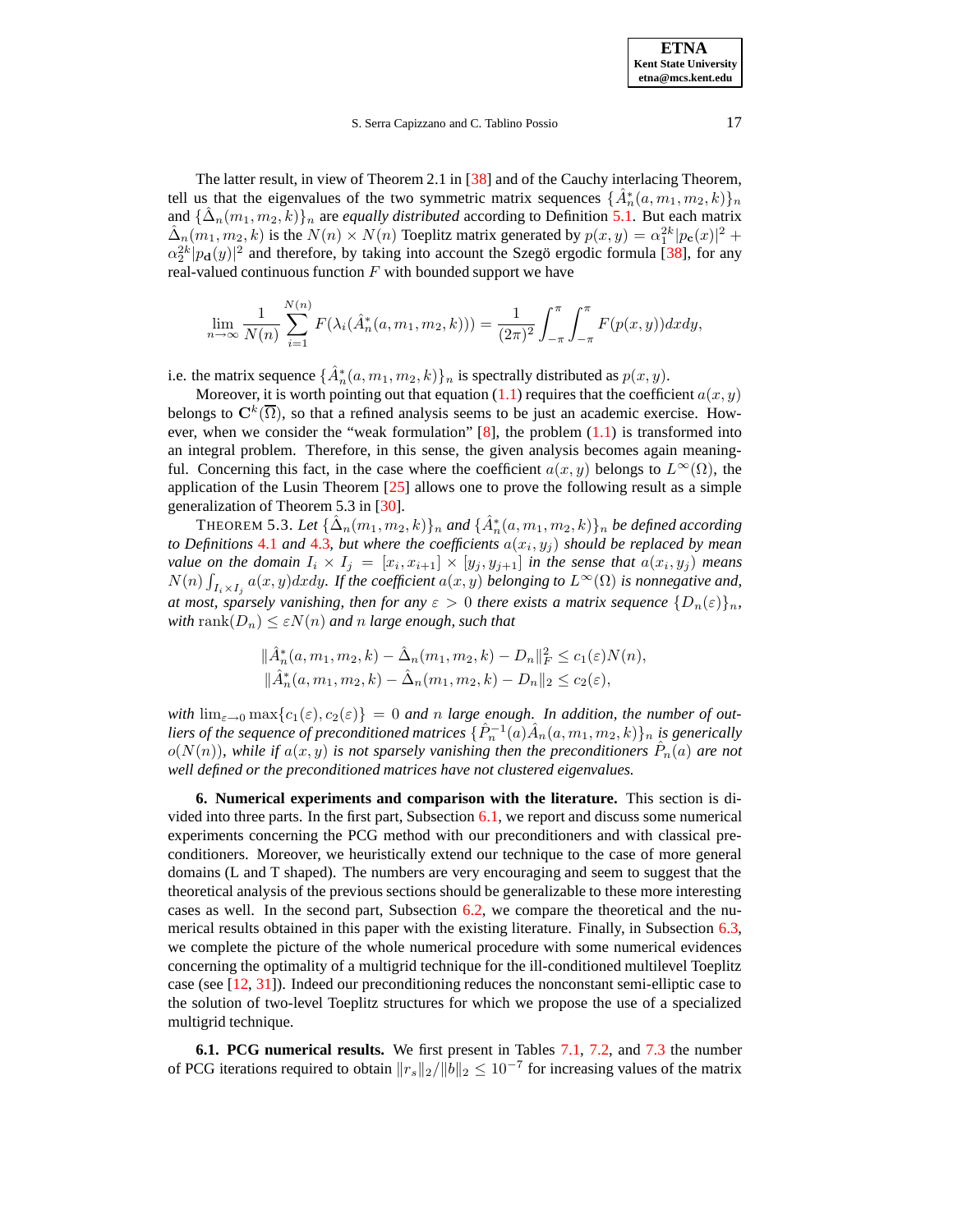dimension  $N(n) = n_1 n_2$ , where  $n_1 = n_2$  and  $r_s$  denotes the residual at the s-th step. The data vector  $\bf{b}$  is made up of all ones. In  $[34]$  we also considered the case of random data uniformly distributed on the interval  $[0, 1]$  and the results were absolutely similar. The test functions a are listed in the first column, the preconditioners are given in the heading by  $D =$  $\hat{D}_n(a)$ ,  $\hat{\Delta} = \hat{\Delta}_n(m_1, m_2, k)$ , *IC* the incomplete Choleski factorization, and  $\hat{P} = \hat{P}_n(a)$ . Finally, the pair  $(k, m)$  varies among  $(1, 3), (2, 2)$  and  $(3, 2)$  with  $m_1 = m_2 = m$ . Moreover, in Tables [7.4,](#page-24-0) [7.5,](#page-25-0) and [7.6](#page-26-0) we give the total number of outliers (and the related percentage) of  $\hat{P}_n^{-1}(a)\hat{A}_n(a, m_1, m_2, k)$  with respect to a cluster at unity with radius  $\delta = 0.1$ . In addition, between round brackets, we report also the number of outliers less than  $1 - \delta$ .

Concerning the preconditioners  $\ddot{D}$  and IC, Tables [7.1,](#page-21-3) [7.2,](#page-22-0) and [7.3](#page-23-0) prove that the associated PCG methods are never optimal. In particular, the number of iterations in the case of the diagonal preconditioning grows linearly as the dimension  $N(n)$  for all the considered test functions; for the classical incomplete Choleski preconditioning we observe that the number of iterations is proportional to the square root of  $N(n)$ . The case of the two Toeplitz based preconditioners,  $\hat{\Delta}_n(m_1,m_2,k)$  and  $\hat{P}_n(a)$ , is quite different and needs a more detailed analysis.

In Tables [7.1,](#page-21-3) [7.2,](#page-22-0) and [7.3,](#page-23-0) we observe that the number of PCG iterations is practically constant when the preconditioner is  $\hat{\Delta}_n(m,k)$  or  $\hat{P}_n(a)$  and the coefficient a is strictly positive. This independence with regard to  $n$  fully agrees with the spectral clustering theorems proved in this paper and with spectral analysis of  $\{\hat{\Delta}_n^{-1}(m,k)\hat{A}_n(a,m,k)\}\$  given in [\[29\]](#page-20-26).

The presence of jumps or discontinuities of  $a$  or of its derivatives does not spoil the performances of the associated PCG methods when  $\hat{\Delta}_n(m, k)$  or  $\hat{P}_n(a)$  are used as preconditioners (see  $[27]$  for more details on this). The case of highly oscillating coefficient a slightly deteriorates the performances of the second preconditioner  $\hat{P}_n(a)$  so that it becomes substantially equivalent to the Toeplitz preconditioner. This is obvious since the matrix  $\hat{D}_n(a)$  (the diagonal part of  $\hat{A}_n(a,m,\overline{k})$ ) is given by equispaced samples of  $a(x, y)$ . Therefore,  $\hat{D}_n(a)$ cannot be in general a faithful representation of  $a$  when  $a$  oscillates too much with regard to the grid parameter h. This phenomenon was also noticed in  $[27]$  with regard to similar problems where  $(k, m) = (1, 1)$ .

It should be noticed that a certain growth of the number of outliers predicted by Theorem [4.11](#page-13-2) for the preconditioned matrix  $\hat{P}_n^{-1}(a) \hat{A}_n(a, m, k)$  in the case where  $k > 1$  and  $a > 0$ , is not observed in Tables [7.5](#page-25-0) and [7.6.](#page-26-0) Probably, it is possible to prove something more.

In the case of  $k = 1$ , the qualitative improvement given by the *Strong Clustering property* is just theoretical and "redundant" from a practical point of view since, for the case where a is positive and regular, the optimality of our PCG iterations follows from the fact that each eigenvalue of  $\hat{P}_n^{-1}(a)\hat{A}_n(a,m,k)$  belongs to  $[d_1, d_2]$  with  $d_1$  and  $d_2$  universal positive constants (Theorem [4.5\)](#page-11-0).

If  $\alpha$  is essentially positive, then the presence of a countably infinite number of jumps of a (as in the last four test functions) does not spoil the performances of the associated PCG methods when  $\hat{\Delta}_n(m,k)$  or  $\hat{P}_n(a)$  are used as preconditioners according to the results of Theorem  $5.3$ . Finally notice the similarity of these results with respect to the case where  $a$  is smooth [\[27\]](#page-20-1).

When zero belongs to the essential range of  $a$  or  $a$  is unbounded, it is immediate to observe that the only working preconditioner is  $\hat{P}_n(a)$ . Also this result agrees with the theoretical expectations of this paper. In this case, as shown in Tables [7.4,](#page-24-0) [7.5,](#page-25-0) and [7.6,](#page-26-0) the number of outlying eigenvalues grows very slowly (it seems only logarithmically with  $N(n)$ ) and this behavior is much better when compared with the theoretical results. Therefore, we think that the analysis presented in Theorem [4.12](#page-14-1) can be substantially refined. In particular, the theoretical tools introduced in  $[37]$  and  $[10]$  could be used in this context. Concerning the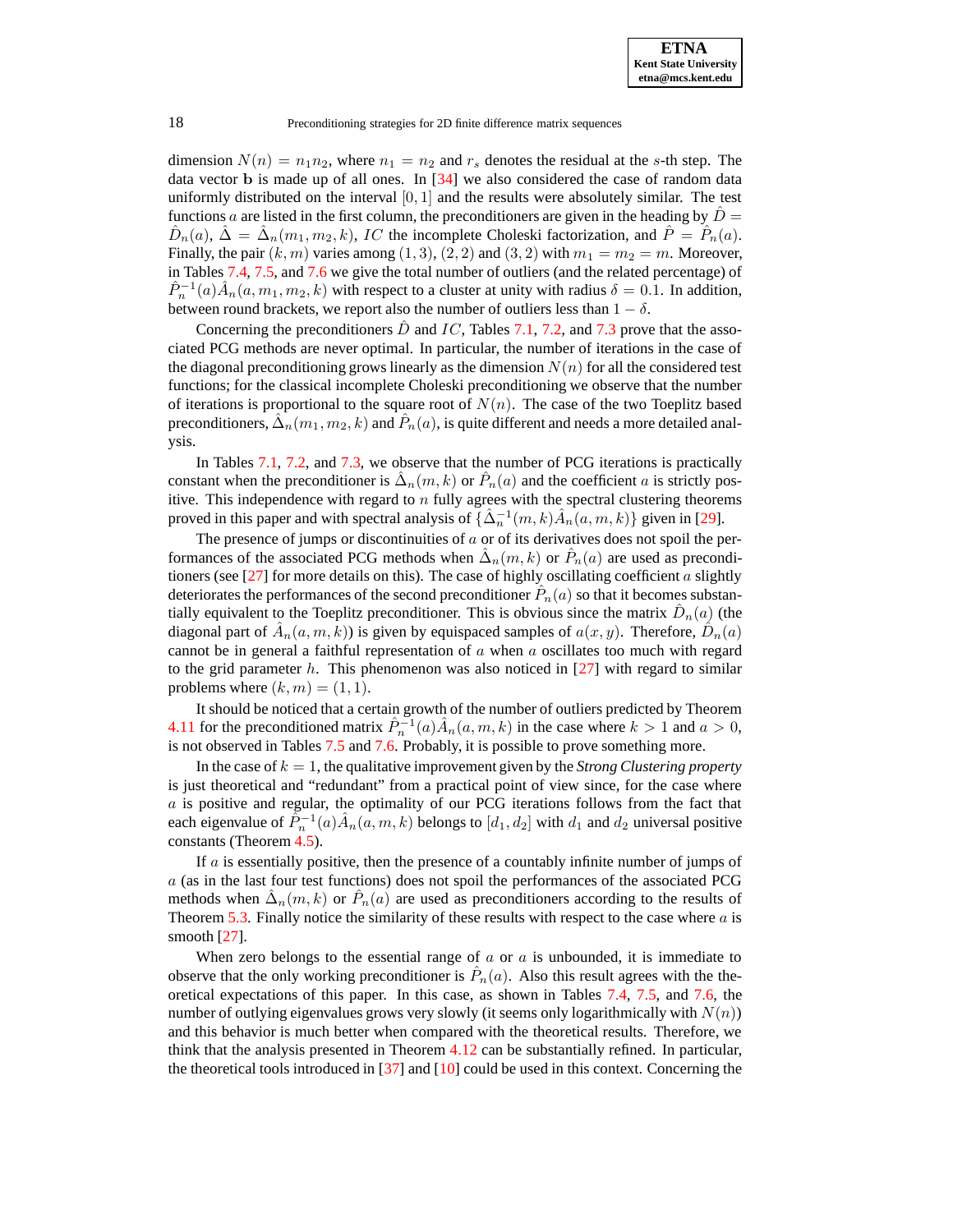preconditioner  $\hat{\Delta}_n(m,k)$  it is worthwhile observing that the case where a has zeros is much worse when compared to the case of  $a$  unbounded. This is in accordance with the analysis of Axelsson and Lindskog that showed that "small" outliers slowdown the convergence much more than "big" outliers. Other numerical experiments confirming the preceding observations are reported in [\[34\]](#page-20-14) and in [\[27\]](#page-20-1) for the case  $(k, m) = (1, 1)$ .

Furthermore, it is worth stressing that the cases  $k = 1$ ,  $k = 2$  and  $k = 3$  are substantially identical from the point of view of the preconditioner  $\hat{P}_n(a)$  and this indicates that high order differential problems can be successfully handled by using the proposed techniques and that  $\hat{P}_n(a)$  is a robust preconditioner with regard to the parameter k.

**Further extensions.** Finally we briefly show that our technique can be extended to the case where the elliptic operator is defined on a more general domain. We consider three cases: a square domain  $Q = (0, 1)^2$ , a basic L shaped domain  $L = Q \backslash Q'$  where  $Q' = (0, 1/2]^2$ , and a basic T shaped domain  $T = Q \setminus (R_1 \cup R_2)$  with  $R_1 = (0, 1/2] \times (0, 1/4]$  and  $R_1 =$  $(0, 1/2] \times [3/4, 1)$ . The considered coefficient functions include elliptic  $(a(x, y) = 1+x+y)$ , elliptic oscillating  $a(x, y) = \sin^2(7(x + y)) + 1$ , semielliptic  $(a(x, y) = (1 - x + y)^p$ ,  $p = 1, 2$ ) and discontinuous ( $a(x, y) = \exp(x+y) \text{Ch}_{\{x+y \leq 2/3\}} + (2-(x+y)) \text{Ch}_{\{x+y > 2/3\}}$ ) examples. The parameters are the basic ones  $k = 1$  and  $m_1 = m_2 = 1$  and the symbol  $Ch_X$ denotes the characteristic function a set  $X$ . Looking at Table [7.8,](#page-27-0) it is interesting to observe that there is no dependence of the iteration count on the domain and, strangely enough, in the semielliptic case with coefficient  $a(x, y) = (1 - x + y)^2$  we observe that our preconditioning technique leads to just one iteration of the PCG method for  $n_1 = n_2$  large enough. In addition in these examples we considered much higher dimensions in order to show that our technique (in combination with a multigrid one, see Table [7.7\)](#page-26-1) is really faster than a usual incomplete Choleski factorization (refer to Table [7.9\)](#page-28-0). Moreover, these larger dimensions allow one to appreciate the superlinearity of the proposed preconditioning technique which leads, in many cases, to a decrease of the number of iterations as  $n_1 = n_2$  increases (elliptic and semielliptic smooth examples).

<span id="page-18-0"></span>**6.2. Comparison with the literature.** The present paper generalizes the analysis of Toeplitz based preconditioners in many senses. Any order k of the differential operators in [\(1.1\)](#page-1-1) can be included, all precision orders of the FD formulas are allowed, i.e., all parameters  $m_1$  and  $m_2$  can be used.

Therefore, the results of the preceding sections can be viewed as the final point of the research work started in [\[27\]](#page-20-1) and [\[33\]](#page-20-3). Moreover, this analysis has been helpful in order to extend the technique in the case of Finite Element matrices where the presence of various types of geometrical elements makes the study much more intricate (see [\[35\]](#page-20-0)).

Now, regarding problem  $(1.1)$ , and in order to make a short, but informative, comparison with well-established techniques in the literature, we analyze the following three cases:

- **a.1**)  $a > 0$  and  $a \in C^2([0, 1]^2)$ ,
- **a.2)**  $a > 0$  and  $\infty > \sup a > \inf a > 0$ ,

**a.3)**  $a \geq 0$  with at most isolated zeros and a piecewise continuous.

The PCG methods based on preconditionersfrom incomplete LU and Choleski factorizations  $[23, 9, 16]$  $[23, 9, 16]$  $[23, 9, 16]$  $[23, 9, 16]$  $[23, 9, 16]$  and from the circulant algebra  $[7, 18, 21]$  $[7, 18, 21]$  $[7, 18, 21]$  $[7, 18, 21]$  $[7, 18, 21]$  are sublinear, i.e., require a number of iterations  $O([N(n)]^{\beta})$  with positive  $\beta$ . This is true even in the case **a.1** where a is positive and smooth as we observed in the Numerical Experiments subsection.

On the other hand the PCG methods defined by using separable preconditioners[\[11\]](#page-20-31) and the multigrid algorithms [\[17,](#page-20-17) [22,](#page-20-32) [40\]](#page-21-4) are optimal in the sense reported in Section [3](#page-5-0) in the cases **a.1** and **a.2**, but not in the case **a.3**. On the contrary, our technique is superlinear in the case **a.1** (therefore also optimal) and assure a "weak" clustering in the cases **a.2** and **a.3**. This property does not guarantee theoretically the optimality, but the numerous numerical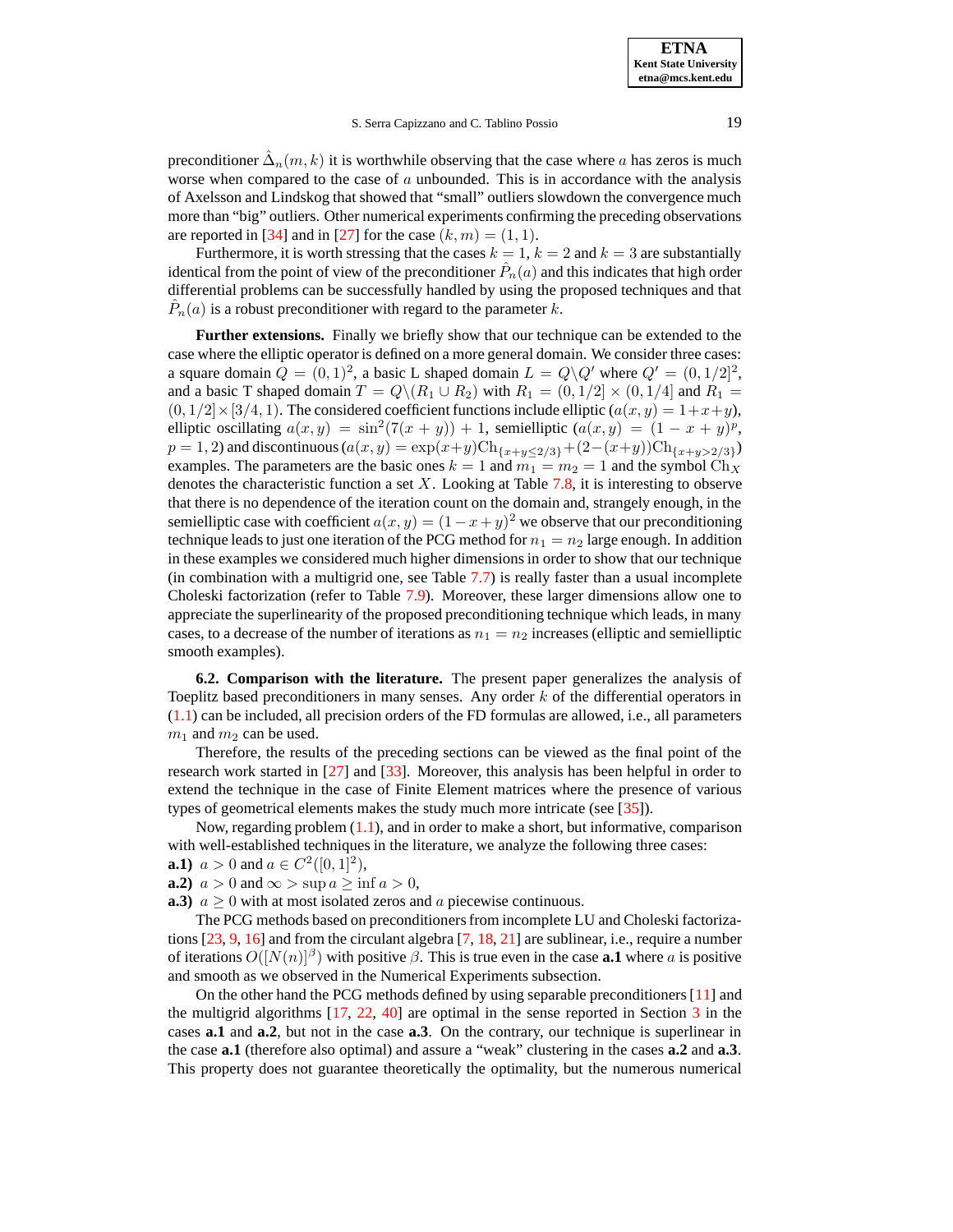**ETNA Kent State University etna@mcs.kent.edu**

20 Preconditioning strategies for 2D finite difference matrix sequences

experiments performed in the previous subsection and in [\[30,](#page-20-2) [32,](#page-20-13) [33\]](#page-20-3) suggest a convergence rate independent of the size  $N(n)$ .

Finally, with regard to the cases **a.1** and **a.2**, we want to stress some interesting features of our technique in comparison with a pure multigrid strategy. The preconditioner  $\hat{P}_n(a)$ reducesthe nonconstant elliptic and semi-elliptic case to the constant elliptic case, i.e., to twolevel Toeplitz positive definite structures. For this specific elliptic problem we propose the use of specialized multigrid strategies costing  $O(N(n))$  arithmetic operations, where  $N(n)$ is the size of algebraic problem (see, e.g.,  $[12, 31]$  $[12, 31]$  $[12, 31]$  for multigrid techniques applied to positive definite multilevel Toeplitz structures and [\[39,](#page-21-5) [40\]](#page-21-4) for multigrid techniques applied to elliptic differential problems). For instance, the algorithm in [\[31\]](#page-20-12) can be implemented in a very optimized way since at each level of the recursion of a single multigrid iteration we only need  $O(1)$  parameters that identify the actual coefficient matrix. In this way the matrix is never explicitly formed except at the lowest level where the dimension is really small (see the Subsection [6.3\)](#page-19-4). In conclusion, the message is that our hybrid PCG-multigrid technique can solve semi-elliptic problems as well and can save both in computation and in memory. Of course, the latter feature is of crucial interest when huge dimensions are required.

<span id="page-19-4"></span>**6.3. Multigrid numerical results.** Here, for the sake of completeness, we report the number of multigrid iterations in order to solve two-level Toeplitz linear systems where the coefficient matrix takes the form

 $A_n(1, m_1, m_2, k),$ 

and where the pair  $(k, m)$  varies among  $(1, 1), (2, 1), (2, 2)$  and  $(3, 2)$  with  $m_1 = m_2 = m$ . As it is clearly shown in Table [7.7,](#page-26-1) the considered multigrid technique is optimal with respect to the size  $N(n)$ , since the number of iterations stabilizes to a given constant depending only on m and k. In addition, we observe a negligible dependency on the bandwidth m and a sublinear growth with regard to the order of the differential operator  $2k$ . We recall that the related systems are quite ill-conditioned and, in actuality, the condition number of  $A_n(a, m_1, m_2, k)$  is asymptotic to  $[N(n)]^k$  (refer to [\[6,](#page-20-20) [28\]](#page-20-21)) so that a certain deterioration with respect to the parameter  $k$  should be expected.

<span id="page-19-3"></span>**7. Conclusive remarks.** To conclude, in this paper, we have discussed the asymptotic distributional properties of the spectra of Toeplitz–based preconditioned matrices arising from FD discretization of the differential problems of the form  $(1.1)$ . We proved that the general clustering of the spectra holds for  $a(x, y)$  ranging from the good case in which it is regular and strictly positive to the bad case where  $a(x, y)$  is only  $L^{\infty}(\Omega)$  and sparsely vanishing. Moreover, the results indicate that a possible weak deterioration of the convergence properties of the associated PCG methods occurs when the parameter  $k$  and/or the order of the zeros of  $a(x, y)$  increases. Finally we stress that the discussed results concern 2D differential problems. This choice is motivated by a requirement of notational simplicity. However, there is no difficulty in extending the whole analysis to the case of an arbitrary number of dimensions since the basic tools such as the multidimensional Szegö formula  $\lceil 38 \rceil$  or the extremal behavior [\[6,](#page-20-20) [28\]](#page-20-21) of multilevel Toeplitz sequences are available in the relevant literature.

### **REFERENCES**

- <span id="page-19-0"></span>[1] W. AMES, *Numerical Methods for Partial Differential Equations*, *Third Edition*, Academic press Inc., New York, 1992.
- <span id="page-19-2"></span>[2] O. AXELSSON AND V. BARKER, *Finite Element Solution of Boundary Value Problems*, *Theory and Computation*, Academic press Inc., New York, 1984.
- <span id="page-19-1"></span>[3] O. AXELSSON AND G. LINDSKOG, *On the rate of convergence of the preconditioned conjugate gradient method*, Numer. Math., 48 (1986), pp. 499–523.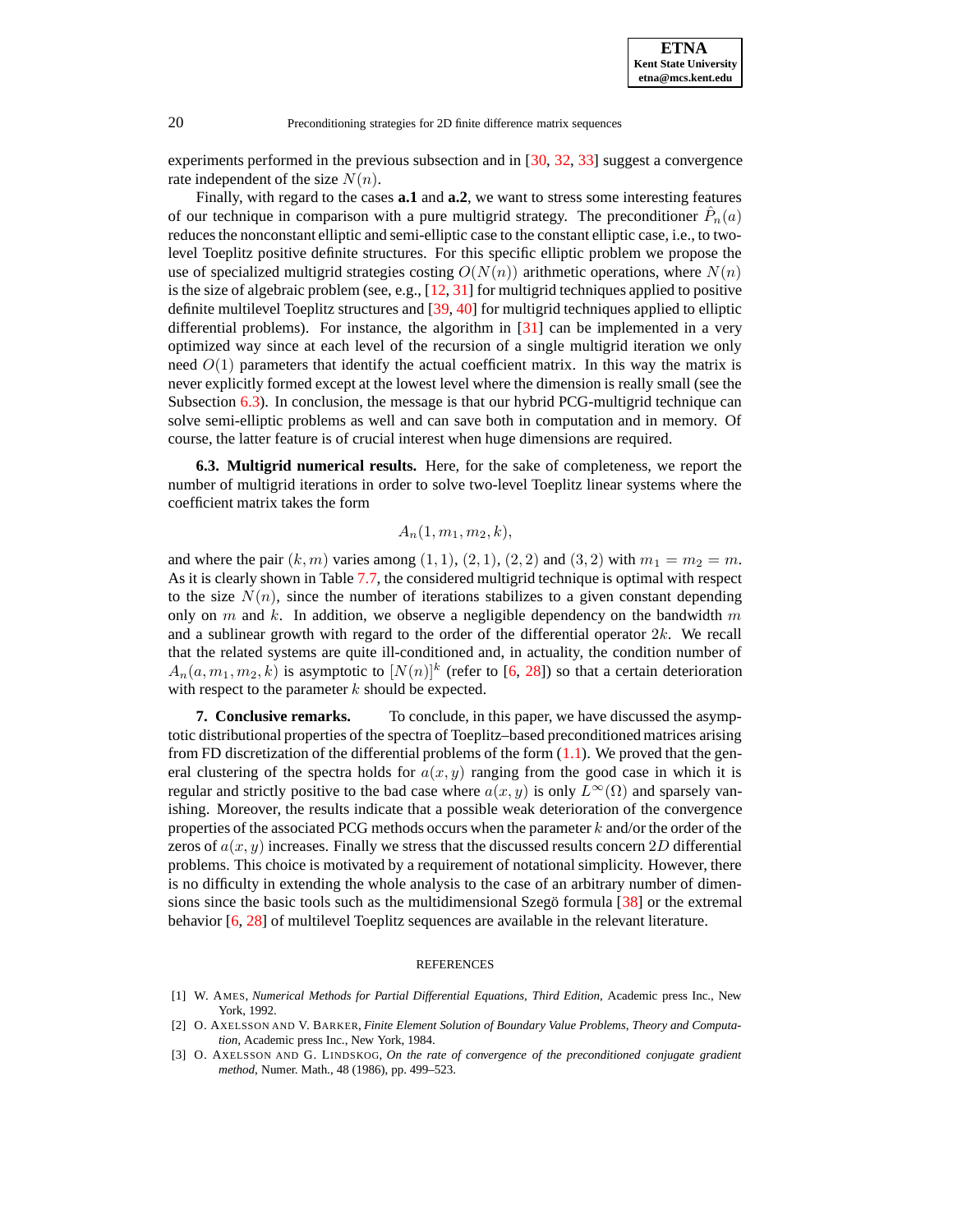- <span id="page-20-15"></span>[4] O. AXELSSON AND M. NEYTCHEVA, *The algebraic multilevel iteration methods – theory and applications*, Proc. 2nd Int. Coll. on Numerical Analysis, D. Bainov Ed., Plovdiv (Bulgaria), August 1993, pp. 13–23.
- <span id="page-20-23"></span><span id="page-20-20"></span>[5] D. BINI AND M. CAPOVANI, *Spectral and computational properties of band symmetric Toeplitz matrices*, Linear Algebra Appl., 52/53 (1983), pp. 99–126.
- [6] A. BO¨ TTCHER ANS S. GRUDSKY, *On the condition numbers of large semi-definite Toeplitz matrices*, Linear Algebra Appl., 279 (1998), pp. 285–301.
- <span id="page-20-4"></span>[7] R. CHAN AND T. CHAN, *Circulant preconditioners for elliptic problems*, J. Numer. Linear Algebra Appl., 1 (1992), pp. 77–101.
- <span id="page-20-24"></span>[8] P. CIARLET, *The Finite Element Method for Elliptic Problems*, North Holland, Amsterdam, 1978.
- <span id="page-20-28"></span>[9] P. CONCUS, G. GOLUB, AND G. MEURANT, *Block preconditioning for the conjugate gradient method*, TR nr. LBL-14856, Lawrence-Berkeley Laboratory, UCLA, USA, (1982).
- <span id="page-20-18"></span>[10] F. DI BENEDETTO AND S. SERRA CAPIZZANO, *A unifying approach to abstract matrix algebra preconditioning*, Numer. Math., 82-1 (1999), pp. 57–90.
- <span id="page-20-31"></span>[11] H. ELMAN AND M. SHULTZ, *Preconditioning by fast direct methods for nonself-adjoint nonseparable elliptic equations*, SIAM J. Numer. Anal., 23 (1986), pp. 44–57.
- <span id="page-20-16"></span><span id="page-20-9"></span>[12] G. FIORENTINO AND S. SERRA CAPIZZANO, *Multigrid methods for symmetric positive definite block Toeplitz matrices with nonnegative generating functions*, SIAM J. Sci. Comput., 17 (1996), pp. 1068–1081.
- <span id="page-20-22"></span>[13] , *Fast parallel solvers for elliptic problems*, Comput. Math. Appl., 32 (1996), pp. 61–68.
- [14] A. FRANGIONI AND S. SERRA CAPIZZANO, *Matrix-valued linear positive operators and applications to graph optimization*, TR. 04-99, Dept. Informatica, University of Pisa, Italy. Available online from <http://www.di.unipi.it>.
- <span id="page-20-29"></span><span id="page-20-8"></span>[15] G. GOLUB AND C. VAN LOAN, *Matrix Computations*, The Johns Hopkins Univ. Press, Baltimore, 1983.
- [16] I. GUSTAFSSON, *Stability and rate of covergence of modified incomplete Cholesky factorization methods*, *TR nr. 79.02R, Chalmers University of Technology, Sweden,* (1979)
- <span id="page-20-30"></span><span id="page-20-17"></span>[17] W. HACKBUSCH, *Multigrid Methods and Applications*, Springer Verlag, Berlin, 1985.
- [18] S. HOLMGREN AND K. OTTO, *Iterative methods for block-tridiagonal systems of equations*, *SIAM J. Matrix Anal. Appl.*, 13 (1992), pp. 863–886.
- <span id="page-20-6"></span><span id="page-20-5"></span>[19] , *A framework for polynomial preconditioners based on fast transform I*: *Theory*, BIT, 38 (1998), pp. 544–559.
- [20] , *A framework for polynomial preconditioners based on fast transform II*: *PDE applications*, BIT, 38 (1998), pp. 721–736.
- <span id="page-20-7"></span>[21] I. LIRKOV, S. MARGENOV AND P. VASSILEVSKY, *Circulant block factorization for elliptic problems*, Computing, 53 (1994), pp. 59–74.
- <span id="page-20-32"></span><span id="page-20-27"></span>[22] J. MANDEL, *Some recent advances in Multigrid Methods*, Adv. Electronics Electr. Phys., 82 (1991), pp. 327– 377.
- [23] J. MEIJERINK AND H. VAN DER VORST, *An iterative solution method for linear systems of which the coefficient matrix is a symmetric M-matrix*, Math. Comp., 31 (1977), pp. 148–162.
- <span id="page-20-11"></span>[24] M. NG, *Band preconditioners for block-Toeplitz*–*Toeplitz*–*block systems*, Linear Algebra Appl., 259 (1997), pp. 307–327.
- <span id="page-20-25"></span><span id="page-20-10"></span>[25] W. RUDIN, *Real and Complex Analysis*, McGraw-Hill, New York, 1985.
- [26] S. SERRA CAPIZZANO, *Preconditioning strategies for asymptotically ill*–*conditioned block Toeplitz systems*, BIT, 34 (1994), pp. 579–594.
- <span id="page-20-21"></span><span id="page-20-1"></span>[27] , *The rate of convergence of Toeplitz based PCG methods for second order nonlinear boundary value problems*, Numer. Math., 81-3 (1999), pp. 461–495.
- [28] , *On the extreme eigenvalues of Hermitian* (*block*) *Toeplitz matrices*, Linear Algebra Appl., 270 (1998), pp. 109–129.
- <span id="page-20-26"></span>[29] *A note on the asymptotic spectra of finite difference discretizations of second order elliptic Partial Differential Equations*, Asian J. Math., 4 (2000), pp. 499–514.
- <span id="page-20-2"></span>[30] , *Spectral behavior of matrix sequences and discretized boundary value problems*, Linear Algebra Appl., 337 (2001), pp. 37–78.
- <span id="page-20-12"></span>[31] , *Convergence analysis of two*–*grid methods for elliptic Toeplitz and PDEs Matrix-sequences*, Numer. Math., **92-3** (2002), pp. 433–465.
- <span id="page-20-13"></span>[32] S. SERRA CAPIZZANO AND C. TABLINO POSSIO, *Spectral and structural analysis of high precision Finite Difference matrices for Elliptic Operators*, Linear Algebra Appl., 293 (1999), pp. 85–131.
- <span id="page-20-3"></span>[33] , *High*-*order Finite Difference schemes and Toeplitz based preconditioners for Elliptic Problems*, Electron. Trans. Numer. Anal., 11 (2000), pp. 55–84. Available on line from http://etna.mcs.kent.edu/vol.11.2000/pp55-84.dir/pp
- <span id="page-20-14"></span>[34] , *Preconditioning strategies for 2D Finite Difference matrix sequences*, TR. 2/1999 - Dipartimento di Scienza dei Materiali, Universita` di Milano-Bicocca, a shorter version to appear in Linear Algebra Appl.
- <span id="page-20-0"></span>[35] , *Finite Elements matrix sequences*: *the case of rectangular domains*, Numer. Algorithms, 28 (2001), pp. 309–327.
- <span id="page-20-19"></span>[36] , *Superlinear preconditioning of optimal preconditioners for collocation linear systems*, TR. 3/1999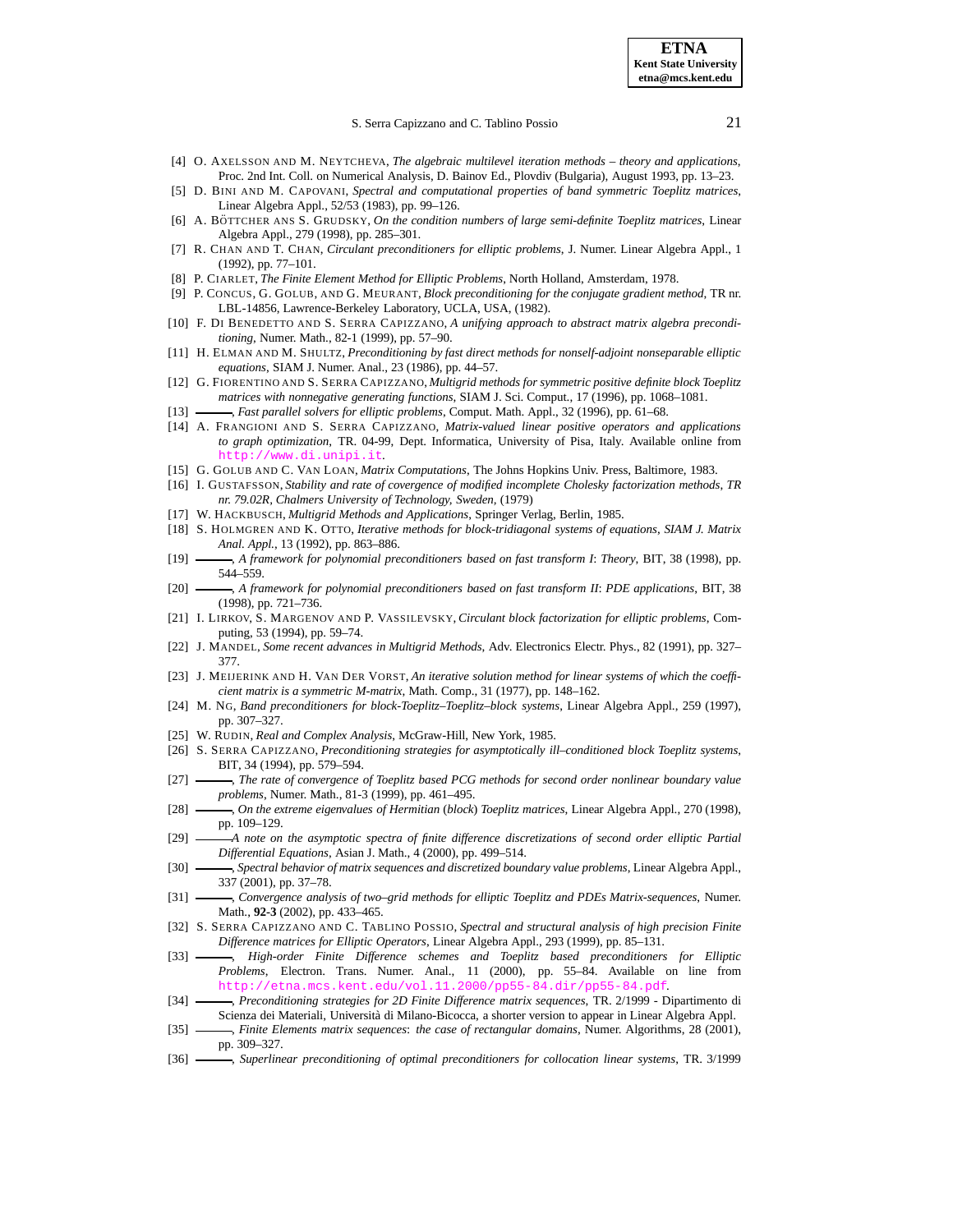| 22 | Preconditioning strategies for 2D finite difference matrix sequences |  |  |  |
|----|----------------------------------------------------------------------|--|--|--|
|    |                                                                      |  |  |  |

| $k = 1$ $m = 3$                                                                                                                                                                                                       |                 |                 |                 |                |    |                 | $n_1 + 1 = n_2 + 1$ |                          |     |                 |          |                 |
|-----------------------------------------------------------------------------------------------------------------------------------------------------------------------------------------------------------------------|-----------------|-----------------|-----------------|----------------|----|-----------------|---------------------|--------------------------|-----|-----------------|----------|-----------------|
|                                                                                                                                                                                                                       |                 | 10              |                 |                | 20 |                 |                     |                          |     | $\overline{30}$ |          |                 |
| a(x, y)                                                                                                                                                                                                               | Ď               | IC              | Â               | $\hat{P}$      | Ď  | IC              | Â                   | $\hat{P}$                | Ô   | IC              | Â        | $\hat{P}$       |
| $1+x+y$                                                                                                                                                                                                               | 32              | $\overline{12}$ | $\overline{12}$ | $\overline{3}$ | 66 | 21              | 13                  | $\overline{3}$           | 100 | 30              | 13       | $\overline{3}$  |
| $\exp(x+y)$                                                                                                                                                                                                           | 33              | 12              | 18              | $\overline{3}$ | 68 | 21              | 21                  | $\overline{4}$           | 100 | $\overline{31}$ | 22       | $\overline{4}$  |
| $\sin^2(7(x+y))+1$                                                                                                                                                                                                    | 33              | 13              | 10              | 10             | 69 | $\overline{22}$ | 10                  | 11                       | 104 | 32              | 11       | $\overline{11}$ |
| $1 + \sqrt{x+y}$ , 1 if $x + y < 0$                                                                                                                                                                                   | 32              | 12              | 9               | $\overline{3}$ | 65 | 21              | 10                  | 3                        | 99  | $\overline{30}$ | 10       | $\overline{3}$  |
| $ x-\frac{1}{2} + y-\frac{1}{2} +\frac{1}{2}$                                                                                                                                                                         | 15              | 12              | 10              | 5              | 37 | 20              | 12                  | $\overline{\phantom{0}}$ | 59  | 27              | 13       | 5               |
| $x + y$                                                                                                                                                                                                               | 34              | 13              | 21              | $\overline{4}$ | 70 | $\overline{22}$ | 31                  | $\overline{4}$           | 106 | $\overline{32}$ | 38       | $\overline{4}$  |
| $(x+y)^2$                                                                                                                                                                                                             | $\overline{35}$ | 13              | 39              | 4              | 73 | 22              | 88                  | 4                        | 110 | $\overline{32}$ | 137      | $\overline{3}$  |
| $(x+y)^3$                                                                                                                                                                                                             | 35              | 13              | 62              | 5              | 74 | 22              | 207                 | 5                        | 112 | 33              | 400      | $\overline{5}$  |
| $(x+y)^4$                                                                                                                                                                                                             | 36              | 13              | 86              | 6              | 75 | 23              | 421                 | 6                        | 113 | 33              | $\equiv$ | 6               |
| $ x-\frac{1}{2} + y-\frac{1}{2} $                                                                                                                                                                                     | 15              | 12              | 14              | 6              | 37 | 18              | 23                  | $\tau$                   | 57  | 27              | 30       | $7\phantom{.0}$ |
| $\frac{1}{2}(x-\frac{1}{2})^2+(y-\frac{1}{2})^2$                                                                                                                                                                      | 15              | 11              | 15              | 6              | 38 | 19              | 45                  | 6                        | 60  | 27              | 73       | $\overline{7}$  |
| $\exp(x+y)$ if $x+y\leq \frac{2}{3}$<br>$4+x+y$ if $x+y>\frac{2}{3}$                                                                                                                                                  | 34              | 13              | 16              | 7              | 71 | 22              | 19                  | 9                        | 106 | 31              | 19       | 11              |
| $\exp(x+y)$ if $x+y \leq \frac{2}{3}$<br>$2 - (x + y)$ if $x + y > \frac{2}{3}$                                                                                                                                       | 34              | 13              | 21              | 6              | 71 | 22              | 31                  | $\tau$                   | 106 | 32              | 38       | 8               |
| $\frac{1}{\sqrt{x}}$ + $\frac{1}{\sqrt{y}}$ if $x, y > 0$<br>1 if x or $y \leq 0$                                                                                                                                     | 31              | 12              | $\mathbf{Q}$    | 6              | 64 | 20              | 12                  | $\tau$                   | 96  | 30              | 13       | 8               |
| $\frac{\left\lceil \frac{1}{x} \right\rceil}{1 + \left\lceil \frac{1}{x} \right\rceil} + \frac{\left\lceil \frac{1}{y} \right\rceil}{1 + \left\lceil \frac{1}{y} \right\rceil}$ if $x, y > 0$<br>1 if x or $y \leq 0$ | 31              | 12              | $\tau$          | 5              | 63 | 21              | 8                   | 6                        | 96  | 30              | 8        | 6               |
| $\overline{(x+y)\left(\frac{\lceil\frac{1}{x}\rceil}{1+\lceil\frac{1}{x}\rceil}+\frac{\lceil\frac{1}{y}\rceil}{1+\lceil\frac{1}{y}\rceil}\right)}$<br>if $x, y > 0$ , 1 if x or $y \le 0$                             | 34              | 13              | 18              | 5              | 68 | 21              | 26                  | 6                        | 106 | 31              | 32       | 6               |
| $\exp(\left[\frac{1}{x}\right]/(1+\left[\frac{1}{x}\right])\left \frac{1}{\sqrt{y}}\right +y)$<br>if $x, y > 0$ , 1 if $x$ or $y < 0$                                                                                 | 35              | 13              | 12              | 6              | 73 | 23              | 15                  | 8                        | 114 | 34              | 17       | 9               |

## TABLE 7.1

*Number of PCG iterations in the case*  $k = 1$ ,  $m_1 = m_2 = 3$ .

<span id="page-21-3"></span>- Dipartimento di Scienza dei Materiali, Universita` di Milano-Bicocca, available from the authors by request.

- <span id="page-21-2"></span>[37] E. TYRTYSHNIKOV, *Circulant preconditioners with unbounded inverses*, Linear Algebra Appl., 216 (1995), pp. 1–23.
- <span id="page-21-1"></span>[38] , *A unifying approach to some old and new theorems on distribution and clustering*, Linear Algebra Appl., 232 (1996), pp. 1–43.
- <span id="page-21-5"></span>[39] P. VANEK, J. MANDEL, AND M. BREZINA, *Algebraic Multigrid by smoothed aggregation for second and fourth order elliptic problems*, Computing, 56 (1996), pp. 179–196.
- <span id="page-21-4"></span>[40] P. VANEK, J. MANDEL, AND M. BREZINA, *Two-level algebraic Multigrid for the Helmholtz problem*, Contemp. Math., 218 (1998), pp. 349–356.
- <span id="page-21-0"></span>[41] R. S. VARGA, *Matrix Iterative Analysis*, Prentice Hall, Englewood Cliffs, NJ, 1962.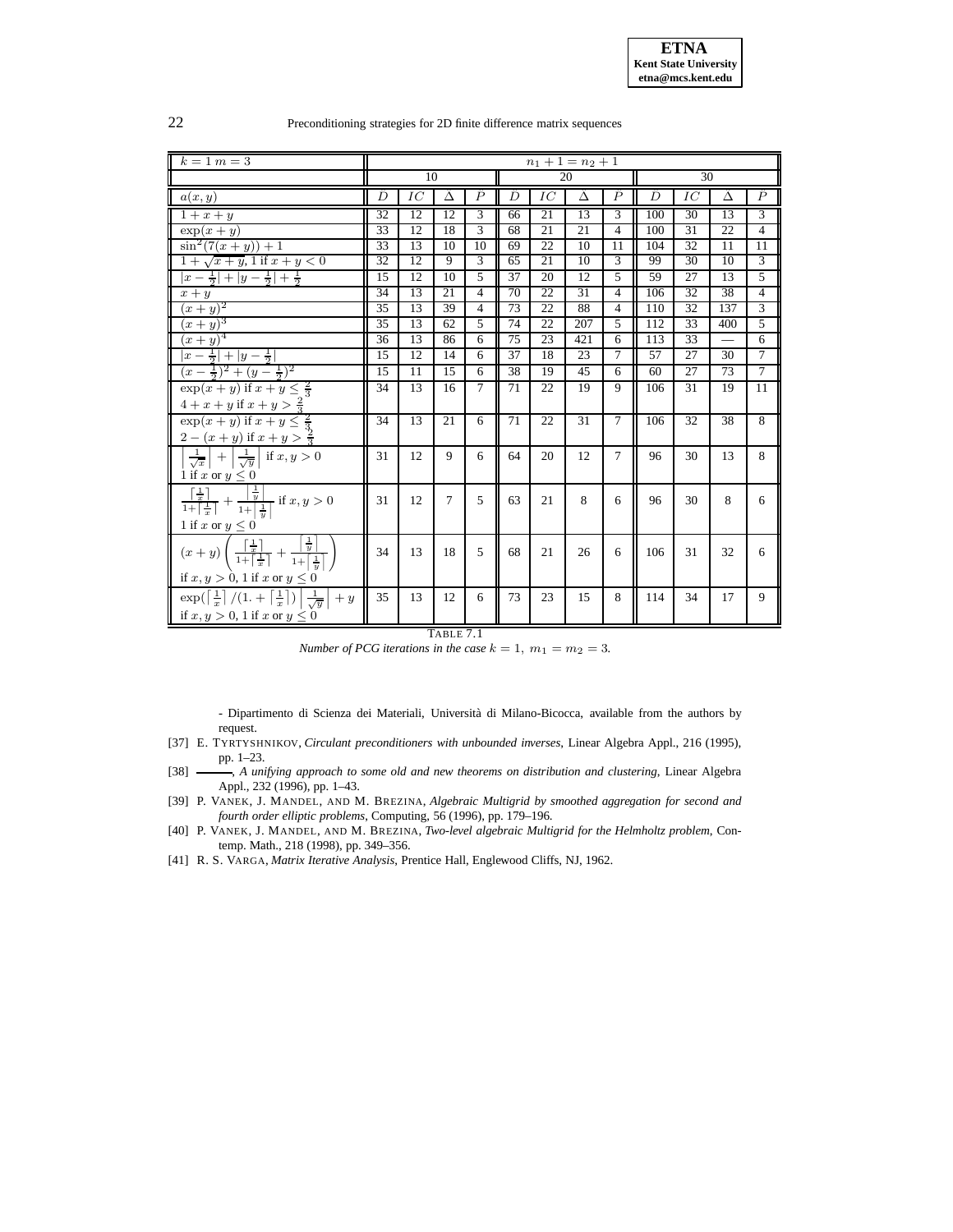| $k=2$ $m=2$                                                                                                                                                                                                                                | $n_1 + 1 = n_2 + 1$ |    |    |                         |     |    |                 |                |     |     |                 |                |  |
|--------------------------------------------------------------------------------------------------------------------------------------------------------------------------------------------------------------------------------------------|---------------------|----|----|-------------------------|-----|----|-----------------|----------------|-----|-----|-----------------|----------------|--|
|                                                                                                                                                                                                                                            |                     | 10 |    |                         |     | 20 |                 |                |     | 30  |                 |                |  |
| a(x,y)                                                                                                                                                                                                                                     | Ď                   | IC | Ä  | Ê                       | Ď   | IC | Â               | $\hat{P}$      | Ď   | IC  | Ä               | $\hat{P}$      |  |
| $1+x+y$                                                                                                                                                                                                                                    | 56                  | 23 | 13 | $\overline{\mathbf{3}}$ | 206 | 64 | $\overline{14}$ | $\overline{4}$ | 448 | 130 | $\overline{14}$ | $\overline{4}$ |  |
| $\exp(x+y)$                                                                                                                                                                                                                                | 55                  | 23 | 19 | 3                       | 205 | 64 | 23              | 3              | 448 | 131 | 24              | $\overline{4}$ |  |
| $\sin^2(7(x+y))+1$                                                                                                                                                                                                                         | 57                  | 23 | 10 | $\overline{11}$         | 207 | 64 | $\overline{11}$ | 14             | 456 | 132 | 12              | 14             |  |
| $1 + \sqrt{x + y}$ , 1 if $x + y < 0$                                                                                                                                                                                                      | 56                  | 23 | 9  | 4                       | 206 | 64 | 10              | 4              | 446 | 130 | 11              | $\overline{4}$ |  |
| $ x-\frac{1}{2} + y-\frac{1}{2} +\frac{1}{2}$                                                                                                                                                                                              | 15                  | 21 | 10 | 5                       | 67  | 62 | 13              | 6              | 147 | 123 | 14              | $\tau$         |  |
| $x + y$                                                                                                                                                                                                                                    | 58                  | 23 | 23 | 5                       | 212 | 65 | $\overline{35}$ | 5              | 462 | 129 | 44              | $\overline{5}$ |  |
| $(x+y)^2$                                                                                                                                                                                                                                  | 58                  | 24 | 41 | 5                       | 214 | 66 | 96              | 6              | 470 | 134 | 149             | $\overline{6}$ |  |
| $(x+y)^3$                                                                                                                                                                                                                                  | 59                  | 24 | 66 | 5                       | 217 | 67 | 224             | 5              | 465 | 135 | 434             | 5              |  |
| $(x+y)^4$                                                                                                                                                                                                                                  | 59                  | 24 | 90 | 5                       | 219 | 68 | 447             | $\overline{4}$ | 479 | 138 | $\overline{a}$  | $\overline{4}$ |  |
| $ x-\frac{1}{2} + y-\frac{1}{2} $                                                                                                                                                                                                          | 15                  | 21 | 14 | 7                       | 67  | 59 | 25              | 9              | 146 | 121 | 33              | 11             |  |
| $(x-\frac{1}{2})^2+(y-\frac{1}{2})^2$                                                                                                                                                                                                      | 15                  | 20 | 15 | $\tau$                  | 67  | 57 | 47              | 9              | 146 | 118 | 76              | 10             |  |
| $\exp(x+y)$ if $x+y \leq \frac{2}{3}$<br>$4+x+y$ if $x+y>\frac{2}{3}$                                                                                                                                                                      | 58                  | 23 | 18 | 9                       | 211 | 65 | 20              | 13             | 469 | 134 | 21              | 17             |  |
| $\exp(x+y)$ if $x+y\leq \frac{2}{3}$<br>$2 - (x + y)$ if $x + y > \frac{2}{3}$                                                                                                                                                             | 57                  | 24 | 23 | 8                       | 213 | 66 | 35              | 10             | 469 | 133 | 43              | 12             |  |
| $\frac{1}{\sqrt{x}}$ + $\frac{1}{\sqrt{y}}$ if $x, y > 0$<br>1 if x or $y \leq 0$                                                                                                                                                          | 56                  | 25 | 11 | 10                      | 214 | 68 | 16              | 15             | 476 | 136 | 18              | 21             |  |
| $\lceil \frac{1}{x} \rceil$<br>$\frac{\left\lceil \frac{1}{x}\right\rceil}{1+\left\lceil \frac{1}{x}\right\rceil}+\frac{\left\lceil \frac{1}{y}\right\rceil}{1+\left\lceil \frac{1}{y}\right\rceil}$ if $x,y>0$<br>$1$ if $x$ or $y\leq 0$ | 54                  | 23 | 8  | 7                       | 207 | 65 | 10              | 10             | 458 | 132 | 10              | 11             |  |
| $(x + y)$ $\left(\frac{\frac{1}{x}}{1 + \left[\frac{1}{x}\right]} + \frac{\frac{1}{y}}{1 + \left[\frac{1}{y}\right]} \right)$<br>if $x, y > 0$ , 1 if $x$ or $y \leq 0$                                                                    | 56                  | 23 | 18 | $\tau$                  | 211 | 65 | 25              | 10             | 469 | 130 | 31              | 12             |  |
| $\exp(\left[\frac{1}{x}\right]/(1+\left[\frac{1}{x}\right])\left \frac{1}{\sqrt{y}}\right +y)$<br>if $x, y > 0$ , 1 if $x$ or $y \leq 0$                                                                                                   | 84                  | 31 | 14 | 12                      | 324 | 94 | 20              | 19             | 698 | 194 | 25              | 27             |  |

TABLE 7.2

<span id="page-22-0"></span>*Number of PCG iterations in the case*  $k = 2$ ,  $m_1 = m_2 = 2$ .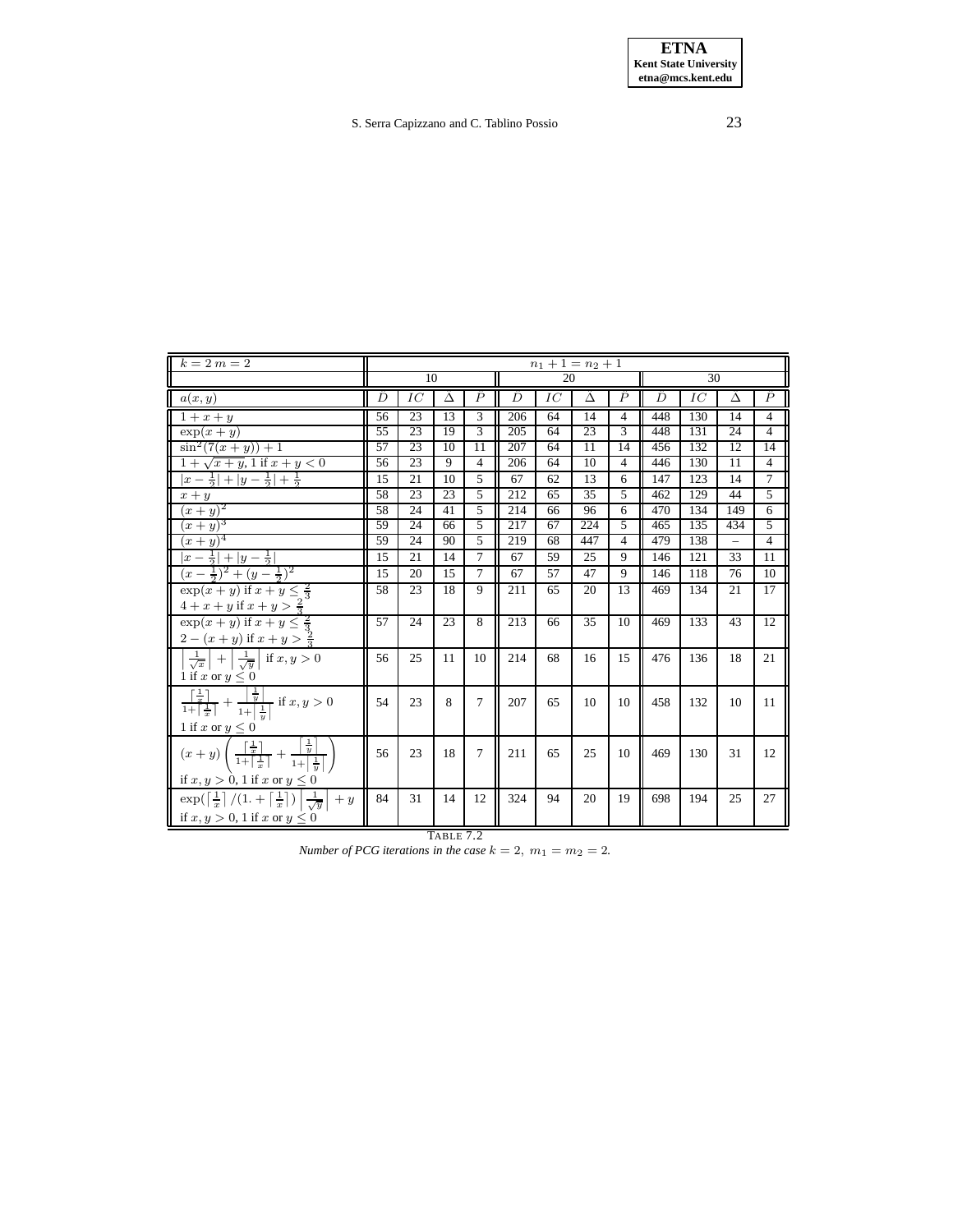| $k=3$ $m=2$                                                                                                                                                                                                                   |     |                 |    |                |     |     | $n_1 + 1 = n_2 + 1$ |                |     |     |          |                |
|-------------------------------------------------------------------------------------------------------------------------------------------------------------------------------------------------------------------------------|-----|-----------------|----|----------------|-----|-----|---------------------|----------------|-----|-----|----------|----------------|
|                                                                                                                                                                                                                               |     | 10              |    |                |     | 20  |                     |                |     | 30  |          |                |
| a(x,y)                                                                                                                                                                                                                        | Ď   | IC              | Ä  | $\hat{P}$      | Ď   | IC  | Ä                   | $\hat{P}$      | Ď   | IC  | Ä        | $\hat{P}$      |
| $1+x+y$                                                                                                                                                                                                                       | 63  | 31              | 13 | 4              | 280 | 142 | 14                  | 4              | 795 | 380 | 15       | $\overline{4}$ |
| $\overline{\exp(x+y)}$                                                                                                                                                                                                        | 62  | 31              | 20 | 3              | 276 | 142 | 24                  | 4              | 796 | 377 | 25       | $\overline{4}$ |
| $\sin^2(7(x+y))+1$                                                                                                                                                                                                            | 63  | 31              | 10 | 15             | 284 | 142 | 12                  | 22             | 807 | 380 | 12       | 26             |
| $1 + \sqrt{x+y}$ , 1 if $x + y < 0$                                                                                                                                                                                           | 63  | 32              | 10 | $\overline{4}$ | 281 | 142 | 11                  | $\overline{4}$ | 803 | 381 | 11       | $\overline{4}$ |
| $ x-\frac{1}{2} + y-\frac{1}{2} +\frac{1}{2}$                                                                                                                                                                                 | 16  | 30              | 11 | 6              | 76  | 131 | 14                  | 8              | 203 | 362 | 15       | 10             |
| $x + y$                                                                                                                                                                                                                       | 63  | 32              | 24 | 6              | 286 | 145 | 36                  | 6              | 827 | 382 | 46       | $\overline{6}$ |
| $(x+y)^2$                                                                                                                                                                                                                     | 64  | 31              | 44 | 6              | 289 | 145 | 99                  | $\overline{7}$ | 834 | 383 | 157      | $\overline{7}$ |
| $(x+y)^3$                                                                                                                                                                                                                     | 65  | 31              | 70 | 6              | 293 | 147 | 236                 | $\overline{7}$ | 846 | 382 | 465      | 7              |
| $(x+y)^4$                                                                                                                                                                                                                     | 64  | $\overline{30}$ | 92 | 6              | 293 | 146 | 467                 | 6              | 847 | 382 | $\equiv$ | 7              |
| $ x-\frac{1}{2} + y-\frac{1}{2} $                                                                                                                                                                                             | 16  | 30              | 14 | 8              | 76  | 140 | 26                  | 14             | 199 | 375 | 34       | 18             |
| $(x-\frac{1}{2})^2+(y-\frac{1}{2})^2$                                                                                                                                                                                         | 16  | 28              | 15 | 8              | 75  | 138 | 48                  | 13             | 197 | 372 | 79       | 16             |
| $\exp(x+y)$ if $x+y \leq \frac{2}{3}$<br>$4+x+y$ if $x+y>\frac{2}{3}$                                                                                                                                                         | 63  | 32              | 18 | 10             | 285 | 150 | 21                  | 19             | 823 | 390 | 22       | 32             |
| $\exp(x+y)$ if $x+y \leq \frac{2}{3}$<br>$2 - (x + y)$ if $x + y > \frac{2}{3}$                                                                                                                                               | 63  | 30              | 23 | 8              | 289 | 150 | 36                  | 14             | 824 | 390 | 46       | 21             |
| $\frac{1}{\sqrt{x}}$ + $\frac{1}{\sqrt{y}}$ if $x, y > 0$<br>1 if x or $y \leq 0$                                                                                                                                             | 63  | 33              | 10 | 9              | 284 | 151 | 15                  | 18             | 822 | 397 | 18       | 30             |
| $\overline{\frac{\left\lceil \frac{1}{x} \right\rceil}{1 + \left\lceil \frac{1}{x} \right\rceil} + \frac{\left\lceil \frac{1}{y} \right\rceil}{1 + \left\lceil \frac{1}{y} \right\rceil}}$ if $x,y>0$<br>1 if x or $y \leq 0$ | 62  | 33              | 8  | $\tau$         | 271 | 151 | 16                  | 16             | 804 | 397 | 10       | 16             |
| $\left(\frac{\left\lceil\frac{1}{x}\right\rceil}{1+\left\lceil\frac{1}{x}\right\rceil}+\frac{\left\lceil\frac{1}{y}\right\rceil}{1+\left\lceil\frac{1}{y}\right\rceil}$<br>$(x+y)$<br>if $x, y > 0$ , 1 if x or $y \le 0$     | 63  | 31              | 18 | $\tau$         | 271 | 145 | 37                  | 17             | 823 | 385 | 34       | 17             |
| $\exp(\left[\frac{1}{x}\right]/(1+\left[\frac{1}{x}\right])\left \frac{1}{\sqrt{y}}\right $<br>$+y$<br>if $x, y > 0$ , 1 if $x$ or $y \leq 0$                                                                                 | 108 | 33              | 13 | 11             | 496 | 151 | 26                  | 27             |     | 397 | 24       | 44             |

TABLE 7.3

<span id="page-23-0"></span>*Number of PCG iterations in the case*  $k = 3$ ,  $m_1 = m_2 = 2$ .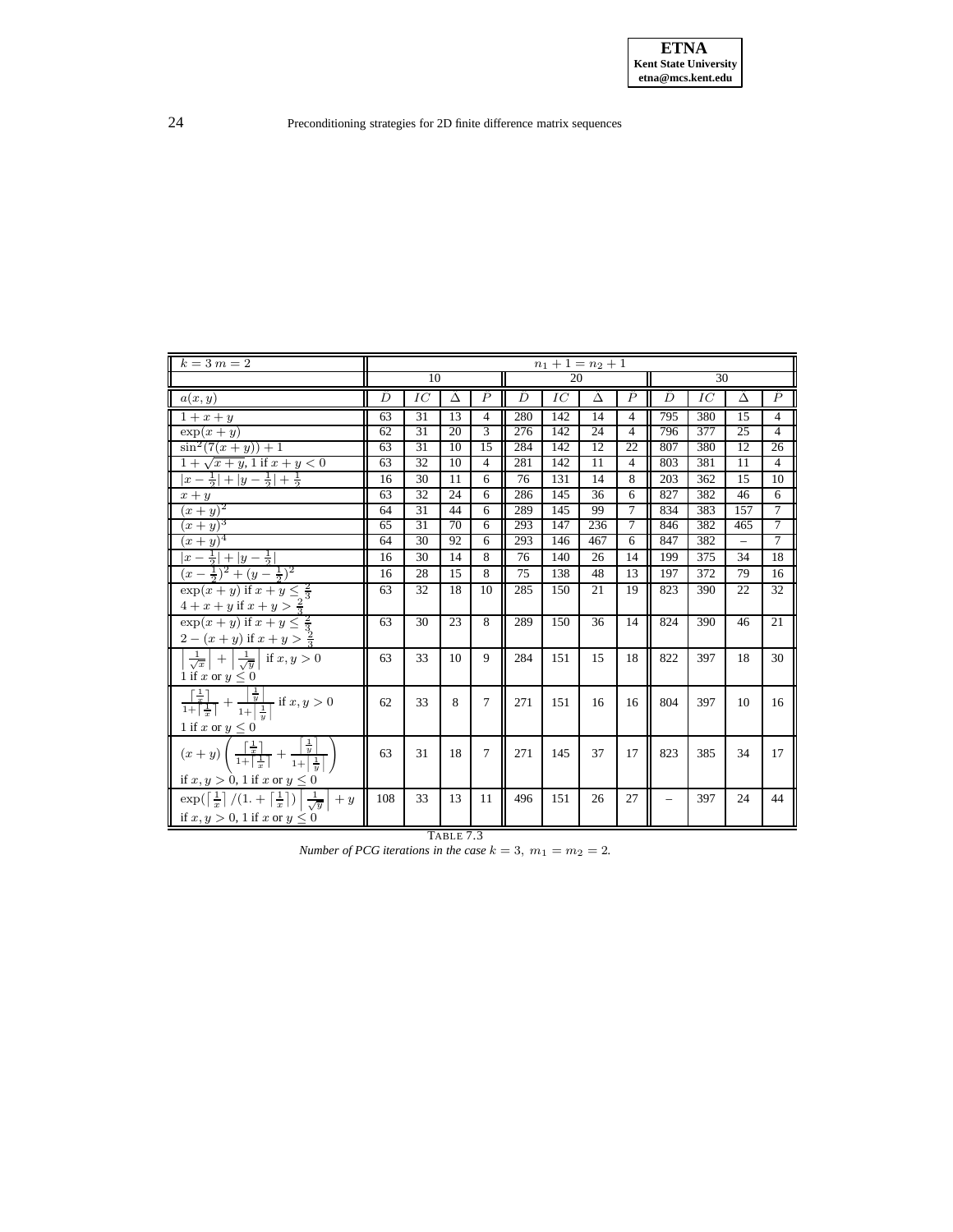|                                                                                                                                                                                               |                | $n_1 + 1 = n_2 + 1$ |                |  |  |  |  |  |
|-----------------------------------------------------------------------------------------------------------------------------------------------------------------------------------------------|----------------|---------------------|----------------|--|--|--|--|--|
| $k = 1$ $m = 3$                                                                                                                                                                               | 10             | 20                  | 30             |  |  |  |  |  |
| $1+x+y$                                                                                                                                                                                       | $\Omega$       | $\Omega$            | $\Omega$       |  |  |  |  |  |
| $\exp(x+y)$                                                                                                                                                                                   | $\Omega$       | $\Omega$            | $\Omega$       |  |  |  |  |  |
| $\sin^2(7(x+y)) + 1$                                                                                                                                                                          | 17(8)          | 28(12)              | 28(12)         |  |  |  |  |  |
|                                                                                                                                                                                               | 17%            | 7%                  | 3.1%           |  |  |  |  |  |
| $\sqrt{1 + \sqrt{x + y}}$ , 1 if $x + y < 0$                                                                                                                                                  | $\mathbf{0}$   | $\Omega$            | $\overline{0}$ |  |  |  |  |  |
| $ x-\frac{1}{2} + y-\frac{1}{2} +\frac{1}{2}$                                                                                                                                                 | 1              | $\mathbf{1}$        | 1              |  |  |  |  |  |
|                                                                                                                                                                                               | 1%             | 0.25%               | 0.1%           |  |  |  |  |  |
| $\frac{x+y}{(x+y)^2}$<br>$\frac{(x+y)^3}{(x+y)^3}$                                                                                                                                            | $\Omega$       | $\Omega$            | $\Omega$       |  |  |  |  |  |
|                                                                                                                                                                                               | $\mathbf{0}$   | $\theta$            | $\mathbf{0}$   |  |  |  |  |  |
|                                                                                                                                                                                               | $\mathbf{1}$   | 1                   | $\mathbf{1}$   |  |  |  |  |  |
|                                                                                                                                                                                               | 1%             | 0.25%               | 0.1%           |  |  |  |  |  |
| $(x+y)^4$                                                                                                                                                                                     | 2              | 4                   | $\overline{4}$ |  |  |  |  |  |
|                                                                                                                                                                                               | 2%             | 1%                  | 0.4%           |  |  |  |  |  |
| $ x-\frac{1}{2} + y-\frac{1}{2} $                                                                                                                                                             | 6(1)           | 10(1)               | 12(3)          |  |  |  |  |  |
|                                                                                                                                                                                               | 6%             | 2.5%                | 1.3%           |  |  |  |  |  |
| $(x-\frac{1}{2})^2+(y-\frac{1}{2})^2$                                                                                                                                                         | 7(1)           | 10(1)               | 10(1)          |  |  |  |  |  |
|                                                                                                                                                                                               | 7%             | 2.5%                | 1.1%           |  |  |  |  |  |
| $\exp(x+y)$ if $x+y \leq \frac{2}{3}$                                                                                                                                                         | 7(4)           | 15(8)               | 22(11)         |  |  |  |  |  |
| $4+x+y$ if $x+y>\frac{2}{3}$                                                                                                                                                                  | 7%             | 3.75%               | 2.4%           |  |  |  |  |  |
| $\exp(x+y)$ if $x+y \leq \frac{2}{3}$                                                                                                                                                         | 2(1)           | 8(4)                | 12(6)          |  |  |  |  |  |
| $2 - (x + y)$ if $x + y > \frac{2}{3}$                                                                                                                                                        | 2%             | 2%                  | 1.3%           |  |  |  |  |  |
| $\frac{1}{\sqrt{x}}$ + $\frac{1}{\sqrt{y}}$ if $x, y > 0$                                                                                                                                     | 2              | 10(2)               | 17(1)          |  |  |  |  |  |
| 1 if x or $y \le 0$                                                                                                                                                                           | 2%             | 2.5%                | 1.8%           |  |  |  |  |  |
| $\frac{\left\lceil \frac{1}{x} \right\rceil}{1 + \left\lceil \frac{1}{x} \right\rceil} + \frac{\left\lceil \frac{1}{y} \right\rceil}{1 + \left\lceil \frac{1}{y} \right\rceil}$ if $x, y > 0$ | $\Omega$       | 3                   | $\mathbf{0}$   |  |  |  |  |  |
| 1 if x or $y \leq 0$                                                                                                                                                                          | 0%             | 0.75%               | 0%             |  |  |  |  |  |
| $(x + y) \left( \frac{\frac{1}{x}}{1 + \left\lceil \frac{1}{x} \right\rceil} + \frac{\left\lceil \frac{1}{y} \right\rceil}{1 + \left\lceil \frac{1}{x} \right\rceil} \right)$ if $x, y > 0$   | $\Omega$       | 3                   | $\mathbf{0}$   |  |  |  |  |  |
| 1 if x or $y \leq 0$                                                                                                                                                                          | 0%             | 0.75%               | 0%             |  |  |  |  |  |
| $\exp(\left\lceil \frac{1}{x}\right\rceil/(1.+\left\lceil \frac{1}{x}\right\rceil)\left\lfloor \frac{1}{\sqrt{y}}\right\rfloor + y x, y > 0$                                                  | $\overline{4}$ | 14(4)               | 19(4)          |  |  |  |  |  |
| 1 if x or $y \leq 0$                                                                                                                                                                          | 4%             | 3.5%                | 2.1%           |  |  |  |  |  |

<span id="page-24-0"></span>**TABLE 7.4**<br>*Number of outliers of*  $\hat{P}_n^{-1}(a)\hat{A}_n(a, m_1, m_2, k)$  *for*  $\delta = 0.1$  *in the case*  $k = 1$ ,  $m_1 = m_2 = 3$ .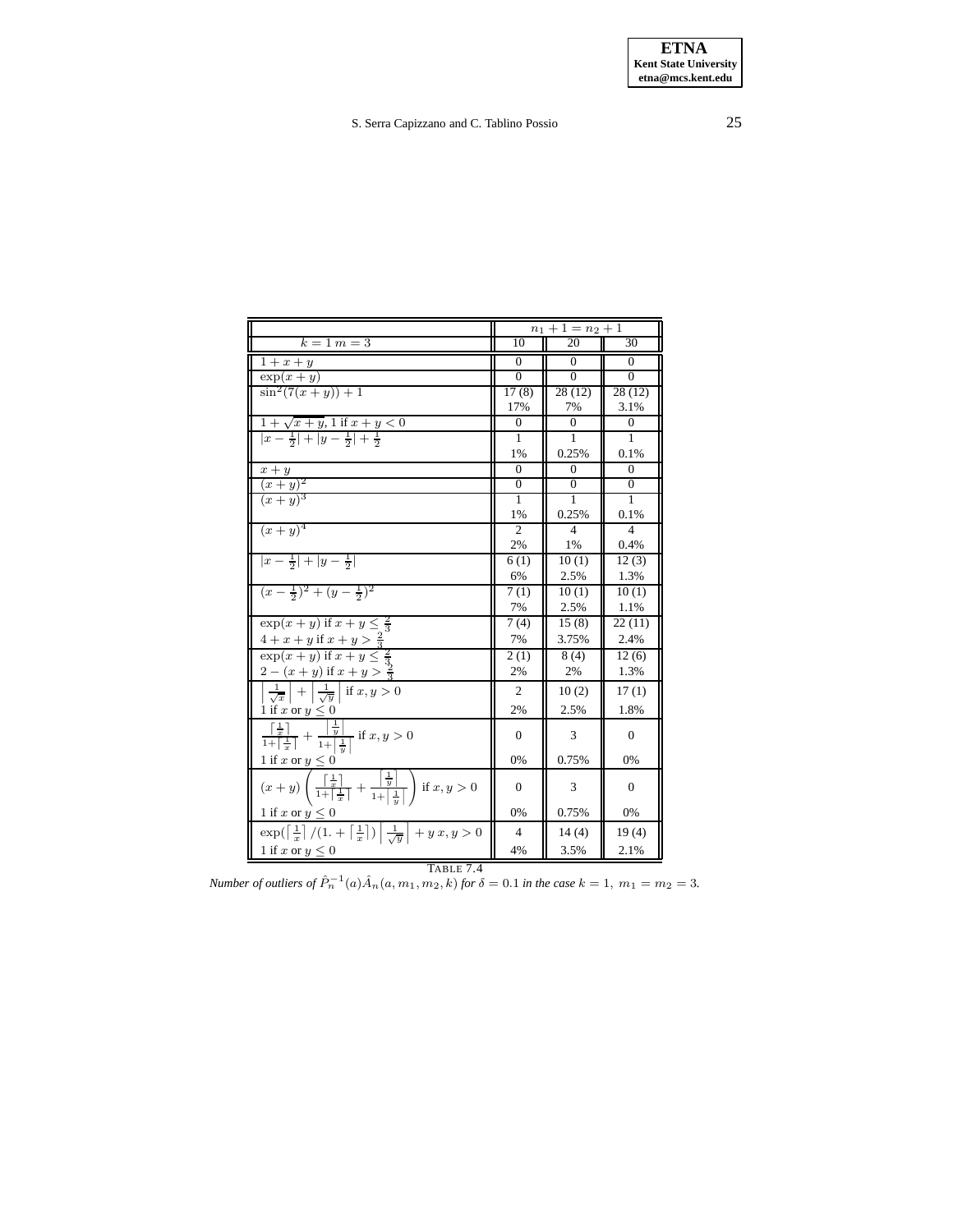|                                                                                                                                                                                                |                | $n_1 + 1 = n_2 + 1$ |              |
|------------------------------------------------------------------------------------------------------------------------------------------------------------------------------------------------|----------------|---------------------|--------------|
| $k=2$ $m=2$                                                                                                                                                                                    | 10             | 20                  | 30           |
| $1+x+y$                                                                                                                                                                                        | $\Omega$       | $\Omega$            | 0            |
| $\overline{\exp(x+y)}$                                                                                                                                                                         | $\theta$       | $\Omega$            | $\theta$     |
| $\sin^2(7(x+y)) + 1$                                                                                                                                                                           | 26(13)         | 54 (26)             | 66 (28)      |
|                                                                                                                                                                                                | 26%            | 13.5%               | 7.3%         |
| $\frac{1+\sqrt{x+y}}{ x-\frac{1}{2} + y-\frac{1}{2} +\frac{1}{2}}$                                                                                                                             | $\Omega$       | $\Omega$            | $\Omega$     |
|                                                                                                                                                                                                | $\overline{4}$ | 7(1)                | 7(1)         |
|                                                                                                                                                                                                | 4%             | 1.75%               | 0.7%         |
| $\frac{x+y}{(x+y)^2}$                                                                                                                                                                          | $\Omega$       | $\Omega$            | $\Omega$     |
|                                                                                                                                                                                                | 1(1)           | 1(1)                | 1(1)         |
|                                                                                                                                                                                                | 1%             | 0.25%               | 0.1%         |
| $(x+y)^3$                                                                                                                                                                                      | $\Omega$       | $\Omega$            | $\mathbf{0}$ |
| $(x+y)^4$                                                                                                                                                                                      | $\Omega$       | $\Omega$            | $\Omega$     |
| $ x-\frac{1}{2} + y-\frac{1}{2} $                                                                                                                                                              | 9(3)           | 19(5)               | 26(8)        |
|                                                                                                                                                                                                | 9%             | 4.75%               | 2.8%         |
| $\frac{(x-\frac{1}{2})^2+(y-\frac{1}{2})^2}{}$                                                                                                                                                 | 12(4)          | 16(4)               | 20(5)        |
|                                                                                                                                                                                                | 12%            | 4%                  | 2.2%         |
| $\overline{\exp(x+y)}$ if $x+y \leq \frac{2}{3}$                                                                                                                                               | 10(7)          | 23(13)              | 37(22)       |
| $4+x+y$ if $x+y>\frac{2}{3}$                                                                                                                                                                   | 10%            | 5.75%               | 4.1%         |
| $\exp(x+y)$ if $x+y\leq \frac{2}{3}$                                                                                                                                                           | 5(3)           | 12(7)               | 17(9)        |
| $2 - (x + y)$ if $x + y > \frac{2}{3}$                                                                                                                                                         | 5%             | 3%                  | 1.8%         |
| $\frac{1}{\sqrt{x}}$ + $\frac{1}{\sqrt{y}}$ if $x, y > 0$                                                                                                                                      | 12(9)          | 39 (27)             | 60 (36)      |
| 1 if x or $y \leq 0$                                                                                                                                                                           | 12%            | 9.75%               | 6.6%         |
| $\frac{\left\lceil \frac{1}{x} \right\rceil}{1 + \left\lceil \frac{1}{x} \right\rceil} + \frac{\left\lceil \frac{1}{y} \right\rceil}{1 + \left\lceil \frac{1}{y} \right\rceil}$ if $x,y>0$     | 6(5)           | 17(14)              | 28(22)       |
| 1 if x or $y \leq 0$                                                                                                                                                                           | 6%             | 4.25%               | 3.1%         |
| $(x+y)\left(\frac{\left\lceil\frac{1}{x}\right\rceil}{1+\left\lceil\frac{1}{x}\right\rceil}+\frac{\left\lceil\frac{1}{y}\right\rceil}{1+\left\lceil\frac{1}{y}\right\rceil}\right)$ if $x,y>0$ | 4(1)           | 14(6)               | 25(9)        |
| 1 if x or $y \leq 0$                                                                                                                                                                           | 4%             | 3.5%                | 2.7%         |
| $\exp\left(\left[\frac{1}{x}\right]/(1+\left[\frac{1}{x}\right])\right \frac{1}{\sqrt{y}}+y$ if $x, y>0$                                                                                       | 12(10)         | 39 (28)             | 66 (40)      |
| 1 if x or $y \leq 0$                                                                                                                                                                           | 12%            | 9.75%               | 7.3%         |

<span id="page-25-0"></span>**TABLE 7.5**<br>*Number of outliers of*  $\hat{P}_n^{-1}(a)\hat{A}_n(a, m_1, m_2, k)$  *for*  $\delta = 0.1$  *in the case*  $k = 2$ ,  $m_1 = m_2 = 2$ .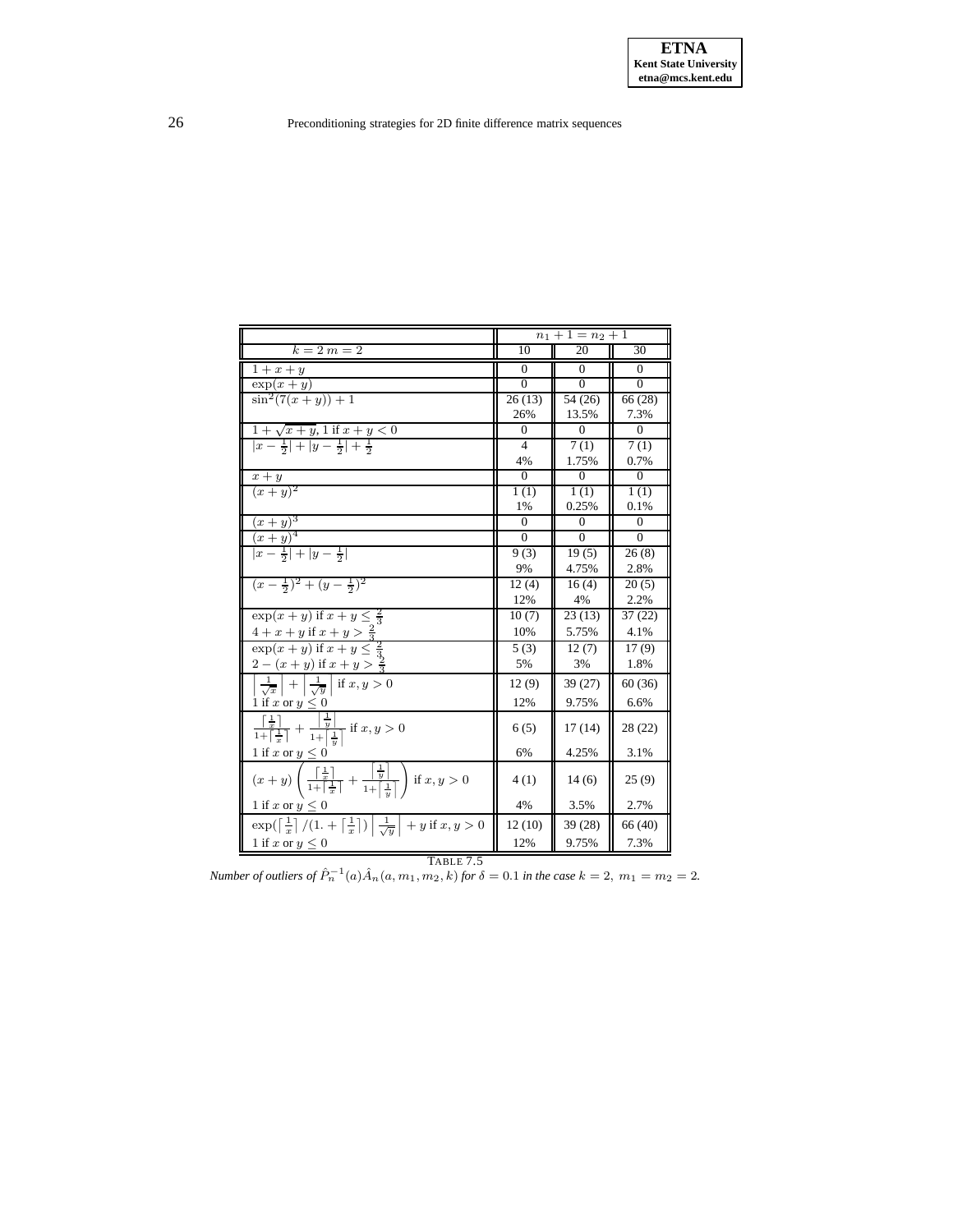|                                                                                                                                                                                               |                    | $n_1 + 1 = n_2 + 1$ |          |
|-----------------------------------------------------------------------------------------------------------------------------------------------------------------------------------------------|--------------------|---------------------|----------|
| $k = 3 m = 2$                                                                                                                                                                                 | 10                 | 20                  | 30       |
| $\overline{1}+x+y$                                                                                                                                                                            | $\Omega$           | 0                   | $\Omega$ |
| $\overline{\exp(x+y)}$                                                                                                                                                                        | $\Omega$           | $\Omega$            | $\Omega$ |
| $\sin^2(7(x+y))+1$                                                                                                                                                                            | 38(10)             | 81 (39)             | 109(53)  |
|                                                                                                                                                                                               | 38%                | 20.5%               | 12.1%    |
| $1 + \sqrt{x + y}$ , 1 if $x + y < 0$                                                                                                                                                         | $\Omega$           | $\Omega$            | $\Omega$ |
| $ x-\frac{1}{2} + y-\frac{1}{2} +\frac{1}{2}$                                                                                                                                                 | 7(1)               | 13(3)               | 20(6)    |
|                                                                                                                                                                                               | 7%                 | 3.25%               | 2.22%    |
| $x + y$                                                                                                                                                                                       | 1(1)               | 1(1)                | 1(1)     |
|                                                                                                                                                                                               | 1%                 | 0.25%               | 0.11%    |
| $(x+y)^2$                                                                                                                                                                                     | $\overline{2}$ (2) | 3(3)                | 4(4)     |
|                                                                                                                                                                                               | 2%                 | 0.75%               | 0.44%    |
| $(x+y)^3$                                                                                                                                                                                     | 2(2)               | 3(3)                | 4(4)     |
|                                                                                                                                                                                               | 2%                 | 0.75%               | 0.44%    |
| $(x+y)^4$                                                                                                                                                                                     | 1(1)               | 2(2)                | 3(3)     |
|                                                                                                                                                                                               | 1%                 | 0.5%                | 0.3%     |
| $ x-\frac{1}{2} + y-\frac{1}{2} $                                                                                                                                                             | 15(5)              | 33(13)              | 49 (21)  |
|                                                                                                                                                                                               | 15%                | 8.25%               | 5.44%    |
| $(x-\frac{1}{2})^2+(y-\frac{1}{2})^2$                                                                                                                                                         | 15(5)              | 33(13)              | 49 (21)  |
|                                                                                                                                                                                               | 15%                | 8.25%               | 5.44%    |
| $\exp(x+y)$ if $x+y \leq \frac{2}{3}$                                                                                                                                                         | 13(8)              | 32(17)              | 50(26)   |
| $4+x+y$ if $x+y>\frac{2}{3}$                                                                                                                                                                  | 13%                | 8%                  | 5.55%    |
| $\exp(x+y)$ if $x+y \leq$                                                                                                                                                                     | 5(4)               | 18(10)              | 31(16)   |
| $2 - (x + y)$ if $x + y > \frac{2}{3}$                                                                                                                                                        | 5%                 | 4.5%                | 3.44%    |
| $\frac{1}{\sqrt{x}}$ + $\frac{1}{\sqrt{y}}$ if $x, y > 0$                                                                                                                                     | 10(5)              | 39 (21)             | 86 (42)  |
| 1 if x or $y \leq 0$                                                                                                                                                                          | 10%                | 9.75%               | 9.55%    |
| $\frac{\left\lceil \frac{1}{x} \right\rceil}{1 + \left\lceil \frac{1}{x} \right\rceil} + \frac{\left\lceil \frac{1}{y} \right\rceil}{1 + \left\lceil \frac{1}{y} \right\rceil}$ if $x, y > 0$ | 4(3)               | 21 (10)             | 35(21)   |
| 1 if x or $y \leq 0$                                                                                                                                                                          | 4%                 | 5.2%                | 3.88%    |
| $(x + y) \left( \frac{\frac{1}{x}}{1 + \left[\frac{1}{x}\right]} + \frac{\frac{1}{y}}{1 + \left[\frac{1}{y}\right]} \right)$ if $x, y > 0$                                                    | 3(1)               | 23(5)               | 37(16)   |
| 1 if x or $y \leq 0$                                                                                                                                                                          | 3%                 | 5.75%               | 4.11%    |
| $\exp(\left\lceil \frac{1}{x}\right\rceil/(1.+\left\lceil \frac{1}{x}\right\rceil)\left\lfloor \frac{1}{\sqrt{y}}\right\rfloor + y$ if $x,y>0$                                                | 12(7)              | 44 (24)             | 86 (45)  |
| 1 if x or $y \leq 0$                                                                                                                                                                          | 12%                | 11%                 | 9.55%    |

<span id="page-26-0"></span>*Number of outliers of*  $\hat{P}_n^{-1}(a)\hat{A}_n(a, m_1, m_2, k)$  *for*  $\delta = 0.1$  *in the case*  $k = 3$ ,  $m_1 = m_2 = 2$ .

|                | $n_1+1=n_2+1$ |                        |    |    |    |    |  |  |  |  |  |
|----------------|---------------|------------------------|----|----|----|----|--|--|--|--|--|
|                | 16            | 128<br>256<br>64<br>32 |    |    |    |    |  |  |  |  |  |
| $k = 1, m = 1$ |               |                        |    |    |    |    |  |  |  |  |  |
| $k = 2, m = 1$ |               | 13                     | 13 | 13 | 13 | 13 |  |  |  |  |  |
| $k = 2, m = 2$ |               | 16                     | 16 | 16 | 16 | 16 |  |  |  |  |  |
| $k = 3, m = 2$ |               | 24                     | 25 | 25 | 25 | 25 |  |  |  |  |  |

<span id="page-26-1"></span>TABLE 7.7 *Number of multigrid (C-cycle) iterations.*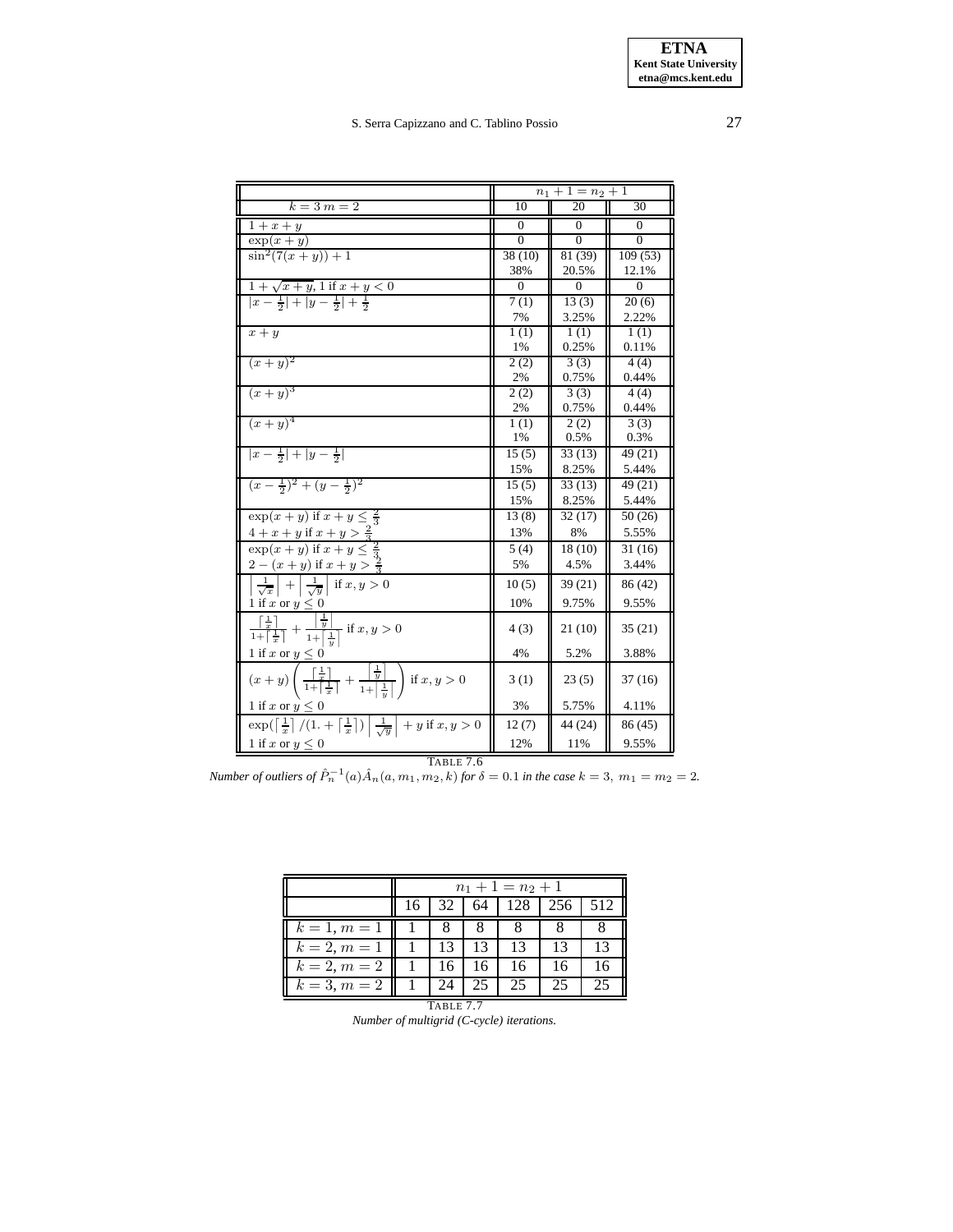|                                                  |                |                             |                | $xe_i = 1$          |                |                |                         |                |                         | $xe_i$ random       |                |                  |
|--------------------------------------------------|----------------|-----------------------------|----------------|---------------------|----------------|----------------|-------------------------|----------------|-------------------------|---------------------|----------------|------------------|
| $k = 1, m_1 = m_2 = 1$                           |                |                             |                | $n_1 + 1 = n_2 + 1$ |                |                |                         |                |                         | $n_1 + 1 = n_2 + 1$ |                |                  |
|                                                  | 16             | 32                          | 64             | 128                 | 256            | 512            | 16                      | 32             | 64                      | 128                 | 256            | 512              |
| $a(x, y) = 1 + x + y$                            |                |                             |                |                     |                |                |                         |                |                         |                     |                |                  |
| Q                                                | 3              | 3                           | 3              | 3                   | 3              | $\mathfrak{Z}$ | 3                       | $\mathfrak{Z}$ | $\overline{c}$          | $\overline{2}$      | $\overline{c}$ | $\overline{c}$   |
| L                                                | $\mathfrak{Z}$ | $\ensuremath{\mathfrak{Z}}$ | 3              | 3                   | $\overline{3}$ | 3              | $\overline{\mathbf{3}}$ | $\overline{3}$ | $\overline{c}$          | $\overline{c}$      | $\overline{c}$ | $\sqrt{2}$       |
| $\mathbf T$                                      | $\overline{3}$ | $\overline{3}$              | $\overline{3}$ | 3                   | 3              | 3              | $\overline{3}$          | $\overline{3}$ | $\overline{2}$          | $\overline{2}$      | $\overline{c}$ | $\overline{2}$   |
| $a(x, y) = \sin^2(7(x+y)) + 1$                   |                |                             |                |                     |                |                |                         |                |                         |                     |                |                  |
| Q                                                | 10             | 10                          | 10             | 9                   | 9              | $\,$ 8 $\,$    | 9                       | 9              | 9                       | 8                   | 7              | 6                |
| L                                                | 9              | 9                           | 9              | 8                   | 8              | 8              | 8                       | 8              | 8                       | 7                   | $\overline{7}$ | 6                |
| $\mathbf T$                                      | 9              | 9                           | 9              | 9                   | 8              | 8              | 9                       | 9              | 8                       | 7                   | $\tau$         | 6                |
| $a(x, y) = 1 - x + y$                            |                |                             |                |                     |                |                |                         |                |                         |                     |                |                  |
| Q                                                | $\overline{4}$ | $\overline{4}$              | $\overline{4}$ | $\overline{4}$      | $\overline{4}$ | 3              | 4                       | $\overline{4}$ | $\mathfrak{Z}$          | 3                   | 3              | $\boldsymbol{2}$ |
| $\mathbf L$                                      | $\overline{4}$ | $\overline{4}$              | $\overline{4}$ | $\overline{4}$      | $\overline{4}$ | $\overline{3}$ | $\overline{4}$          | $\overline{4}$ | $\overline{\mathbf{3}}$ | 3                   | 3              | $\overline{c}$   |
| T                                                | $\overline{4}$ | $\overline{4}$              | 4              | $\overline{4}$      | $\overline{4}$ | 3              | $\overline{4}$          | $\overline{4}$ | 3                       | 3                   | 3              | $\overline{c}$   |
| $a(x, y) = (1 - x + y)^2$                        |                |                             |                |                     |                |                |                         |                |                         |                     |                |                  |
| Q                                                | $\mathfrak{2}$ | $\mathfrak{2}$              | $\overline{2}$ | 2                   | $\mathbf{1}$   | $\mathbf{1}$   | $\frac{2}{2}$           | $\sqrt{2}$     | $\overline{2}$          | $\mathbf{1}$        | $\mathbf{1}$   | $\mathbf{1}$     |
| L                                                | $\overline{c}$ | $\sqrt{2}$                  | $\overline{2}$ | $\overline{c}$      | $\mathbf{1}$   | $\mathbf{1}$   |                         | $\overline{c}$ | $\overline{2}$          | $\mathbf{1}$        | 1              | $\mathbf{1}$     |
| T                                                | $\overline{2}$ | $\overline{2}$              | $\overline{c}$ | $\overline{2}$      | $\mathbf{1}$   | $\mathbf{1}$   | $\overline{2}$          | $\overline{2}$ | $\overline{c}$          | 1                   | 1              | $\mathbf{1}$     |
| $a(x, y) = \exp(x + y)$                          |                |                             |                |                     |                |                |                         |                |                         |                     |                |                  |
| $\cdot$ Ch <sub>{x+y</sub> ≤2/3}<br>$+(2-(x+y))$ |                |                             |                |                     |                |                |                         |                |                         |                     |                |                  |
| $\cdot \operatorname{Ch}_{\{x+y>2/3\}}$          |                |                             |                |                     |                |                |                         |                |                         |                     |                |                  |
|                                                  | 7              | $\,$ 8 $\,$                 | 9              | 10                  | 13             | 15             | 7                       | 7              | 9                       | 10                  | 12             | 15               |
| $_\mathrm{L}^\mathrm{Q}$                         | 5              | 5                           | 7              | 8                   | 9              | 10             | 5                       | 5              | 7                       | 7                   | 9              | 10               |
| $\mathbf T$                                      | 7              | 7                           | 9              | 10                  | 12             | 14             | 6                       | $\overline{7}$ | 8                       | 9                   | 10             | 11               |

TABLE 7.8

<span id="page-27-0"></span>*Number of* PCG *iterations in the case*  $k = 1$ ,  $m_1 = m_2 = 1$ , *square, L and T shaped domains, with*  $\hat{P}$ *, exact solution*  $\hat{x}e$  *of all ones and random.*